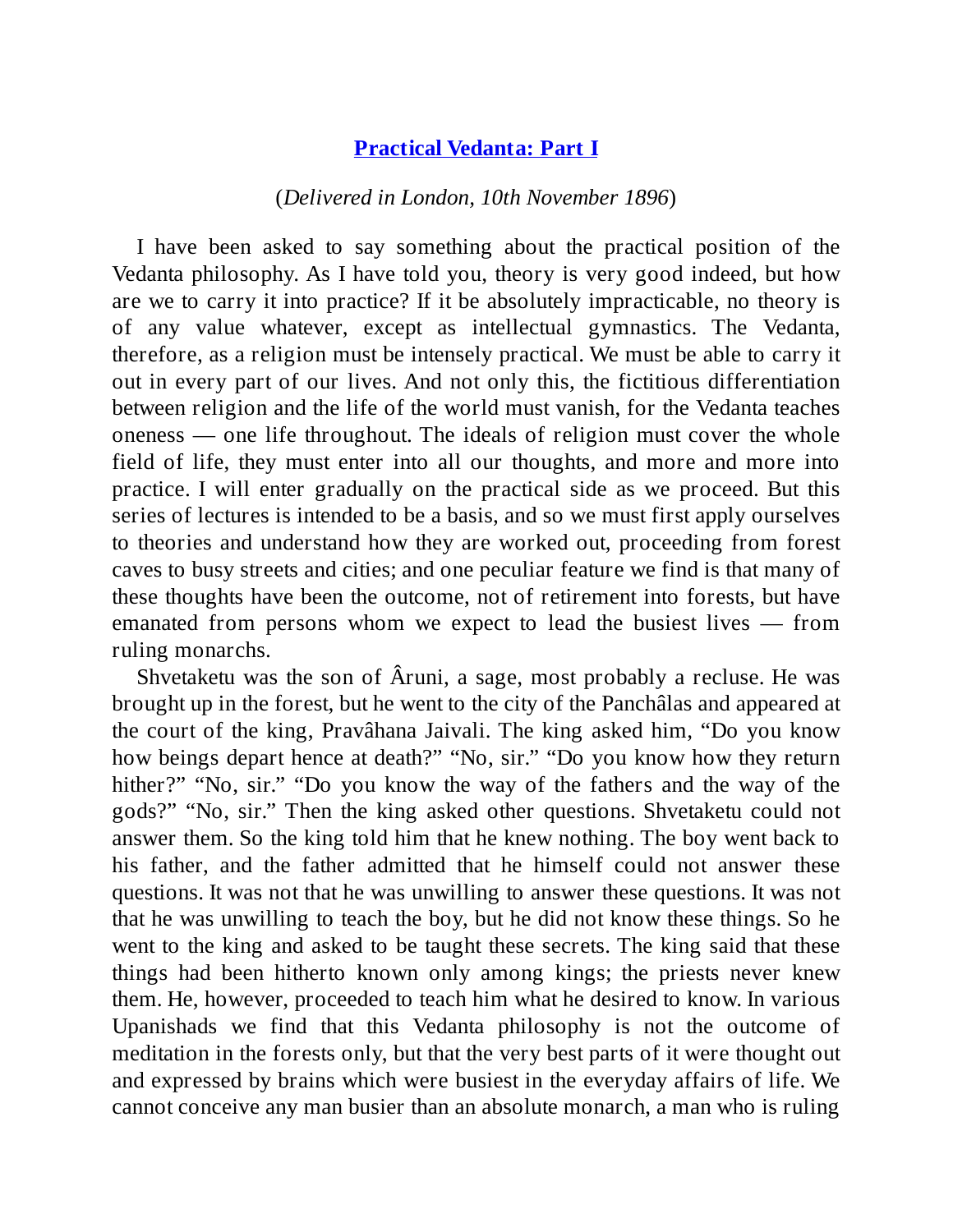over millions of people, and yet, some of these rulers were deep thinkers.

Everything goes to show that this philosophy must be very practical; and later on, when we come to the Bhagavad-Gita — most of you, perhaps, have read it, it is the best commentary we have on the Vedanta philosophy curiously enough the scene is laid on the battlefield, where Krishna teaches this philosophy to Arjuna; and the doctrine which stands out luminously in every page of the Gita is intense activity, but in the midst of it, eternal calmness. This is the secret of work, to attain which is the goal of the Vedanta. Inactivity, as we understand it in the sense of passivity, certainly cannot be the goal. Were it so, then the walls around us would be the most intelligent; they are inactive. Clods of earth, stumps of trees, would be the greatest sages in the world; they are inactive. Nor does inactivity become activity when it is combined with passion. Real activity, which is the goal of Vedanta, is combined with eternal calmness, the calmness which cannot be ruffled, the balance of mind which is never disturbed, whatever happens. And we all know from our experience in life that that is the best attitude for work.

I have been asked many times how we can work if we do not have the passion which we generally feel for work. I also thought in that way years ago, but as I am growing older, getting more experience, I find it is not true. The less passion there is, the better we work. The calmer we are, the better for us, and the more the amount of work we can do. When we let loose our feelings, we waste so much energy, shatter our nerves, disturb our minds, and accomplish very little work. The energy which ought to have gone out as work is spent as mere feeling, which counts for nothing. It is only when the mind is very calm and collected that the whole of its energy is spent in doing good work. And if you read the lives of the great workers which the world has produced, you will find that they were wonderfully calm men. Nothing, as it were, could throw them off their balance. That is why the man who becomes angry never does a great amount of work, and the man whom nothing can make angry accomplishes so much. The man who gives way to anger, or hatred, or any other passion, cannot work; he only breaks himself to pieces, and does nothing practical. It is the calm, forgiving, equable, well-balanced mind that does the greatest amount of work.

The Vedanta preaches the ideal; and the ideal, as we know, is always far ahead of the real, of the practical, as we may call it. There are two tendencies in human nature: one to harmonise the ideal with the life, and the other to elevate the life to the ideal. It is a great thing to understand this, for the former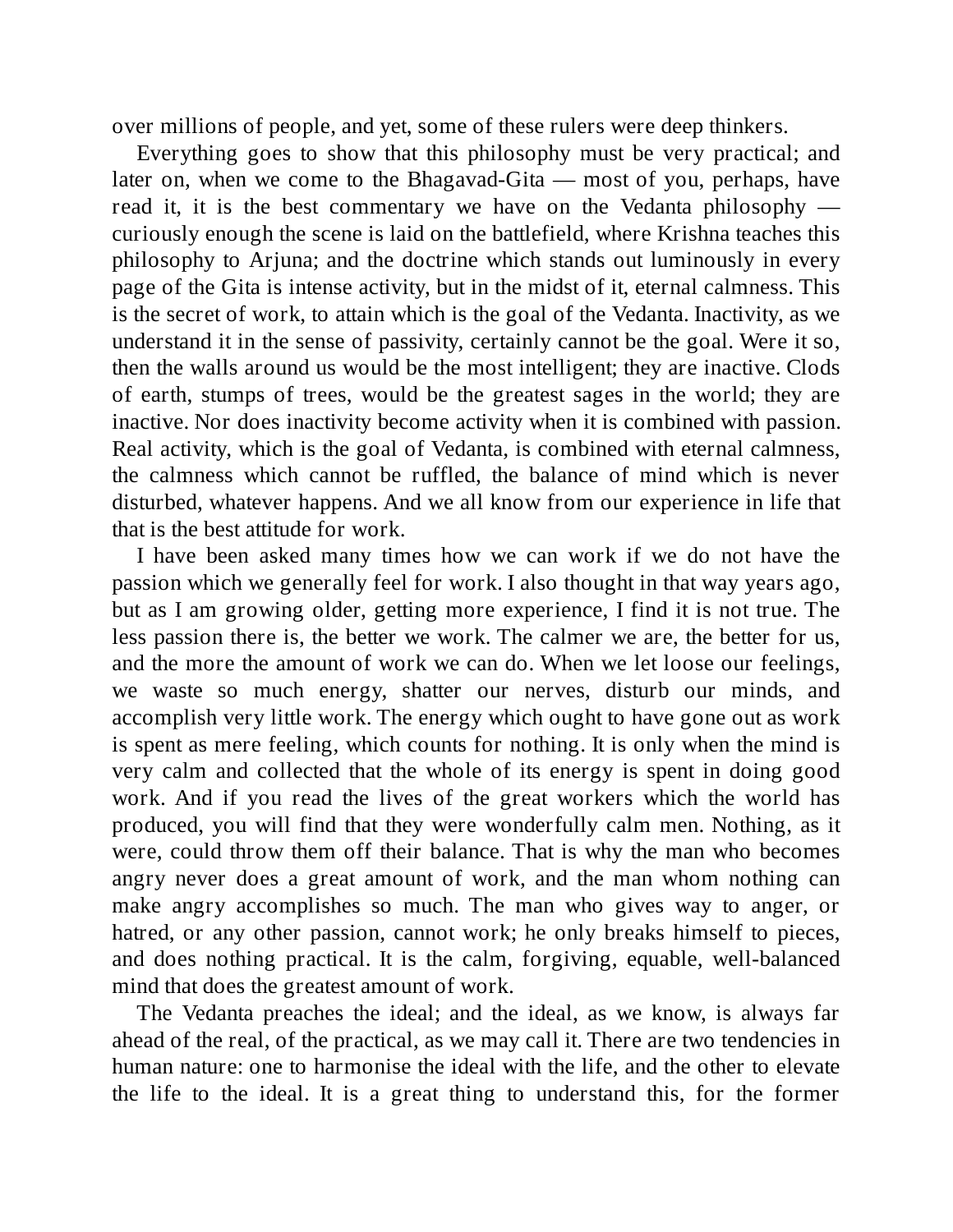tendency is the temptation of our lives. I think that I can only do a certain class of work. Most of it, perhaps, is bad; most of it, perhaps, has a motive power of passion behind it, anger, or greed, or selfishness. Now if any man comes to preach to me a certain ideal, the first step towards which is to give up selfishness, to give up self-enjoyment, I think that is impractical. But when a man brings an ideal which can be reconciled with my selfishness, I am glad at once and jump at it. That is the ideal for me. As the word "orthodox" has been manipulated into various forms, so has been the word "practical". "My doxy is orthodoxy; your doxy is heterodoxy." So with practicality. What I think is practical, is to me the only practicality in the world. If I am a shopkeeper, I think shopkeeping the only practical pursuit in the world. If I am a thief, I think stealing is the best means of being practical; others are not practical. You see how we all use this word practical for things *we* like and can do. Therefore I will ask you to understand that Vedanta, though it is intensely practical, is always so in the sense of the ideal. It does not preach an impossible ideal, however high it be, and it is high enough for an ideal. In one word, this ideal is that you are divine, "Thou art That". This is the essence of Vedanta; after all its ramifications and intellectual gymnastics, you know the human soul to be pure and omniscient, you see that such superstitions as birth and death would be entire nonsense when spoken of in connection with the soul. The soul was never born and will never die, and all these ideas that we are going to die and are afraid to die are mere superstitions. And all such ideas as that we can do this or cannot do that are superstitions. We can do everything. The Vedanta teaches men to have faith in themselves first. As certain religions of the world say that a man who does not believe in a Personal God outside of himself is an atheist, so the Vedanta says, a man who does not believe in himself is an atheist. Not believing in the glory of our own soul is what the Vedanta calls atheism. To many this is, no doubt, a terrible idea; and most of us think that this ideal can never be reached; but the Vedanta insists that it can be realised by every one. There is neither man nor woman or child, nor difference of race or sex, nor anything that stands as a bar to the realisation of the ideal, because Vedanta shows that it is realised already, it is already there.

All the powers in the universe are already ours. It is we who have put our hands before our eyes and cry that it is dark. Know that there is no darkness around us. Take the hands away and there is the light which was from the beginning. Darkness never existed, weakness never existed. We who are fools cry that we are weak; we who are fools cry that we are impure. Thus Vedanta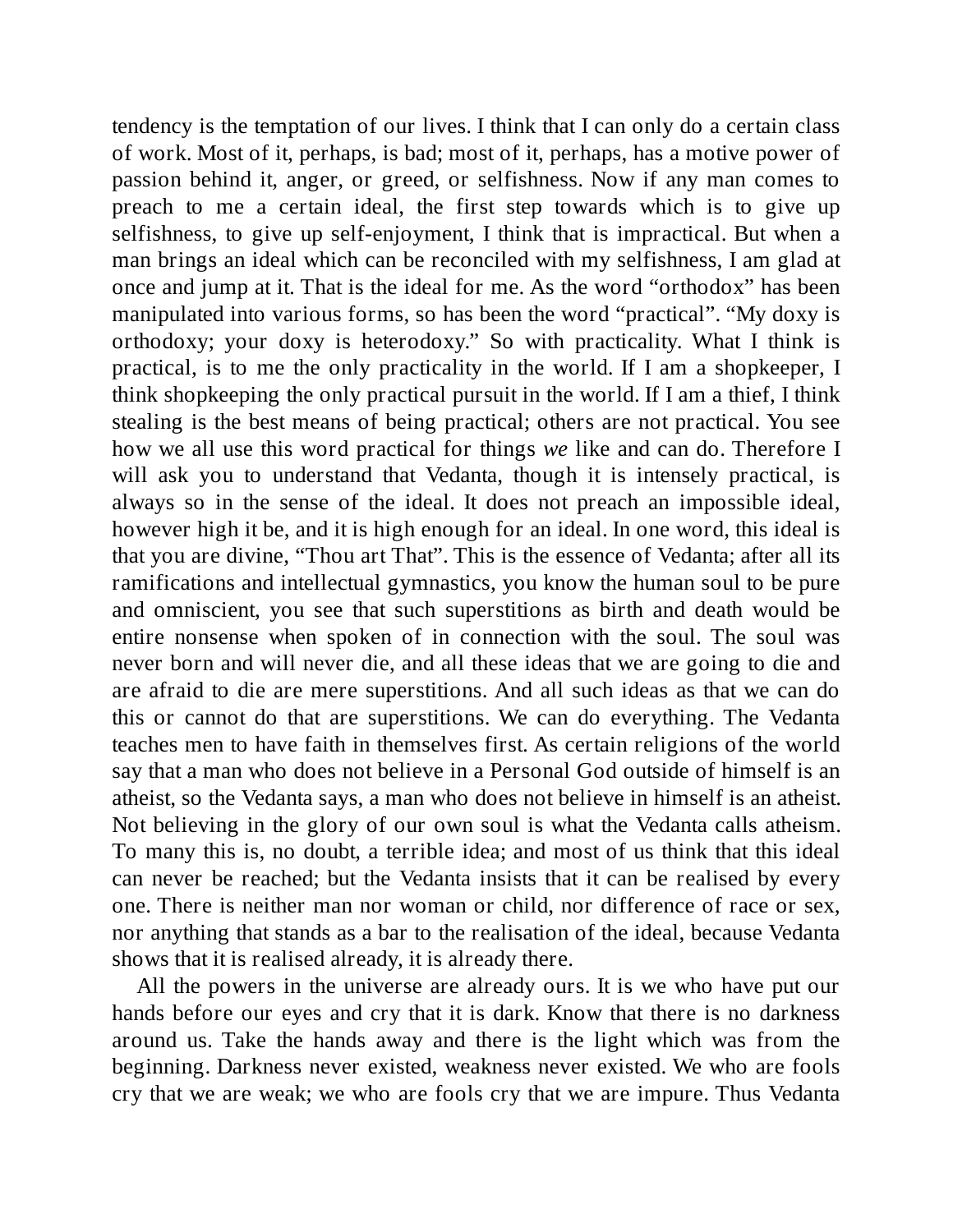not only insists that the ideal is practical, but that it has been so all the time; and this Ideal, this Reality, is our own nature. Everything else that you see is false, untrue. As soon as you say, "I am a little mortal being," you are saying something which is not true, you are giving the lie to yourselves, you are hypnotising yourselves into something vile and weak and wretched.

The Vedanta recognises no sin, it only recognises error. And the greatest error, says the Vedanta, is to say that you are weak, that you are a sinner, a miserable creature, and that you have no power and you cannot do this and that. Every time you think in that way, you, as it were, rivet one more link in the chain that binds you down, you add one more layer of hypnotism on to your own soul. Therefore, whosoever thinks he is weak is wrong, whosoever thinks he is impure is wrong, and is throwing a bad thought into the world. This we must always bear in mind that in the Vedanta there is no attempt at reconciling the present life — the hypnotised life, this false life which we have assumed with the ideal; but this false life must go, and the real life which is always existing must manifest itself, must shine out. No man becomes purer and purer, it is a matter of greater manifestation. The veil drops away, and the native purity of the soul begins to manifest itself. Everything is ours already infinite purity, freedom, love, and power.

The Vedanta also says that not only can this be realised in the depths of forests or caves, but by men in all possible conditions of life. We have seen that the people who discovered these truths were neither living in caves nor forests, nor following the ordinary vocations of life, but men who, we have every reason to believe, led the busiest of lives, men who had to command armies, to sit on thrones, and look to the welfare of millions — and all these, in the days of absolute monarchy, and not as in these days when a king is to a great extent a mere figurehead. Yet they could find time to think out all these thoughts, to realise them, and to teach them to humanity. How much more then should it be practical for us whose lives, compared with theirs, are lives of leisure? That we cannot realise them is a shame to us, seeing that we are comparatively free all the time, having very little to do. My requirements are as nothing compared with those of an ancient absolute monarch. My wants are as nothing compared with the demands of Arjuna on the battlefield of Kurukshetra, commanding a huge army; and yet he could find time in the midst of the din and turmoil of battle to talk the highest philosophy and to carry it into his life also. Surely we ought to be able to do as much in this life of ours — comparatively free, easy, and comfortable. Most of us here have more time than we think we have, if we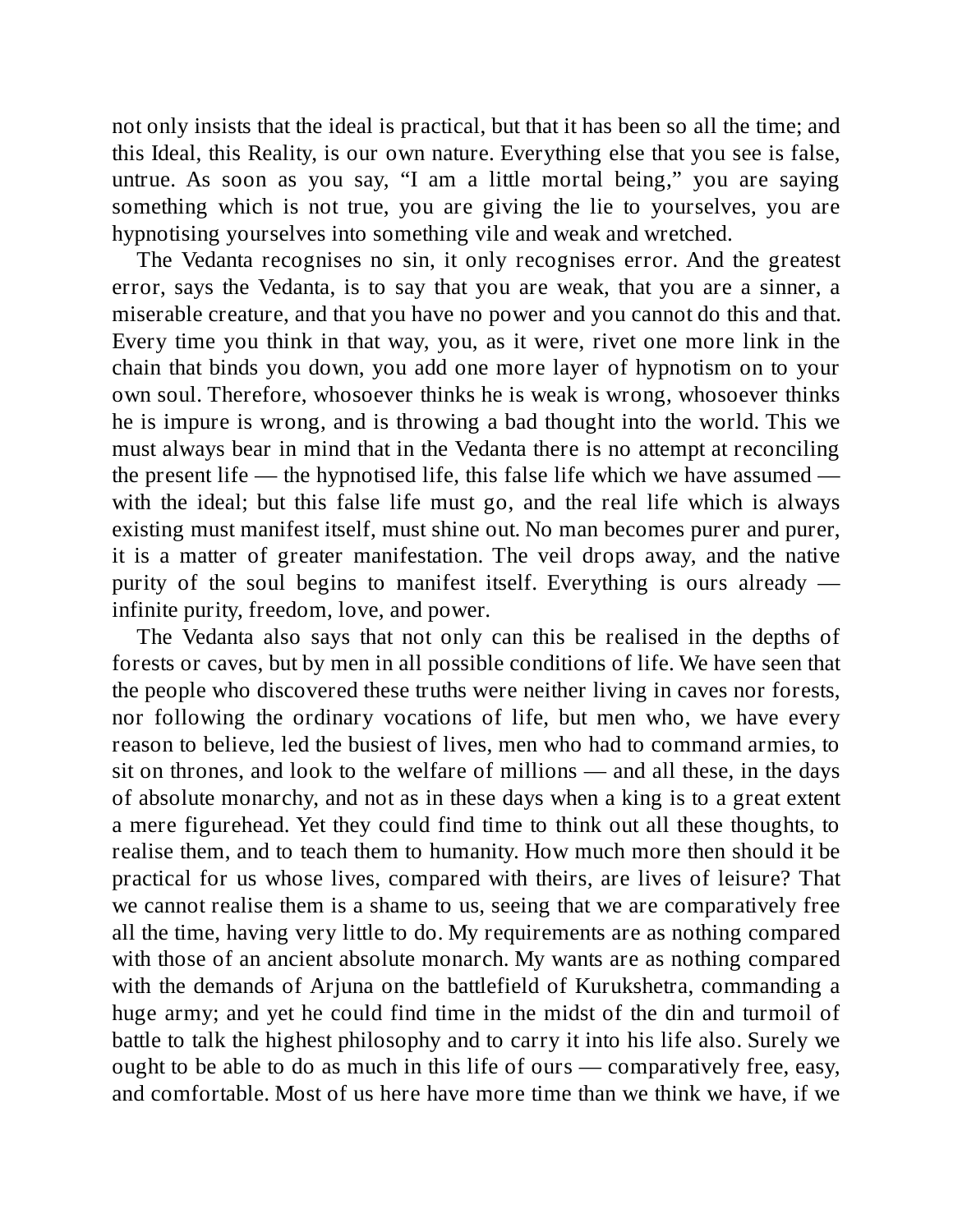really want to use it for good. With the amount of freedom we have we can attain to two hundred ideals in this life, if we will, but we must not degrade the ideal to the actual. One of the most insinuating things comes to us in the shape of persons who apologise for our mistakes and teach us how to make special excuses for all our foolish wants and foolish desires; and we think that their ideal is the only ideal we need have. But it is not so. The Vedanta teaches no such thing. The actual should be reconciled to the ideal, the present life should be made to coincide with life eternal.

For you must always remember that the one central ideal of Vedanta is this oneness. There are no two in anything, no two lives, nor even two different kinds of life for the two worlds. You will find the Vedas speaking of heavens and things like that at first; but later on, when they come to the highest ideals of their philosophy, they brush away all these things. There is but one life, one world, one existence. Everything is that One, the difference is in degree and not in kind. The difference between our lives is not in kind. The Vedanta entirely denies such ideas as that animals are separate from men, and that they were made and created by God to be used for our food.

Some people have been kind enough to start an antivivisection society. I asked a member, "Why do you think, my friend, that it is quite lawful to kill animals for food, and not to kill one or two for scientific experiments?" He replied, "Vivisection is most horrible, but animals have been given to us for food." Oneness includes all animals. If man's life is immortal, so also is the animal's. The difference is only in degree and not in kind. The amoeba and I are the same, the difference is only in degree; and from the standpoint of the highest life, all these differences vanish. A man may see a great deal of difference between grass and a little tree, but if you mount very high, the grass and the biggest tree will appear much the same. So, from the standpoint of the highest ideal, the lowest animal and the highest man are the same. If you believe there is a God, the animals and the highest creatures must be the same. A God who is partial to his children called men, and cruel to his children called brute beasts, is worse than a demon. I would rather die a hundred times than worship such a God. My whole life would be a fight with such a God But there is no difference, and those who say there is, are irresponsible, heartless people who do not know. Here is a case of the word practical used in a wrong sense. I myself may not be a very strict vegetarian, but I understand the ideal. When I eat meat I know it is wrong. Even if I am bound to eat it under certain circumstances, I know it is cruel. I must not drag my ideal down to the actual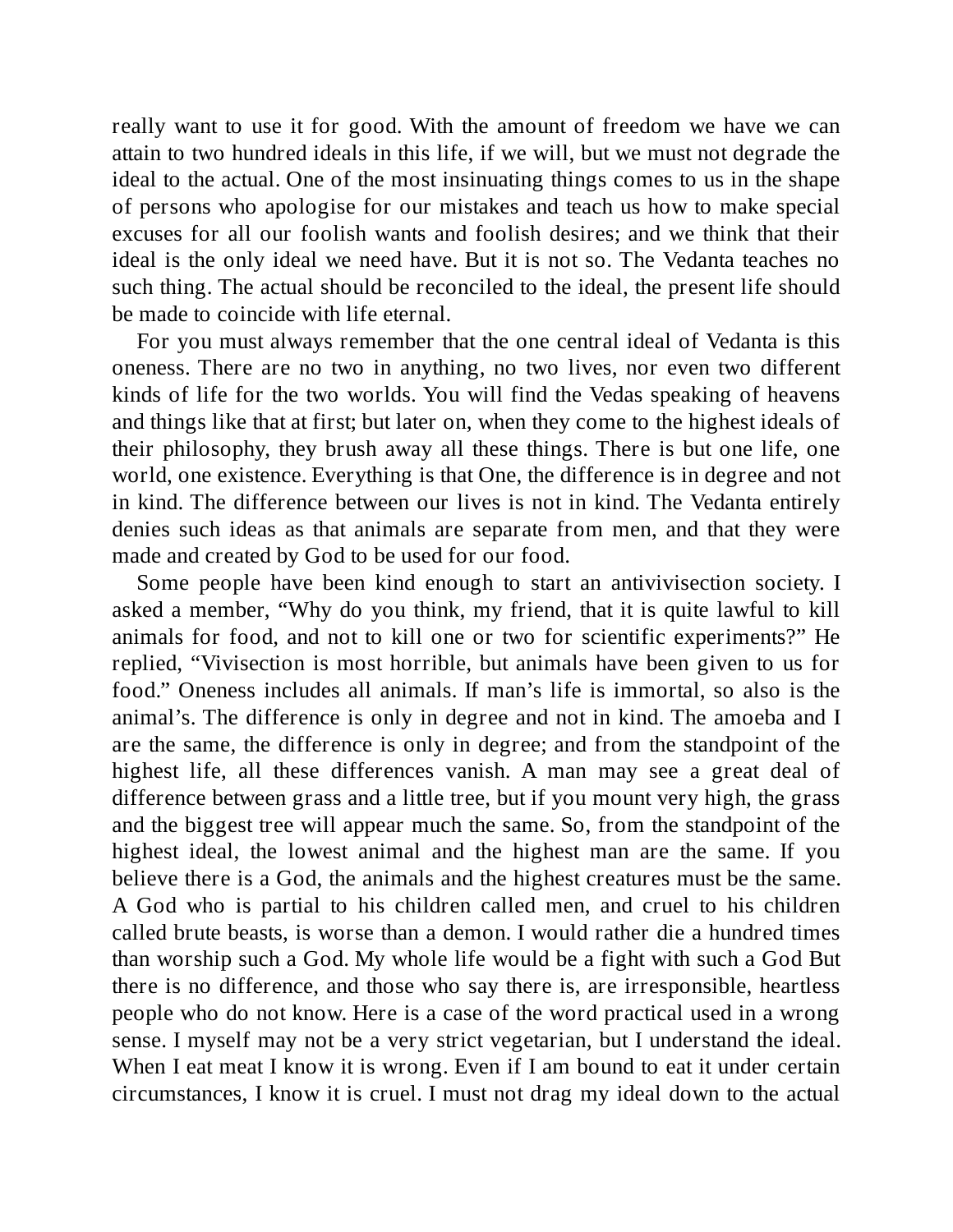and apologise for my weak conduct in this way. The ideal is not to eat flesh, not to injure any being, for all animals are my brothers. If you can think of them as your brothers, you have made a little headway towards the brotherhood of all souls, not to speak of the brotherhood of man! That is child's play. You generally find that this is not very acceptable to many, because it teaches them to give up the actual, and go higher up to the ideal. But if you bring out a theory which is reconciled with their present conduct, they regard it as entirely practical.

There is this strongly conservative tendency in human nature: we do not like to move one step forward. I think of mankind just as I read of persons who become frozen in snow; all such, they say, want to go to sleep, and if you try to drag them up, they say, "Let me sleep; it is so beautiful to sleep in the snow", and they die there in that sleep. So is our nature. That is what we are doing all our life, getting frozen from the feet upwards, and yet wanting to sleep. Therefore you must struggle towards the ideal, and if a man comes who wants to bring that ideal down to your level, and teach a religion that does not carry that highest ideal, do not listen to him. To me that is an impracticable religion. But if a man teaches a religion which presents the highest ideal, I am ready for him. Beware when anyone is trying to apologise for sense vanities and sense weaknesses. If anyone wants to preach that way to us, poor, sense-bound clods of earth as we have made ourselves by following that teaching, we shall never progress. I have seen many of these things, have had some experience of the world, and my country is the land where religious sects grow like mushrooms. Every year new sects arise. But one thing I have marked, that it is only those that never want to reconcile the man of flesh with the man of truth that make progress. Wherever there is this false idea of reconciling fleshly vanities with the highest ideals, of dragging down God to the level of man, there comes decay. Man should not be degraded to worldly slavery, but should be raised up to God.

At the same time, there is another side to the question. We must not look down with contempt on others. All of us are going towards the same goal. The difference between weakness and strength is one of degree; the difference between virtue and vice is one of degree, the difference between heaven and hell is one of degree, the difference between life and death is one of degree, all differences in this world are of degree, and not of kind, because oneness is the secret of everything. All is One, which manifests Itself, either as thought, or life, or soul, or body, and the difference is only in degree. As such, we have no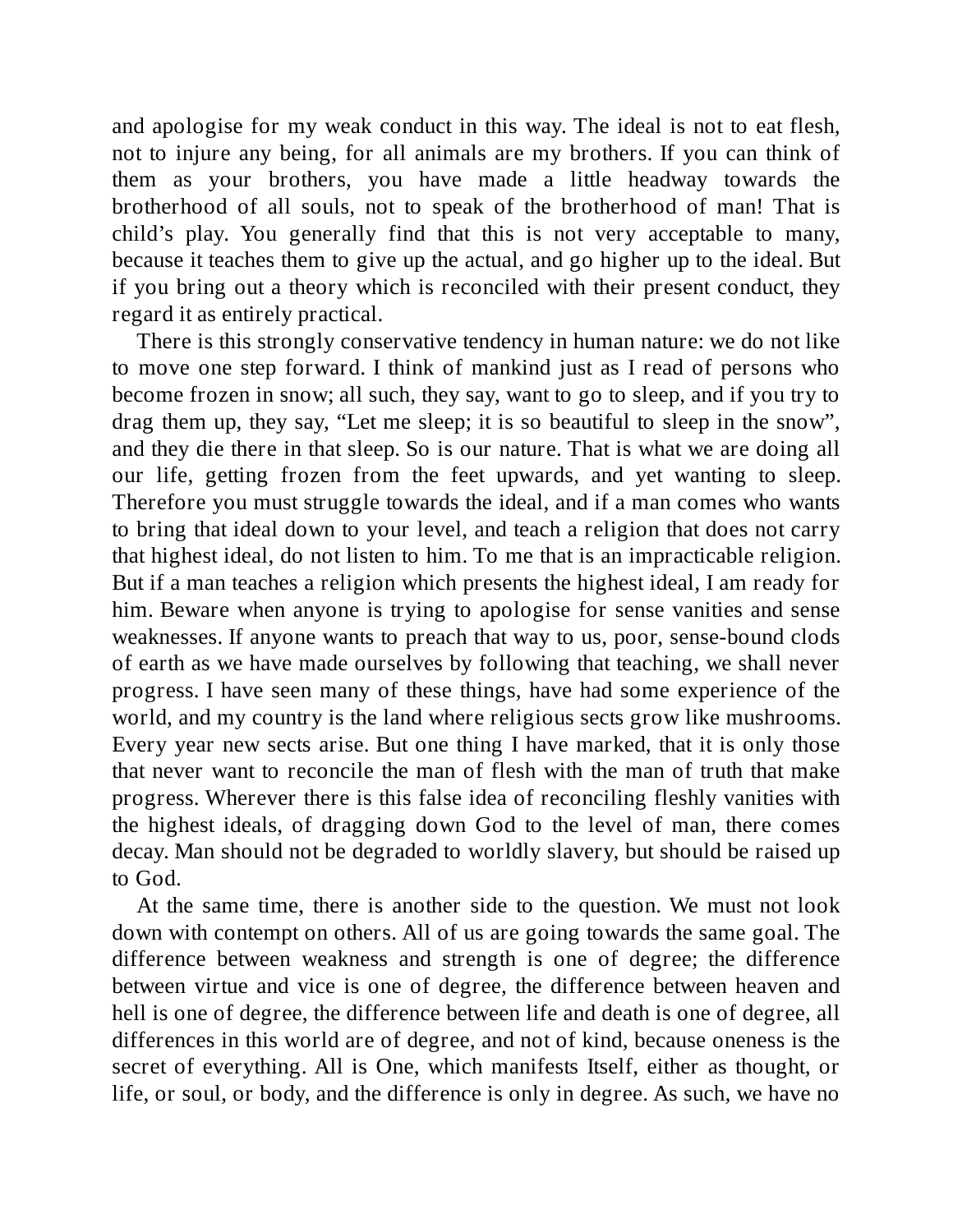right to look down with contempt upon those who are not developed exactly in the same degree as we are. Condemn none; if you can stretch out a helping hand, do so. If you cannot, fold your hands, bless your brothers, and let them go their own way. Dragging down and condemning is not the way to work. Never is work accomplished in that way. We spend our energies in condemning others. Criticism and condemnation is a vain way of spending our energies, for in the long run we come to learn that all are seeing the same thing, are more or less approaching the same ideal, and that most of our differences are merely differences of expression.

Take the idea of sin. I was telling you just now the Vedantic idea of it, and the other idea is that man is a sinner. They are practically the same, only the one takes the positive and the other the negative side. One shows to man his strength and the other his weakness. There may be weakness, says the Vedanta, but never mind, we want to grow. Disease was found out as soon as man was born. Everyone knows his disease; it requires no one to tell us what our diseases are. But thinking all the time that we are diseased will not cure us medicine is necessary. We may forget anything outside, we may try to become hypocrites to the external world, but in our heart of hearts we all know our weaknesses. But, says the Vedanta, being reminded of weakness does not help much; give strength, and strength does not come by thinking of weakness all the time. The remedy for weakness is not brooding over weakness, but thinking of strength. Teach men of the strength that is already within them. Instead of telling them they are sinners, the Vedanta takes the opposite position, and says, "You are pure and perfect, and what you call sin does not belong to you." Sins are very low degrees of Self-manifestation; manifest your Self in a high degree. That is the one thing to remember; all of us can do that. Never say, "No", never say, "I cannot", for you are infinite. Even time and space are as nothing compared with your nature. You can do anything and everything, you are almighty.

These are the principles of ethics, but we shall now come down lower and work out the details. We shall see how this Vedanta can be carried into our everyday life, the city life, the country life, the national life, and the home life of every nation. For, if a religion cannot help man wherever he may be, wherever he stands, it is not of much use; it will remain only a theory for the chosen few. Religion, to help mankind, must be ready and able to help him in whatever condition he is, in servitude or in freedom, in the depths of degradation or on the heights of purity; everywhere, equally, it should be able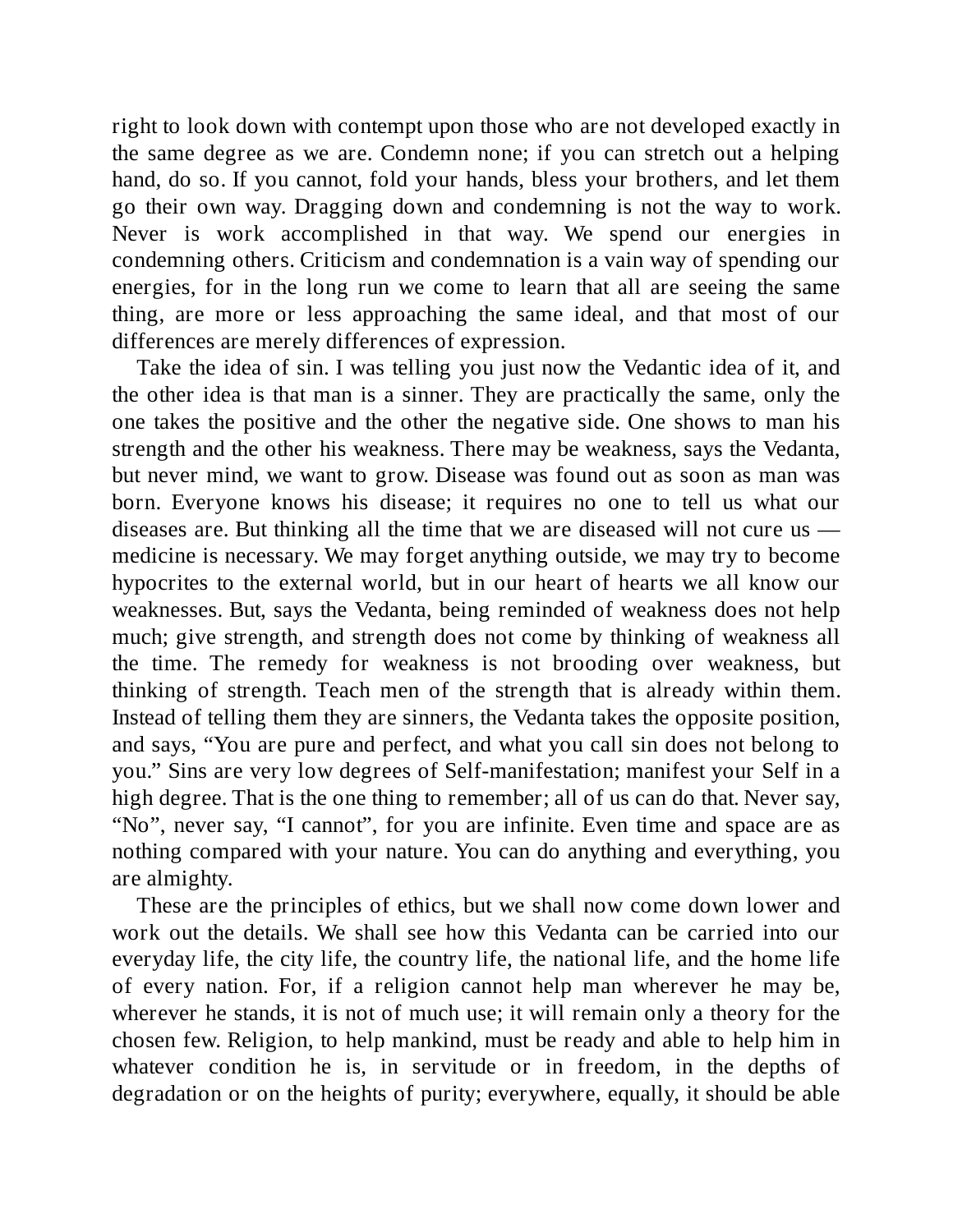to come to his aid. The principles of Vedanta, or the ideal of religion, or whatever you may call it, will be fulfilled by its capacity for performing this great function.

The ideal of faith in ourselves is of the greatest help to us. If faith in ourselves had been more extensively taught and practiced, I am sure a very large portion of the evils and miseries that we have would have vanished. Throughout the history of mankind, if any motive power has been more potent than another in the lives of all great men and women, it is that of faith in themselves. Born with the consciousness that they were to be great, they became great. Let a man go down as low as possible; there must come a time when out of sheer desperation he will take an upward curve and will learn to have faith in himself. But it is better for us that we should know it from the very first. Why should we have all these bitter experiences in order to gain faith in ourselves? We can see that all the difference between man and man is owing to the existence or non-existence of faith in himself. Faith in ourselves will do everything. I have experienced it in my own life, and am still doing so; and as I grow older that faith is becoming stronger and stronger. He is an atheist who does not believe in himself. The old religions said that he was an atheist who did not believe in God. The new religion says that he is the atheist who does not believe in himself. But it is not selfish faith because the Vedanta, again, is the doctrine of oneness. It means faith in all, because you are all. Love for yourselves means love for all, love for animals, love for everything, for you are all one. It is the great faith which will make the world better. I am sure of that. He is the highest man who can say with truth, "I know all about myself." Do you know how much energy, how many powers, how many forces are still lurking behind that frame of yours? What scientist has known all that is in man? Millions of years have passed since man first came here, and yet but one infinitesimal part of his powers has been manifested. Therefore, you must not say that you are weak. How do you know what possibilities lie behind that degradation on the surface? You know but little of that which is within you. For behind you is the ocean of infinite power and blessedness.

"This Âtman is first to be heard of." Hear day and night that you are that Soul. Repeat it to yourselves day and night till it enters into your very veins, till it tingles in every drop of blood, till it is in your flesh and bone. Let the whole body be full of that one ideal, "I am the birthless, the deathless, the blissful, the omniscient, the omnipotent, ever-glorious Soul." Think on it day and night; think on it till it becomes part and parcel of your life. Meditate upon it, and out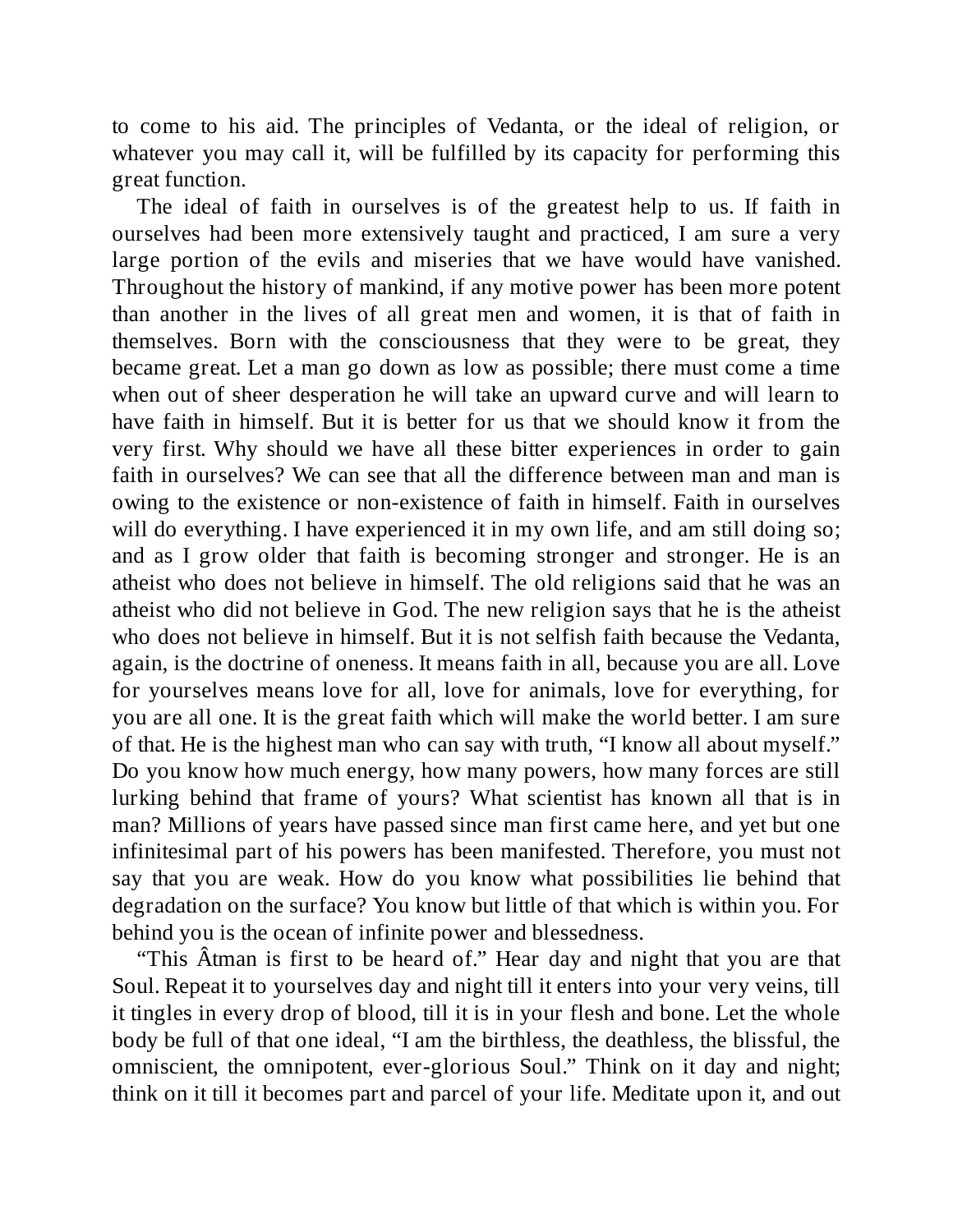of that will come work. "Out of the fullness of the heart the mouth speaketh," and out of the fullness of the heart the hand worketh also. Action will come. Fill yourselves with the ideal; whatever you do, think well on it. All your actions will be magnified, transformed, deified, by the very power of the thought. If matter is powerful, thought is omnipotent. Bring this thought to bear upon your life, fill yourselves with the thought of your almightiness, your majesty, and your glory. Would to God no superstitions had been put into your head! Would to God we had not been surrounded from our birth by all these superstitious influences and paralysing ideas of our weakness and vileness! Would to God that mankind had had an easier path through which to attain to the noblest and highest truths! But man had to pass through all this; do not make the path more difficult for those who are coming after you.

These are sometimes terrible doctrines to teach. I know people who get frightened at these ideas, but for those who want to be practical, this is the first thing to learn. Never tell yourselves or others that you are weak. Do good if you can, but do not injure the world. You know in your inmost heart that many of your limited ideas, this humbling of yourself and praying and weeping to imaginary beings are superstitions. Tell me one case where these prayers have been answered. All the answers that came were from your own hearts. You know there are no ghosts, but no sooner are you in the dark than you feel a little creepy sensation. That is so because in our childhood we have had all these fearful ideas put into our heads. But do not teach these things to others through fear of society and public opinion, through fear of incurring the hatred of friends, or for fear of losing cherished superstitions. Be masters of all these. What is there to be taught more in religion than the oneness of the universe and faith in one's self? All the works of mankind for thousands of years past have been towards this one goal, and mankind is yet working it out. It is your turn now and you already know the truth. For it has been taught on all sides. Not only philosophy and psychology, but materialistic sciences have declared it. Where is the scientific man today who fears to acknowledge the truth of this oneness of the universe? Who is there who dares talk of many worlds? All these are superstitions. There is only one life and one world, and this one life and one world is appearing to us as manifold. This manifoldness is like a dream. When you dream, one dream passes away and another comes. You do not live in your dreams. The dreams come one after another, scene after scene unfolds before you. So it is in this world of ninety per cent misery and ten per cent happiness. Perhaps after a while it will appear as ninety per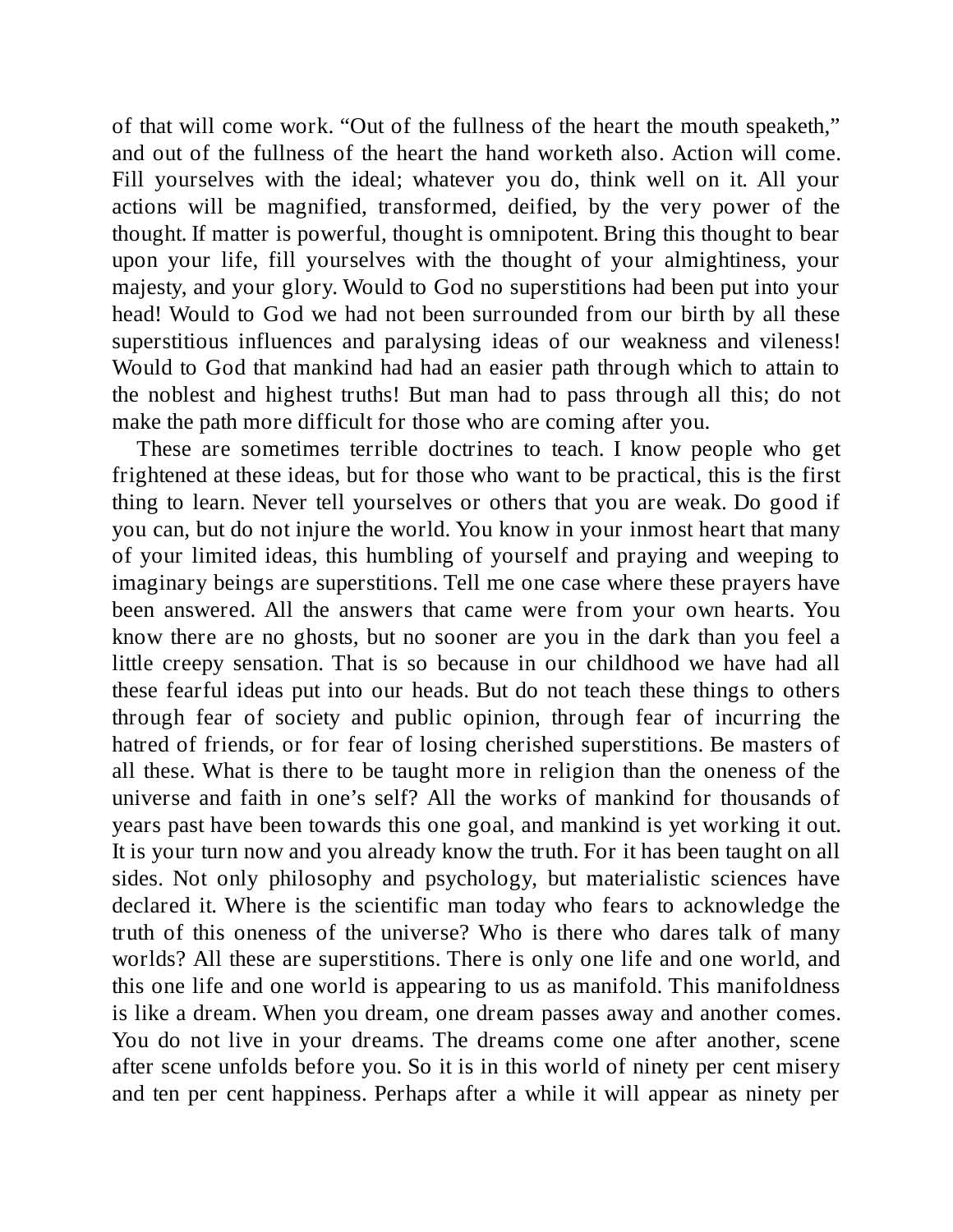cent happiness, and we shall call it heaven, but a time comes to the sage when the whole thing vanishes, and this world appears as God Himself, and his own soul as God. It is not therefore that there are many worlds, it is not that there are many lives. All this manifoldness is the manifestation of that One. That One is manifesting Himself as many, as matter, spirit, mind, thought, and everything else. It is that One, manifesting Himself as many. Therefore the first step for us to take is to teach the truth to ourselves and to others.

Let the world resound with this ideal, and let superstitions vanish. Tell it to men who are weak and persist in telling it. You are the Pure One; awake and arise, O mighty one, this sleep does not become you. Awake and arise, it does not befit you. Think not that you are weak and miserable. Almighty, arise and awake, and manifest your own nature. It is not fitting that you think yourself a sinner. It is not fitting that you think yourself weak. Say that to the world, say it to yourselves, and see what a practical result comes, see how with an electric flash everything is manifested, how everything is changed. Tell that to mankind, and show them their power. Then we shall learn how to apply it in our daily lives.

To be able to use what we call Viveka (discrimination), to learn how in every moment of our lives, in every one of our actions, to discriminate between what is right and wrong, true and false, we shall have to know the test of truth, which is purity, oneness. Everything that makes for oneness is truth. Love is truth, and hatred is false, because hatred makes for multiplicity. It is hatred that separates man from man; therefore it is wrong and false. It is a disintegrating power; it separates and destroys.

Love binds, love makes for that oneness. You become one, the mother with the child, families with the city, the whole world becomes one with the animals. For love is Existence, God Himself; and all this is the manifestation of that One Love, more or less expressed. The difference is only in degree, but it is the manifestation of that One Love throughout. Therefore in all our actions we have to judge whether it is making for diversity or for oneness. If for diversity we have to give it up, but if it makes for oneness we are sure it is good. So with our thoughts; we have to decide whether they make for disintegration, multiplicity, or for oneness, binding soul to soul and bringing one influence to bear. If they do this, we will take them up, and if not, we will throw them off as criminal.

The whole idea of ethics is that it does not depend on anything unknowable, it does not teach anything unknown, but in the language of the Upanishad, "The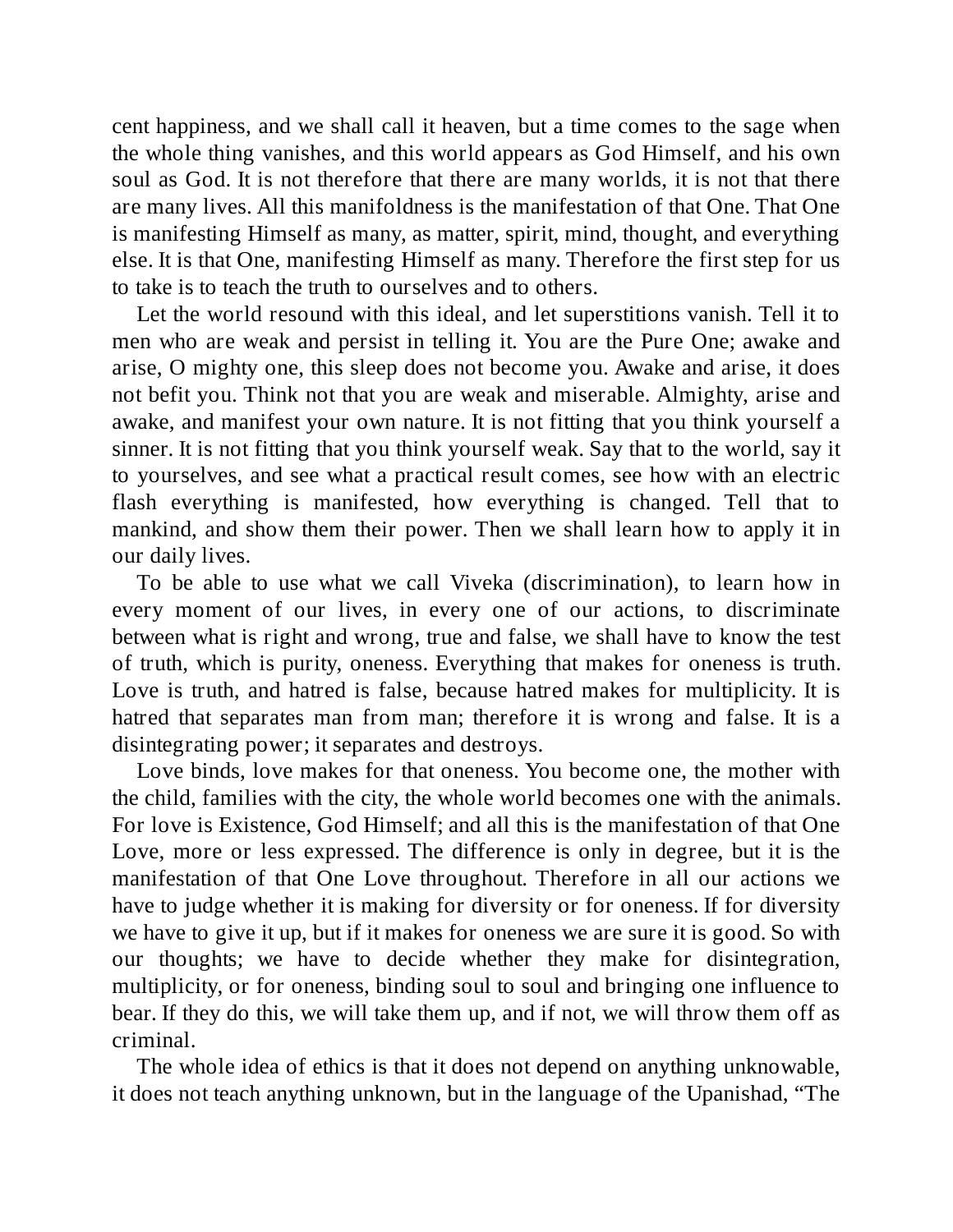God whom you worship as an unknown God, the same I preach unto thee." It is through the Self that you know anything. I see the chair; but to see the chair, I have first to perceive myself and then the chair. It is in and through the Self that the chair is perceived. It is in and through the Self that you are known to me, that the whole world is known to me; and therefore to say this Self is unknown is sheer nonsense. Take off the Self and the whole universe vanishes. In and through the Self all knowledge comes. Therefore it is the best known of all. It is yourself, that which you call I. You may wonder how this I of me can be the I of you. You may wonder how this limited I can be the unlimited Infinite, but it is so. The limited is a mere fiction. The Infinite has been covered up, as it were, and a little of It is manifesting as the I. Limitation can never come upon the unlimited; it is a fiction. The Self is known, therefore, to every one of us  $$ man, woman, or child — and even to animals. Without knowing Him we can neither live nor move, nor have our being; without knowing this Lord of all, we cannot breathe or live a second. The God of the Vedanta is the most known of all and is not the outcome of imagination.

If this is not preaching a practical God, how else could you teach a practical God? Where is there a more practical God than He whom I see before me — a God omnipresent, in every being, more real than our senses? For you are He, the Omnipresent God Almighty, the Soul of your souls, and if I say you are not, I tell an untruth. I know it, whether at all times I realise it or not. He is the Oneness, the Unity of all, the Reality of all life and all existence.

These ideas of the ethics of Vedanta have to be worked out in detail, and, therefore, you must have patience. As I have told you, we want to take the subject in detail and work it up thoroughly, to see how the ideas grow from very low ideals, and how the one great Ideal of oneness has developed and become shaped into the universal love; and we ought to study these in order to avoid dangers. The world cannot find time to work it up from the lowest steps. But what is the use of our standing on higher steps if we cannot give the truth to others coming afterwards? Therefore, it is better to study it in all its workings; and first, it is absolutely necessary to clear the intellectual portion, although we know that intellectuality is almost nothing; for it is the heart that is of most importance. It is through the heart that the Lord is seen, and not through the intellect. The intellect is only the street-cleaner, cleansing the path for us, a secondary worker, the policeman; but the policeman is not a positive necessity for the workings of society. He is only to stop disturbances, to check wrong-doing, and that is all the work required of the intellect. When you read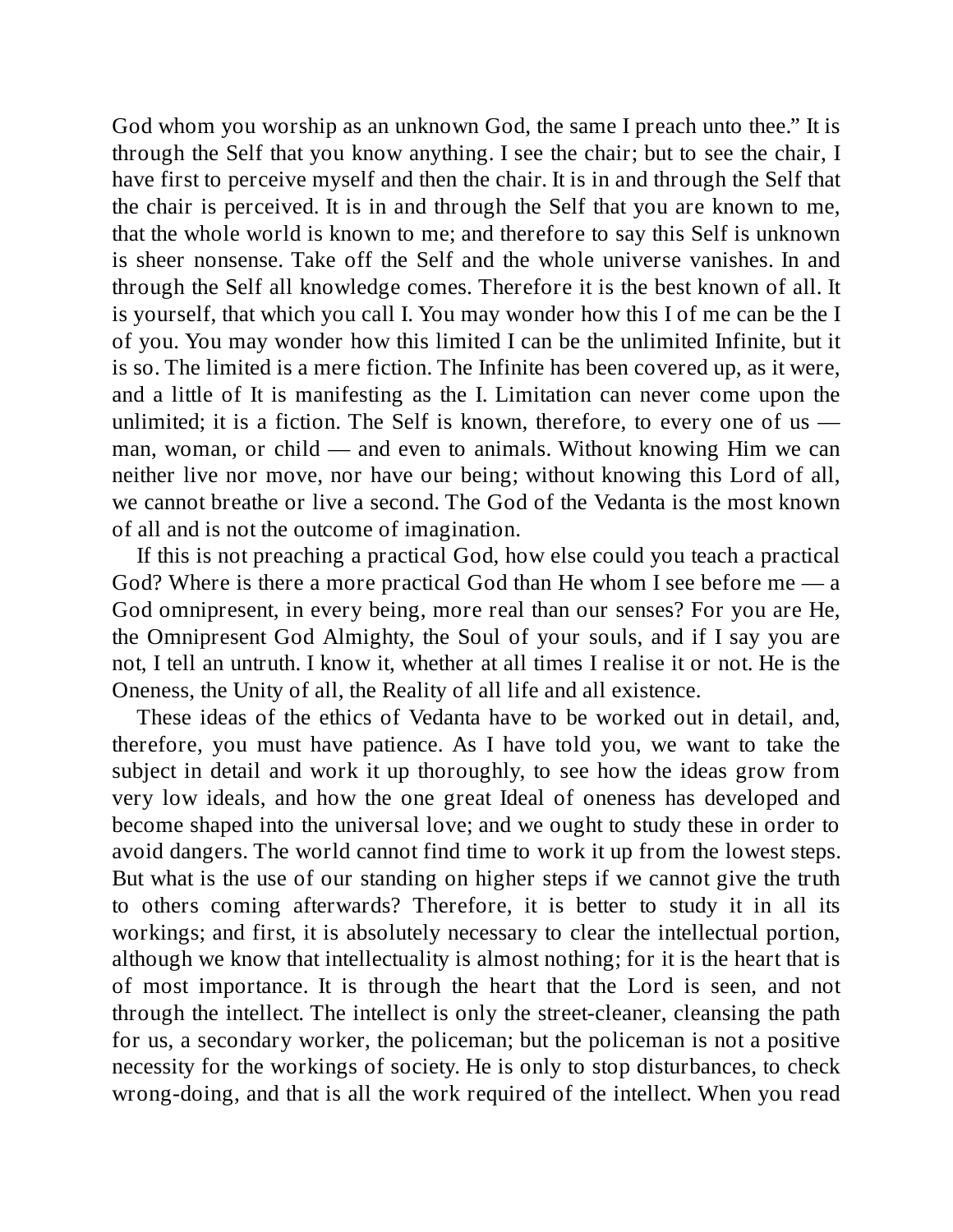intellectual books, you think when you have mastered them, "Bless the Lord that I am out of them", because the intellect is blind and cannot move of itself, it has neither hands nor feet. It is feeling that works, that moves with speed infinitely superior to that of electricity or anything else. Do you feel? — that is the question. If you do, you will see the Lord: It is the feeling that you have today that will be intensified, deified, raised to the highest platform, until it feels everything, the oneness in everything, till it feels God in itself and in others. The intellect can never do that. "Different methods of speaking words, different methods of explaining the texts of books, these are for the enjoyment of the learned, not for the salvation of the soul" (*Vivekachudâmani,* 58).

Those of you who have read Thomas a Kempis know how in every page he insists on this, and almost every holy man in the world has insisted on it. Intellect is necessary, for without it we fall into crude errors and make all sorts of mistakes. Intellect checks these; but beyond that, do not try to build anything upon it. It is an inactive, secondary help; the real help is feeling, love. Do you feel for others? If you do, you are growing in oneness. If you do not feel for others, you may be the most intellectual giant ever born, but you will be nothing; you are but dry intellect, and you will remain so. And if you feel, even if you cannot read any book and do not know any language, you are in the right way. The Lord is yours.

Do you not know from the history of the world where the power of the prophets lay? Where was it? In the intellect? Did any of them write a fine book on philosophy, on the most intricate ratiocinations of logic? Not one of them. They only spoke a few words. Feel like Christ and you will be a Christ; feel like Buddha and you will be a Buddha. It is feeling that is the life, the strength, the vitality, without which no amount of intellectual activity can reach God. Intellect is like limbs without the power of locomotion. It is only when feeling enters and gives them motion that they move and work on others. That is so all over the world, and it is a thing which you must always remember. It is one of the most practical things in Vedantic morality, for it is the teaching of the Vedanta that you are all prophets, and all must be prophets. The book is not the proof of your conduct, but you are the proof of the book. How do you know that a book teaches truth? Because you are truth and feel it. That is what the Vedanta says. What is the proof of the Christs and Buddhas of the world? That you and I feel like them. That is how you and I understand that they were true. Our prophet-soul is the proof of their prophet-soul. Your godhead is the proof of God Himself. If you are not a prophet, there never has been anything true of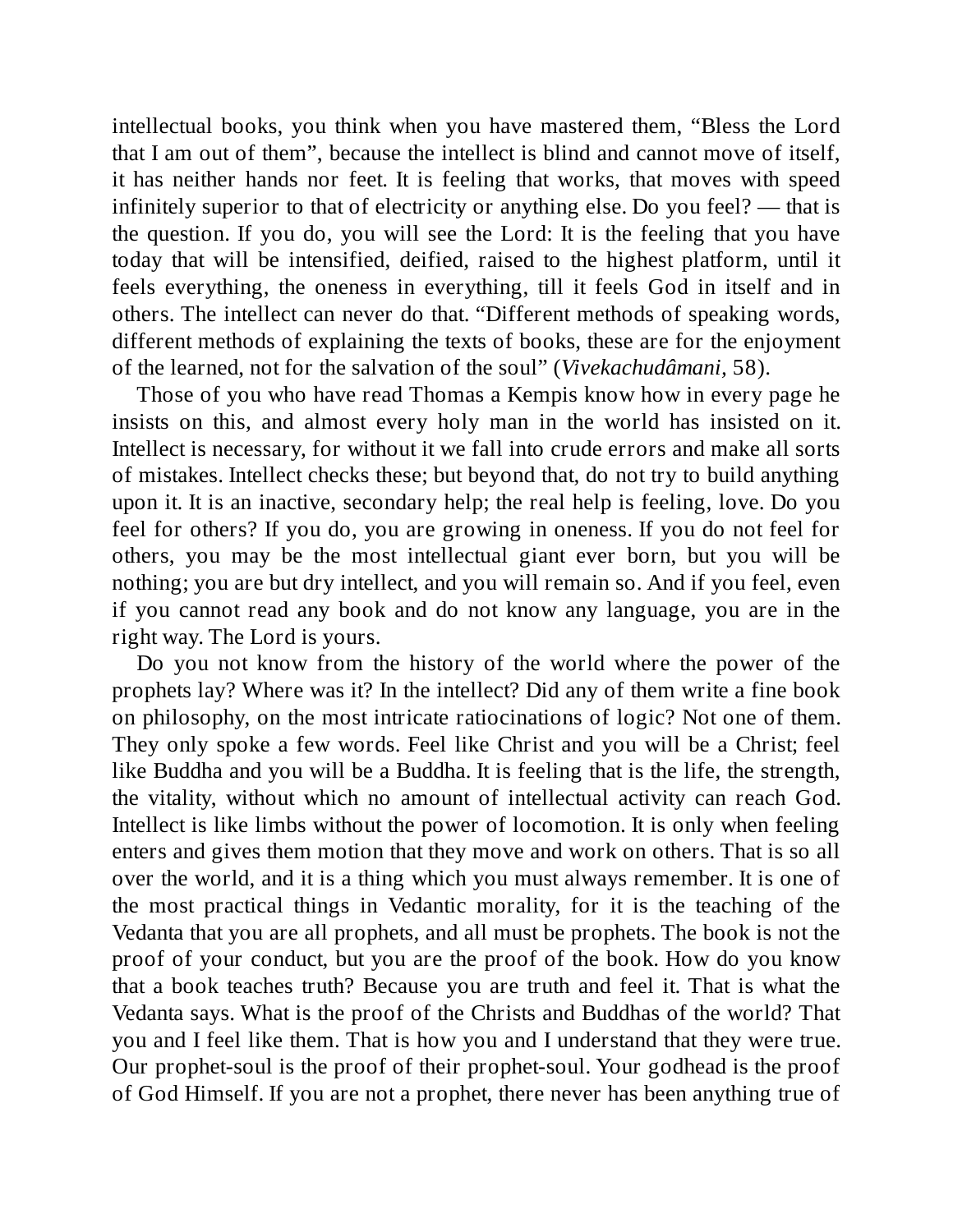God. If you are not God, there never was any God, and never will be. This, says the Vedanta, is the ideal to follow. Every one of us will have to become a prophet, and you are that already. Only *know* it. Never think there is anything impossible for the soul. It is the greatest heresy to think so. If there is sin, this is the only sin — to say that you are weak, or others are weak.

## **Practical Vedanta: Part II**

#### (*Delivered in London, 12th November 1896*)

I will relate to you a very ancient story from the Chhândogya Upanishad, which tells how knowledge came to a boy. The form of the story is very crude, but we shall find that it contains a principle. A young boy said to his mother, "I am going to study the Vedas. Tell me the name of my father and my caste." The mother was not a married woman, and in India the child of a woman who has not been married is considered an outcast; he is not recognised by society and is not entitled to study the Vedas. So the poor mother said, "My child, I do not know your family name; I was in service, and served in different places; I do not know who your father is, but my name is Jabâlâ and your name is Satyakâma." The little child went to a sage and asked to be taken as a student. The sage asked him, "What is the name of your father, and what is your caste?" The boy repeated to him what he had heard from his mother. The sage at once said, "None but a Brâhmin could speak such a damaging truth about himself. You are a Brahmin and I will teach you. You have not swerved from truth." So he kept the boy with him and educated him.

Now come some of the peculiar methods of education in ancient India. This teacher gave Satyakama four hundred lean, weak cows to take care of, and sent him to the forest. There he went and lived for some time. The teacher had told him to come back when the herd would increase to the number of one thousand. After a few years, one day Satyakama heard a big bull in the herd saying to him, "We are a thousand now; take us back to your teacher. I will teach you a little of Brahman." "Say on, sir," said Satyakama. Then the bull said, "The East is a part of the Lord, so is the West, so is the South, so is the North. The four cardinal points are the four parts of Brahman. Fire will also teach you something of Brahman." Fire was a great symbol in those days, and every student had to procure fire and make offerings. So on the following day, Satyakama started for his Guru's house, and when in the evening he had performed his oblation, and worshipped at the fire, and was sitting near it, he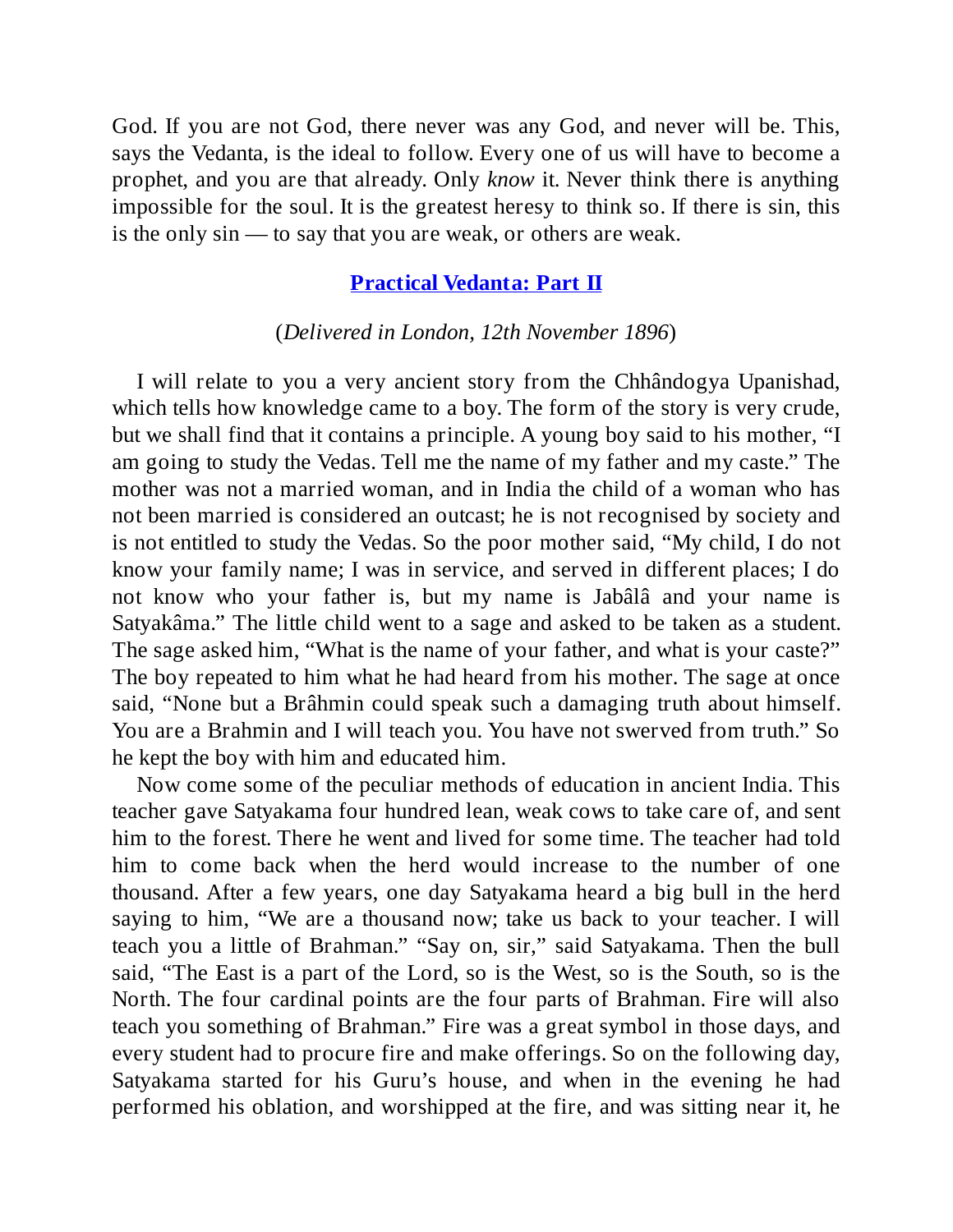heard a voice come from the fire, "O Satyakama." "Speak, Lord," said Satyakama. (Perhaps you may remember a very similar story in the Old Testament, how Samuel heard a mysterious voice.) "O Satyakama, I am come to teach you a little of Brahman. This earth is a portion of that Brahman. The sky and the heaven are portions of It. The ocean is a part of that Brahman." Then the fire said that a certain bird would also teach him something. Satyakama continued his journey and on the next day when he had performed his evening sacrifice a swan came to him and said, "I will teach you something about Brahman. This fire which you worship, O Satyakama, is a part of that Brahman. The sun is a part, the moon is a part, the lightning is a part of that Brahman. A bird called Madgu will tell you more about it." The next evening that bird came, and a similar voice was heard by Satyakama, "I will tell you something about Brahman. Breath is a part of Brahman, sight is a part, hearing is a part, the mind is a part." Then the boy arrived at his teacher's place and presented himself before him with due reverence. No sooner had the teacher seen this disciple than he remarked: "Satyakama, thy face shines like that of a knower of Brahman! Who then has taught thee?" "Beings other than men," replied Satyakama. "But I wish that you should teach me, sir. For I have heard from men like you that knowledge which is learnt from a Guru alone leads to the supreme good." Then the sage taught him the same knowledge which he had received from the gods. "And nothing was left out, yea, nothing was left out."

Now, apart from the allegories of what the bull, the fire, and the birds taught, we see the tendency of the thought and the direction in which it was going in those days. The great idea of which we here see the germ is that all these voices are inside ourselves. As we understand these truths better, we find that the voice is in our own heart, and the student understood that all the time he was hearing the truth; but his explanation was not correct. He was interpreting the voice as coming from the external world, while all the time, it was within him. The second idea that we get is that of making the knowledge of the Brahman practical. The world is always seeking the practical possibilities of religion, and we find in these stories how it was becoming more and more practical every day. The truth was shown through everything with which the students were familiar. The fire they were worshipping was Brahman, the earth was a part of Brahman, and so on.

The next story belongs to Upakosala Kâmalâyana, a disciple of this Satyakama, who went to be taught by him and dwelt with him for some time.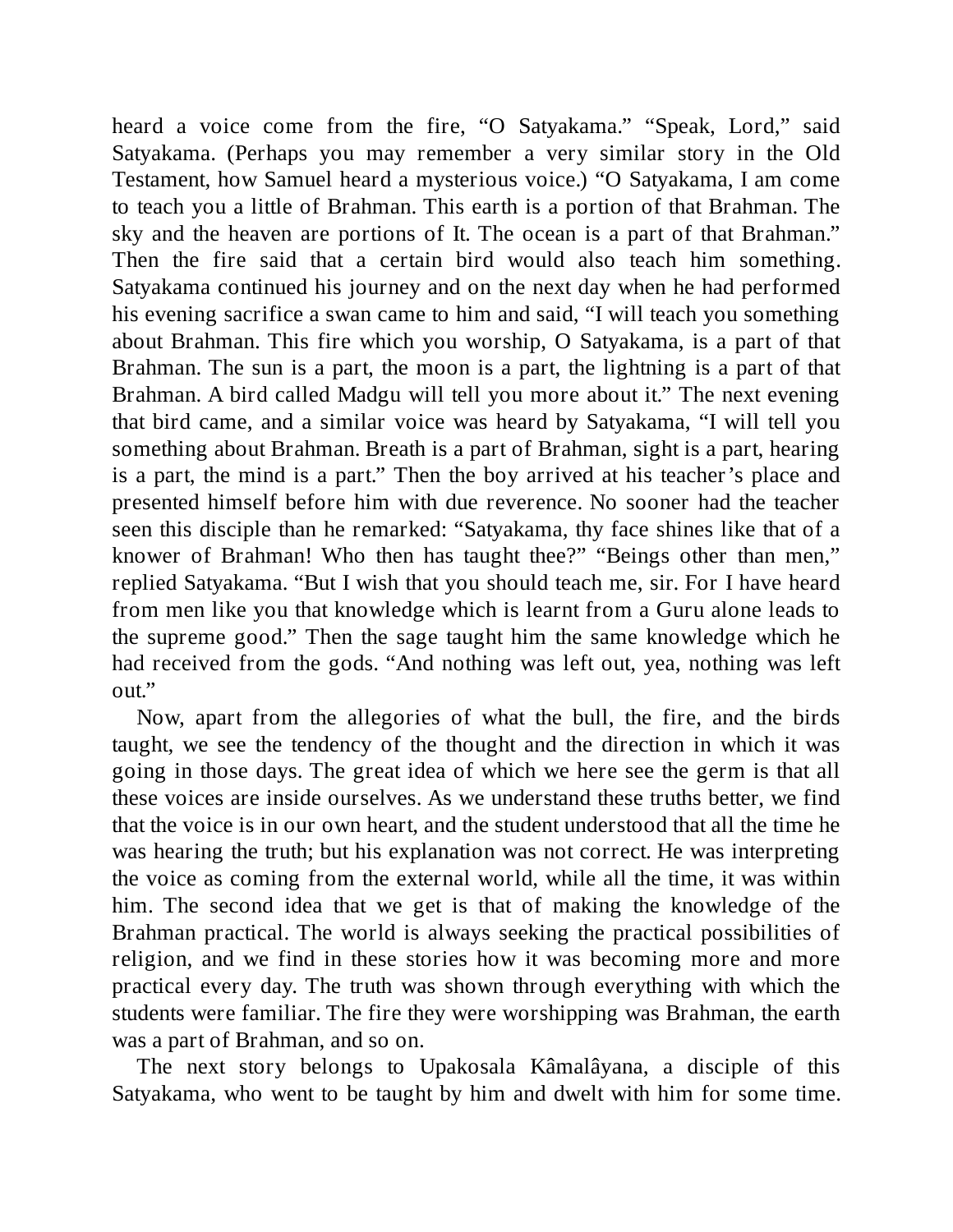Now Satyakama went away on a journey, and the student became very downhearted; and when the teacher's wife came and asked him why he was not eating, the boy said, "I am too unhappy to eat." Then a voice came from the fire he was worshipping, saying "This life is Brahman, Brahman is the ether, and Brahman is happiness. Know Brahman." "I know, sir," the boy replied, "that life is Brahman, but that It is ether and happiness I do not know." Then it explained that the two words ether and happiness signified one thing in reality, viz. the sentient ether (pure intelligence) that resides in the heart. So, it taught him Brahman as life and as the ether in the heart. Then the fire taught him, "This earth, food, fire, and sun whom you worship, are forms of Brahman. The person that is seen in the sun, I am He. He who knows this and meditates on Him, all his sins vanish and he has long life and becomes happy. He who lives in the cardinal points, the moon, the stars, and the water, I am He. He who lives in this life, the ether, the heavens, and the lightning, I am He." Here too we see the same idea of practical religion. The things which they were worshipping, such as the fire, the sun, the moon, and so forth, and the voice with which they were familiar, form the subject of the stories which explain them and give them a higher meaning. And this is the real, practical side of Vedanta. It does not destroy the world, but it explains it; it does not destroy the person, but explains him; it does not destroy the individuality, but explains it by showing the real individuality. It does not show that this world is vain and does not exist, but it says, "Understand what this world is, so that it may not hurt you." The voice did not say to Upakosala that the fire which he was worshipping, or the sun, or the moon, or the lightning, or anything else, was all wrong, but it showed him that the same spirit which was inside the sun, and moon, and lightning, and the fire, and the earth, was in him, so that everything became transformed, as it were, in the eyes of Upakosala. The fire which was merely a material fire before, in which to make oblations, assumed a new aspect and became the Lord. The earth became transformed, life became transformed, the sun, the moon, the stars, the lightning, everything became transformed and deified. Their real nature was known. The theme of the Vedanta is to see the Lord in everything, to see things in their real nature, not as they appear to be. Then another lesson is taught in the Upanishads: "He who shines through the eyes is Brahman; He is the Beautiful One, He is the Shining One. He shines in all these worlds." A certain peculiar light, a commentator says, which comes to the pure man, is what is meant by the light in the eyes, and it is said that when a man is pure such a light will shine in his eyes, and that light belongs really to the Soul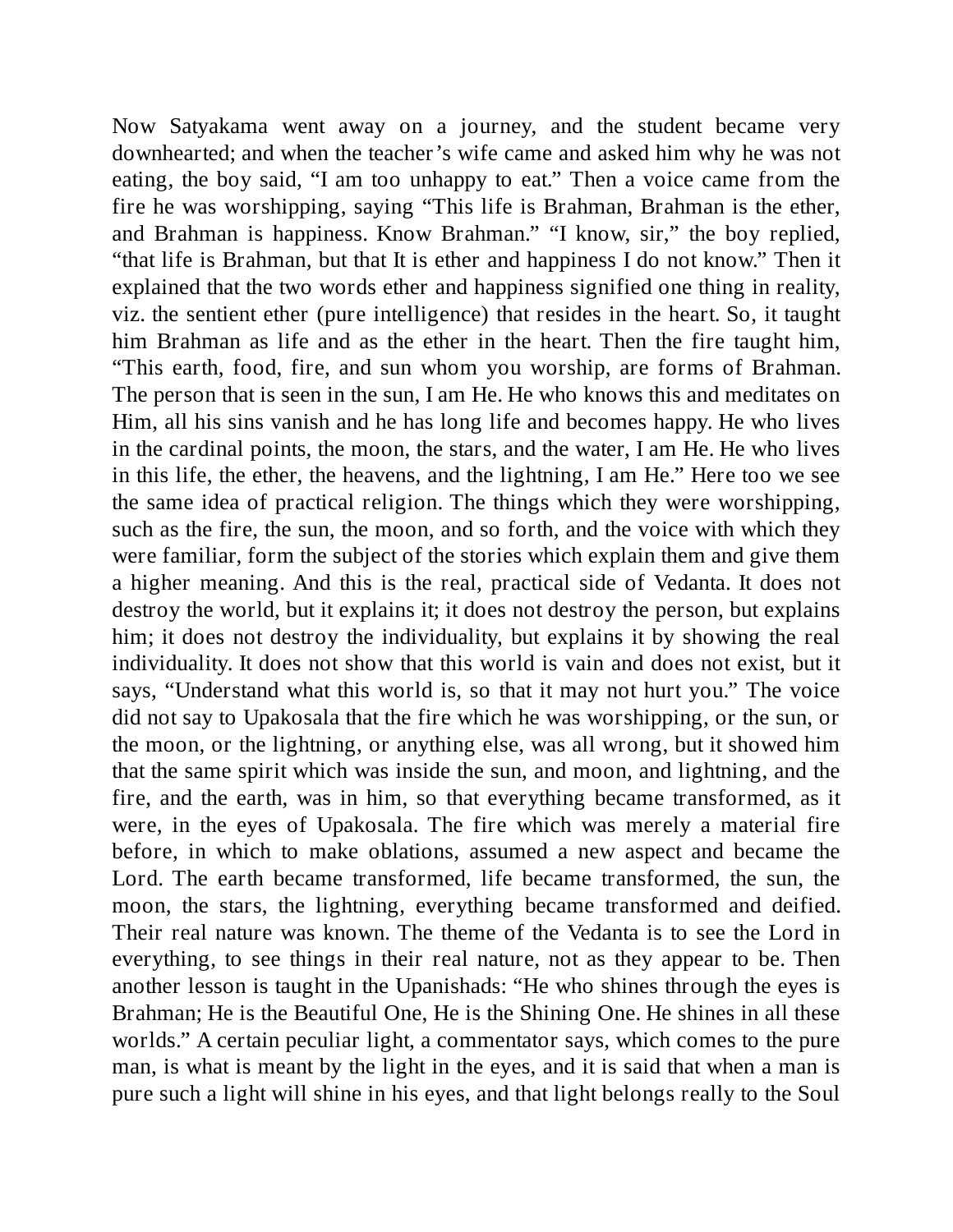within, which is everywhere. It is the same light which shines in the planets, in the stars, and suns.

I will now read to you some other doctrine of these ancient Upanishads, about birth and death and so on. Perhaps it will interest you. Shvetaketu went to the king of the Panchâlas, and the king asked him, "Do you know where people go when they die? Do you know how they come back? Do you know why the other world does not become full?" The boy replied that he did not know. Then he went to his father and asked him the same questions. The father said, "I do not know," and he went to the king. The king said that this knowledge was never known to the priests, it was only with the kings, and that was the reason why kings ruled the world. This man stayed with the king for some time, for the king said he would teach him. "The other world, O Gautama, is the fire. The sun is its fuel. The rays are the smoke. The day is the flame. The moon is the embers. And the stars are the sparks. In this fire the gods pour libation of faith and from this libation king Soma is born." So on he goes. "You need not make oblation to that little fire: the whole world is that fire, and this oblation, this worship, is continually going on. The gods, and the angels, and everybody is worshipping it. Man is the greatest symbol of fire, the body of man." Here also we see the ideal becoming practical and Brahman is seen in everything. The principle that underlies all these stories is that invented symbolism may be good and helpful, but already better symbols exist than any we can invent. You may invent an image through which to worship God, but a better image already exists, the living man. You may build a temple in which to worship God, and that may be good, but a better one, a much higher one, already exists, the human body.

You remember that the Vedas have two parts, the ceremonial and the knowledge portions. In time ceremonials had multiplied and become so intricate that it was almost hopeless to disentangle them, and so in the Upanishads we find that the ceremonials are almost done away with, but gently, by explaining them. We see that in old times they had these oblations and sacrifices, then the philosophers came, and instead of snatching away the symbols from the hands of the ignorant, instead of taking the negative position, which we unfortunately find so general in modern reforms, they gave them something to take their place. "Here is the symbol of fire," they said. "Very good! But here is another symbol, the earth. What a grand, great symbol! Here is this little temple, but the whole universe is a temple; a man can worship anywhere. There are the peculiar figures that men draw on the earth, and there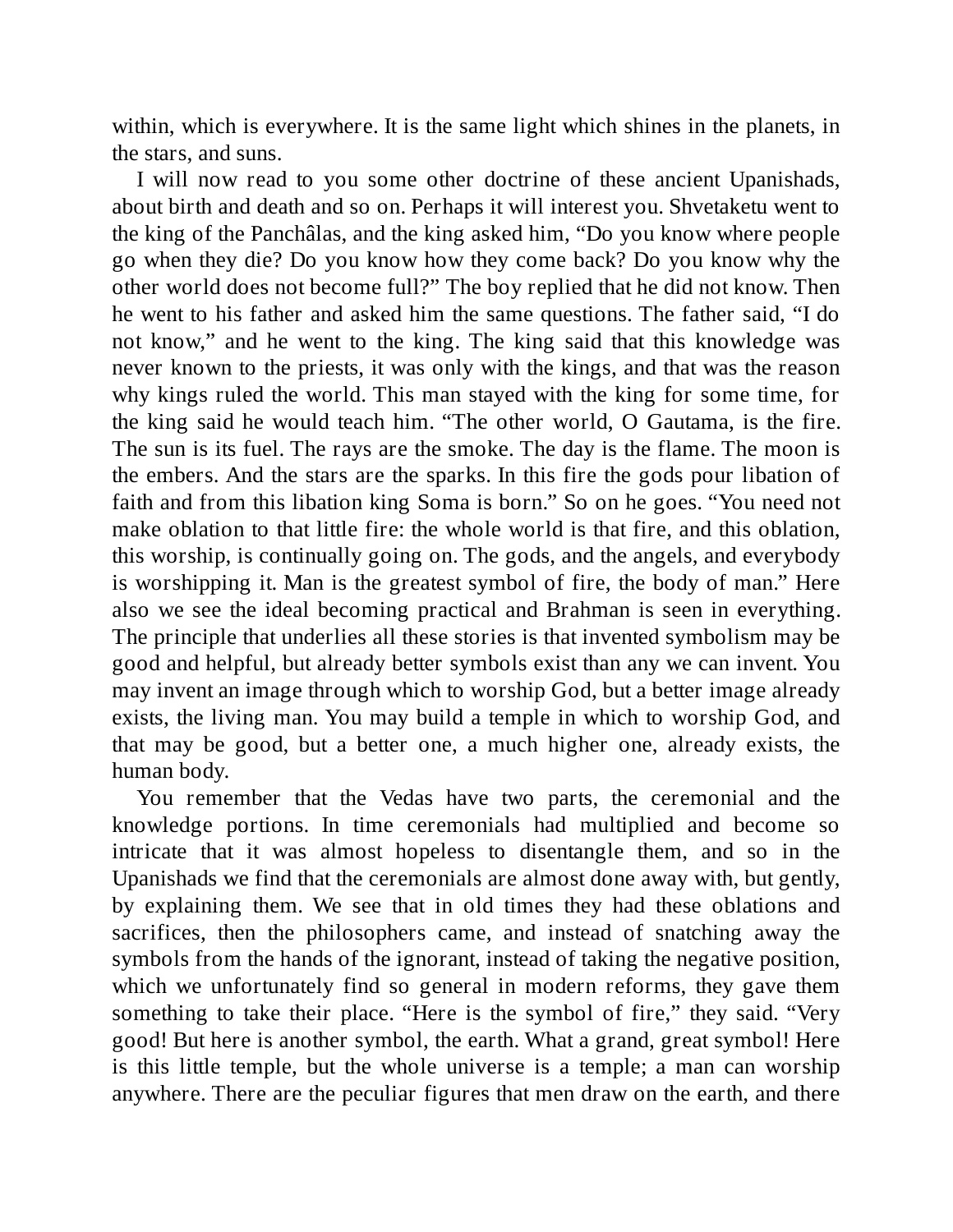are the altars, but here is the greatest of altars, the living, conscious human body, and to worship at this altar is far higher than the worship of any dead symbols."

We now come to a peculiar doctrine. I do not understand much of it myself. If you can make something out of it, I will read it to you. When a man dies, who has by meditation purified himself and got knowledge, he first goes to light, then from light to day, from day to the light half of the moon, from that to the six months when the sun goes to the north, from that to the year, from the year to the sun, from the sun to the moon, from the moon to the lightning, and when he comes to the sphere of lightning, he meets a person who is not human, and that person leads him to (the conditioned) Brahman. This is the way of the gods. When sages and wise persons die, they go that way and they do not return. What is meant by this month and year, and all these things, no one understands clearly. Each one gives his own meaning, and some say it is all nonsense. What is meant by going to the world of the moon and of the sun, and this person who comes to help the soul after it has reached the sphere of lightning, no one knows. There is an idea among the Hindus that the moon is a place where life exists, and we shall see how life has come from there. Those that have not attained to knowledge, but have done good work in this life, first go, when they die, through smoke, then to night, then to the dark fifteen days, then to the six months when the sun goes to the south, and from that they go to the region of their forefathers, then to ether, then to the region of the moon, and there become the food of the gods, and later, are born as gods and live there so long as their good works will permit. And when the effect of the good work has been finished, they come back to earth by the same route. They first become ether, and then air, and then smoke, and then mist, then cloud, and then fall upon the earth as raindrops; then they get into food, which is eaten up by human beings, and finally become their children. Those whose works have been very good take birth in good families, and those whose works have been bad take bad births, even in animal bodies. Animals are continually coming to and going from this earth. That is why the earth is neither full nor empty.

Several ideas we can get also from this, and later on, perhaps, we shall be able to understand it better, and we can speculate a little upon what it means. The last part which deals with how those who have been in heaven return, is clearer, perhaps, than the first part; but the whole idea seems to be this that there is no permanent heaven without realising God. Now some people who have not realised God, but have done good work in this world, with the view of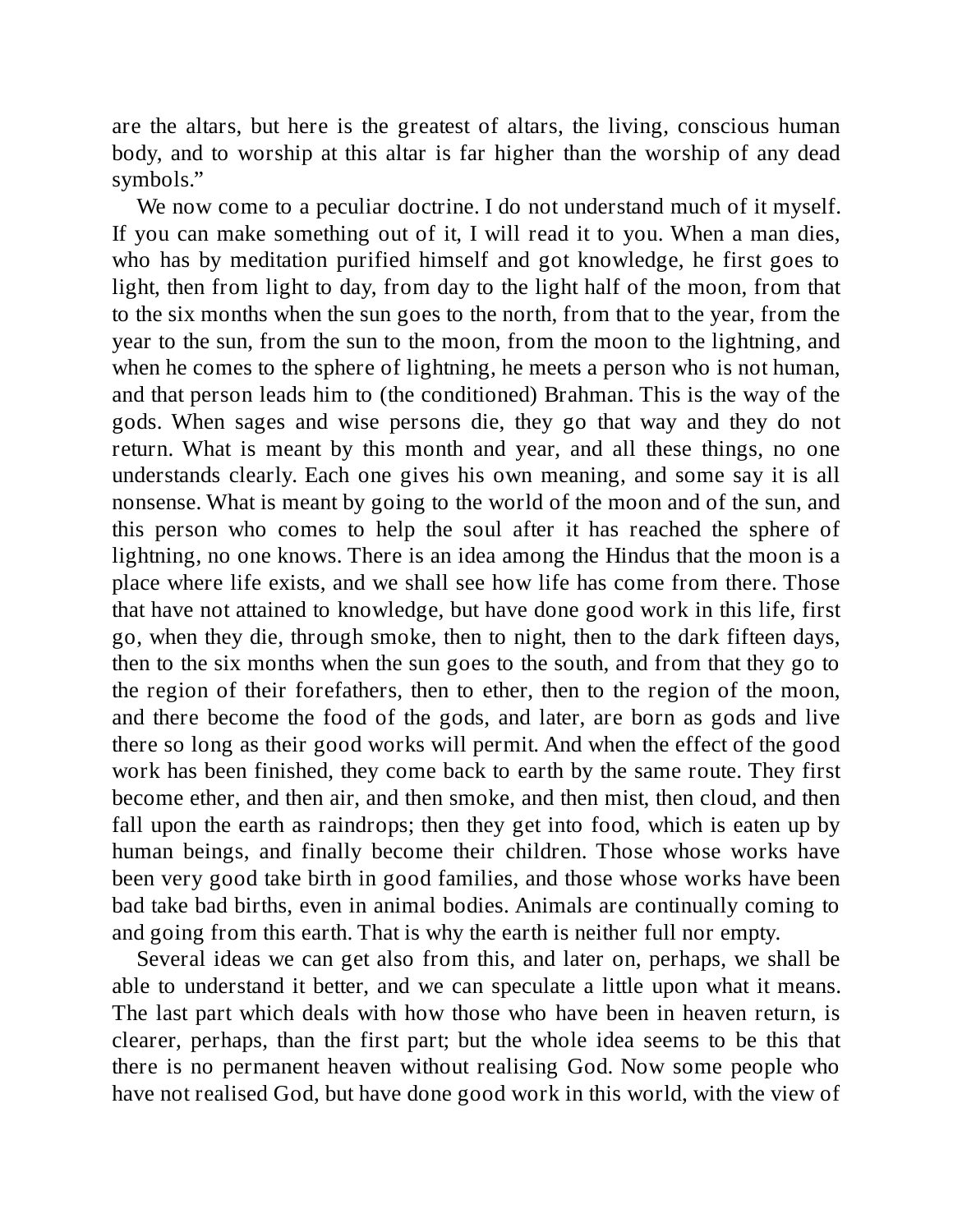enjoying the results, go, when they die, through this and that place, until they reach heaven, and there they are born in the same way as we are here, as children of the gods, and they live there as long as their good works will permit. Out of this comes one basic idea of the Vedanta that everything which has name and form is transient. This earth is transient, because it has name and form, and so the heavens must be transient, because there also name and form remain. A heaven which is eternal will be contradictory in terms, because everything that has name and form must begin in time, exist in time, and end in time. These are settled doctrines of the Vedanta, and as such the heavens are given up.

We have seen in the Samhitâ that the idea of heaven was that it was eternal, much the same as is prevalent among Mohammedans and Christians. The Mohammedans concretise it a little more. They say it is a place where there are gardens, beneath which rivers run. In the desert of Arabia water is very desirable, so the Mohammedan always conceives of his heaven as containing much water. I was born in a country where there are six months of rain every year. I should think of heaven, I suppose, as a dry place, and so also would the English people. These heavens in the Samhita are eternal, and the departed have beautiful bodies and live with their forefathers, and are happy ever afterwards. There they meet with their parents, children, and other relatives, and lead very much the same sort of life as here, only much happier. All the difficulties and obstructions to happiness in this life have vanished, and only its good parts and enjoyments remain. But however comfortable mankind may consider this state of things, truth is one thing and comfort is another. There are cases where truth is not comfortable until we reach its climax. Human nature is very conservative It does something, and having once done that, finds it hard to get out of it. The mind will not receive new thoughts, because they bring discomfort.

In the Upanishads, we see a tremendous departure made. It is declared that these heavens in which men live with the ancestors after death cannot be permanent, seeing that everything which has name and form must die. If there are heavens with forms, these heavens must vanish in course of time; they may last millions of years, but there must come a time when they will have to go. With this idea came another that these souls must come back to earth, and that heavens are places where they enjoy the results of their good works, and after these effects are finished they come back into this earth life again. One thing is clear from this that mankind had a perception of the philosophy of causation even at the early time. Later on we shall see how our philosophers bring that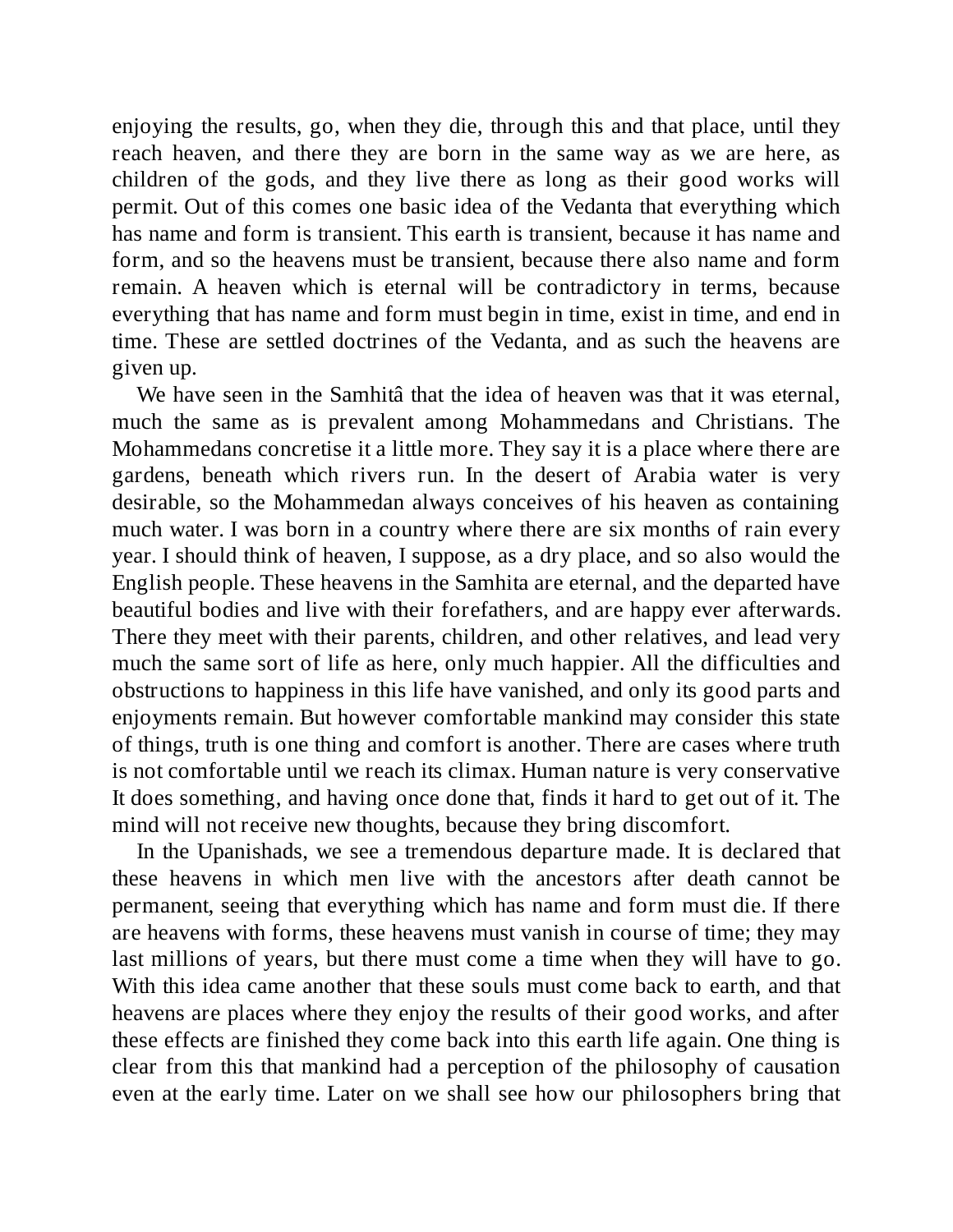out in the language of philosophy and logic, but here it is almost in the language of children. One thing you may remark in reading these books that it is all internal perception. If you ask me if this can be practical, my answer is, it has been practical first, and philosophical next. You can see that first these things have been perceived and realised and then written. This world spoke to the early thinkers. Birds spoke to them, animals spoke to them, the sun and the moon spoke to them; and little by little they realised things, and got into the heart of nature. Not by cogitation not by the force of logic, not by picking the brains of others and making a big book, as is the fashion in modern times, not even as I do, by taking up one of their writings and making a long lecture, but by patient investigation and discovery they found out the truth. Its essential method was practice, and so it must be always. Religion is ever a practical science, and there never was nor will be any theological religion. It is practice first, and knowledge afterwards. The idea that souls come back is already there. Those persons who do good work with the idea of a result, get it, but the result is not permanent. There we get the idea of causation very beautifully put forward, that the effect is only commensurate with the cause. As the cause is, so the effect will be. The cause being finite, the effect must be finite. If the cause is eternal the effect can be eternal, but all these causes, doing good work, and all other things, are only finite causes, and as such cannot produce infinite result.

We now come to the other side of the question. As there cannot be an eternal heaven, on the same grounds, there cannot be an eternal hell. Suppose I am a very wicked man, doing evil every minute of my life. Still, my whole life here, compared with my eternal life, is nothing. If there be an eternal punishment, it will mean that there is an infinite effect produced by a finite cause, which cannot be. If I do good all my life, I cannot have an infinite heaven; it would be making the same mistake. But there is a third course which applies to those who have known the Truth, to those who have realised It. This is the only way to get beyond this veil of Mâyâ — to realise what Truth is; and the Upanishads indicate what is meant by realising the Truth.

It means recognising neither good nor bad, but knowing all as coming from the Self; Self is in everything. It means denying the universe; shutting your eyes to it; seeing the Lord in hell as well as in heaven; seeing the Lord in death as well as in life. This is the line of thought in the passage I have read to you; the earth is a symbol of the Lord, the sky is the Lord, the place we fill is the Lord, everything is Brahman. And this is to be seen, realised, not simply talked or thought about. We can see as its logical consequence that when the soul has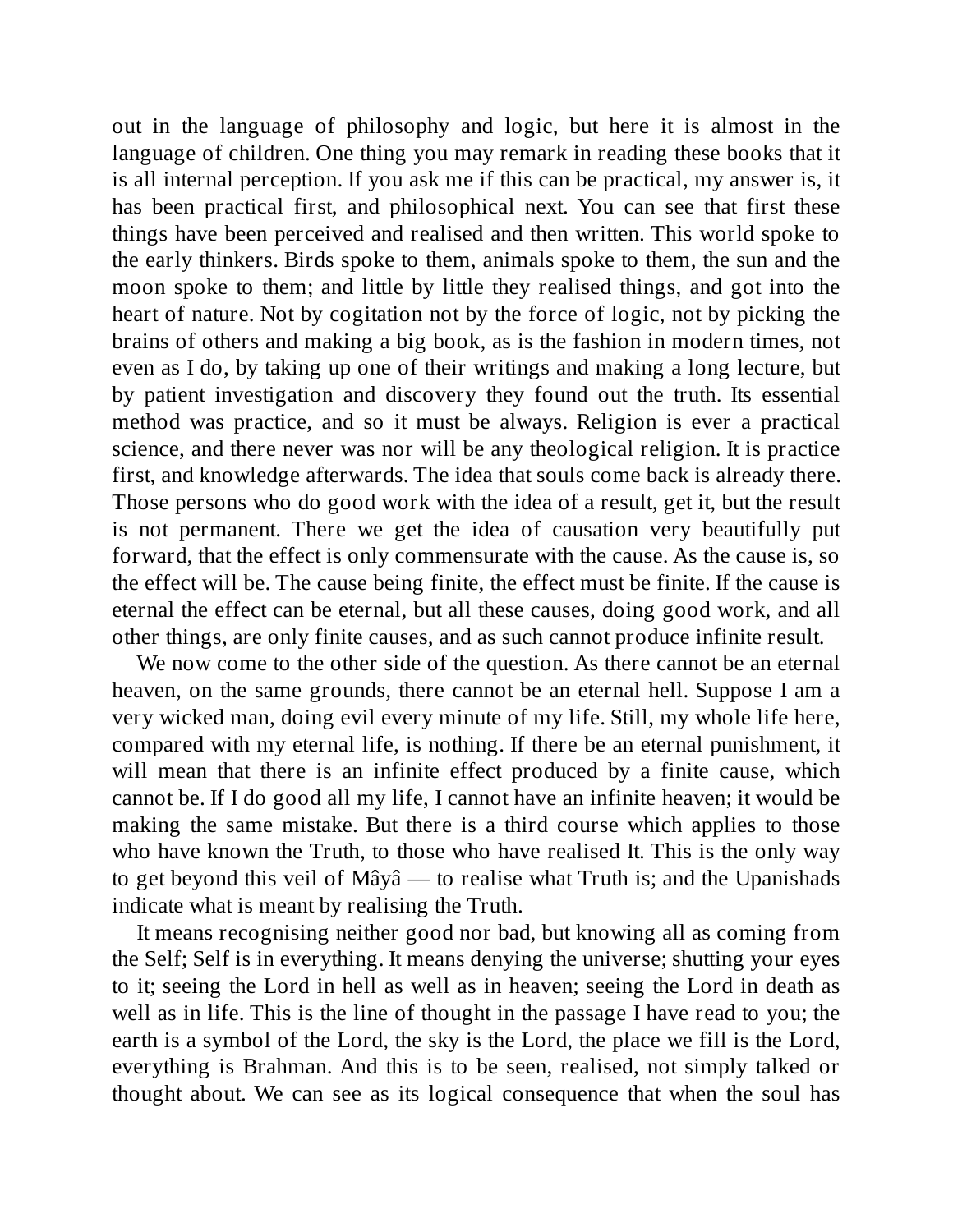realised that everything is full of the Lord, of Brahman, it will not care whether it goes to heaven, or hell, or anywhere else; whether it be born again on this earth or in heaven. These things have ceased to have any meaning to that soul, because every place is the same, every place is the temple of the Lord, every place has become holy and the presence of the Lord is all that it sees in heaven, or hell, or anywhere else. Neither good nor bad, neither life nor death — only the one infinite Brahman exists.

According to the Vedanta, when a man has arrived at that perception, he has become free, and he is the only man who is fit to live in this world. Others are not. The man who sees evil, how can he live in this world? His life is a mass of misery. The man who sees dangers, his life is a misery; the man who sees death, his life is a misery. That man alone can live in this world, he alone can say, "I enjoy this life, and I am happy in this life". who has seen the Truth, and the Truth in everything. By the by, I may tell you that the idea of hell does not occur in the Vedas anywhere. It comes with the Purânas much later. The worst punishment according to the Vedas is coming back to earth, having another chance in this world. From the very first we see the idea is taking the impersonal turn. The ideas of punishment and reward are very material, and they are only consonant with the idea of a human God, who loves one and hates another, just as we do. Punishment and reward are only admissible with the existence of such a God. They had such a God in the Samhita, and there we find the idea of fear entering, but as soon as we come to the Upanishads, the idea of fear vanishes, and the impersonal idea takes its place. It is naturally the hardest thing for man to understand, this impersonal idea, for he is always clinging on to the person. Even people who are thought to be great thinkers get disgusted at the idea of the Impersonal God. But to me it seems so absurd to think of God as an embodied man. Which is the higher idea, a living God, or a dead God? A God whom nobody sees, nobody knows, or a God Known?

The Impersonal God is a living God, a principle. The difference between personal and impersonal is this, that the personal is only a man, and the impersonal idea is that He is the angel, the man, the animal, and yet something more which we cannot see, because impersonality includes all personalities, is the sum total of everything in the universe, and infinitely more besides. "As the one fire coming into the world is manifesting itself in so many forms, and yet is infinitely more besides," so is the Impersonal.

We want to worship a living God. I have seen nothing but God all my life, nor have you. To see this chair you first see God, and then the chair in and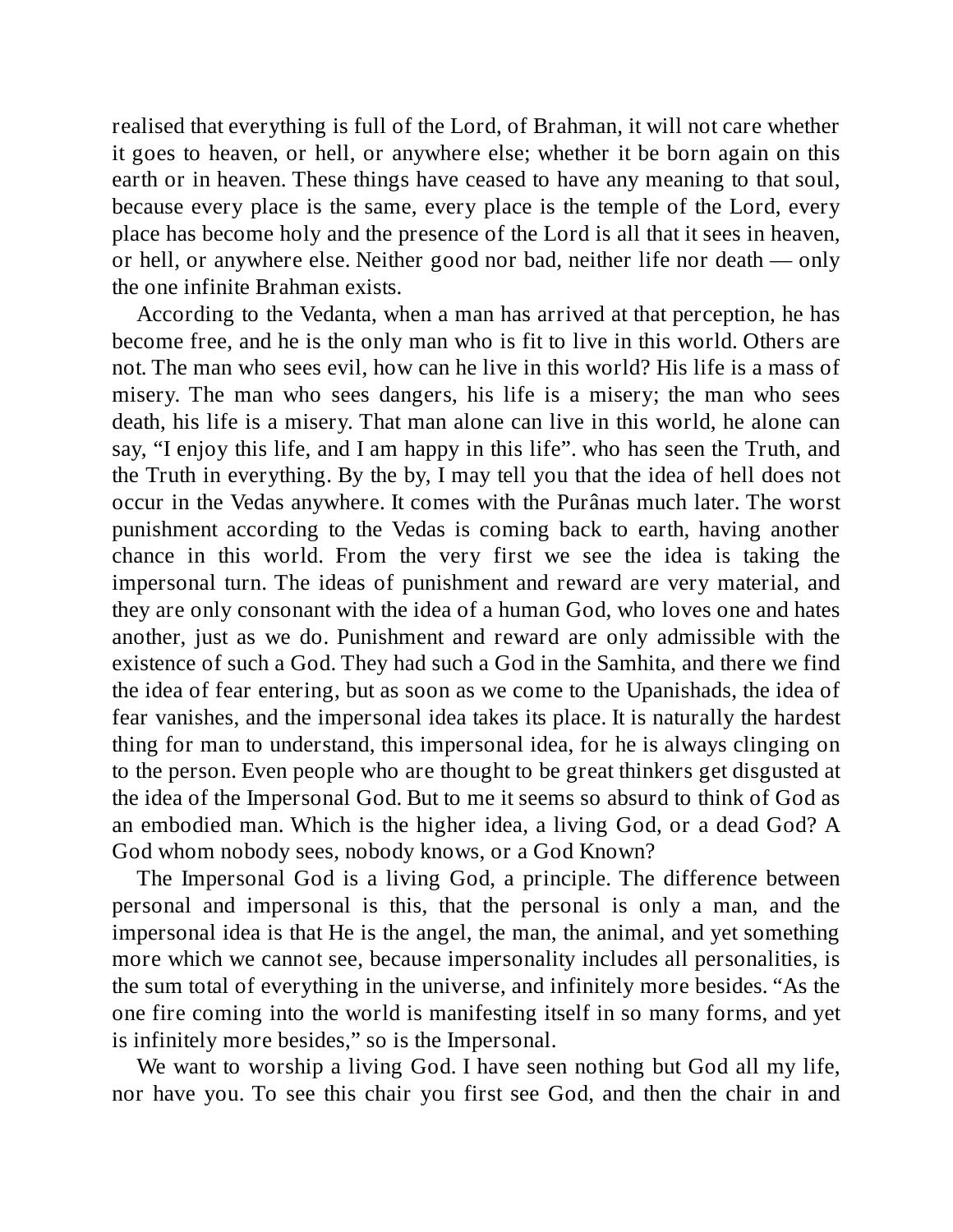through Him He is everywhere saying, "I am". The moment you feel "I am", you are conscious of Existence. Where shall we go to find God if we cannot see Him in our own hearts and in every living being? "Thou art the man, Thou art the woman, Thou art the girl, and Thou art the boy. Thou art the old man tottering with a stick. Thou art the young man walking in the pride of his strength." Thou art all that exists, a wonderful living God who is the only fact in the universe. This seems to many to be a terrible contradiction to the traditional God who lives behind a veil somewhere and whom nobody ever sees. The priests only give us an assurance that if we follow them, listen to their admonitions, and walk in the way they mark out for us — then when we die, they will give us a passport to enable us to see the face of God! What are all these heaven ideas but simply modifications of this nonsensical priestcraft?

Of course the impersonal idea is very destructive, it takes away all trade from the priests, churches, and temples. In India there is a famine now, but there are temples in each one of which there are jewels worth a king's ransom! If the priests taught this Impersonal idea to the people, their occupation would be gone. Yet we have to teach it unselfishly, without priestcraft. You are God and so am I; who obeys whom? Who worships whom? You are the highest temple of God; I would rather worship you than any temple, image, or Bible. Why are some people so contradictory in their thought? They are like fish slipping through our fingers. They say they are hard-headed practical men. Very good. But what is more practical than worshipping here, worshipping you? I see you, feel you, and I know you are God. The Mohammedan says, there is no God but Allah. The Vedanta says, there is nothing that is not God. It may frighten many of you, but you will understand it by degrees. The living God is within you, and yet you are building churches and temples and believing all sorts of imaginary nonsense. The only God to worship is the human soul in the human body. Of course all animals are temples too, but man is the highest, the Taj Mahal of temples. If I cannot worship in that, no other temple will be of any advantage. The moment I have realised God sitting in the temple of every human body, the moment I stand in reverence before every human being and see God in him — that moment I am free from bondage, everything that binds vanishes, and I am free.

This is the most practical of all worship. It has nothing to do with theorising and speculation. Yet it frightens many. They say it is not right. They go on theorising about old ideals told them by their grandfathers, that a God somewhere in heaven had told some one that he was God. Since that time we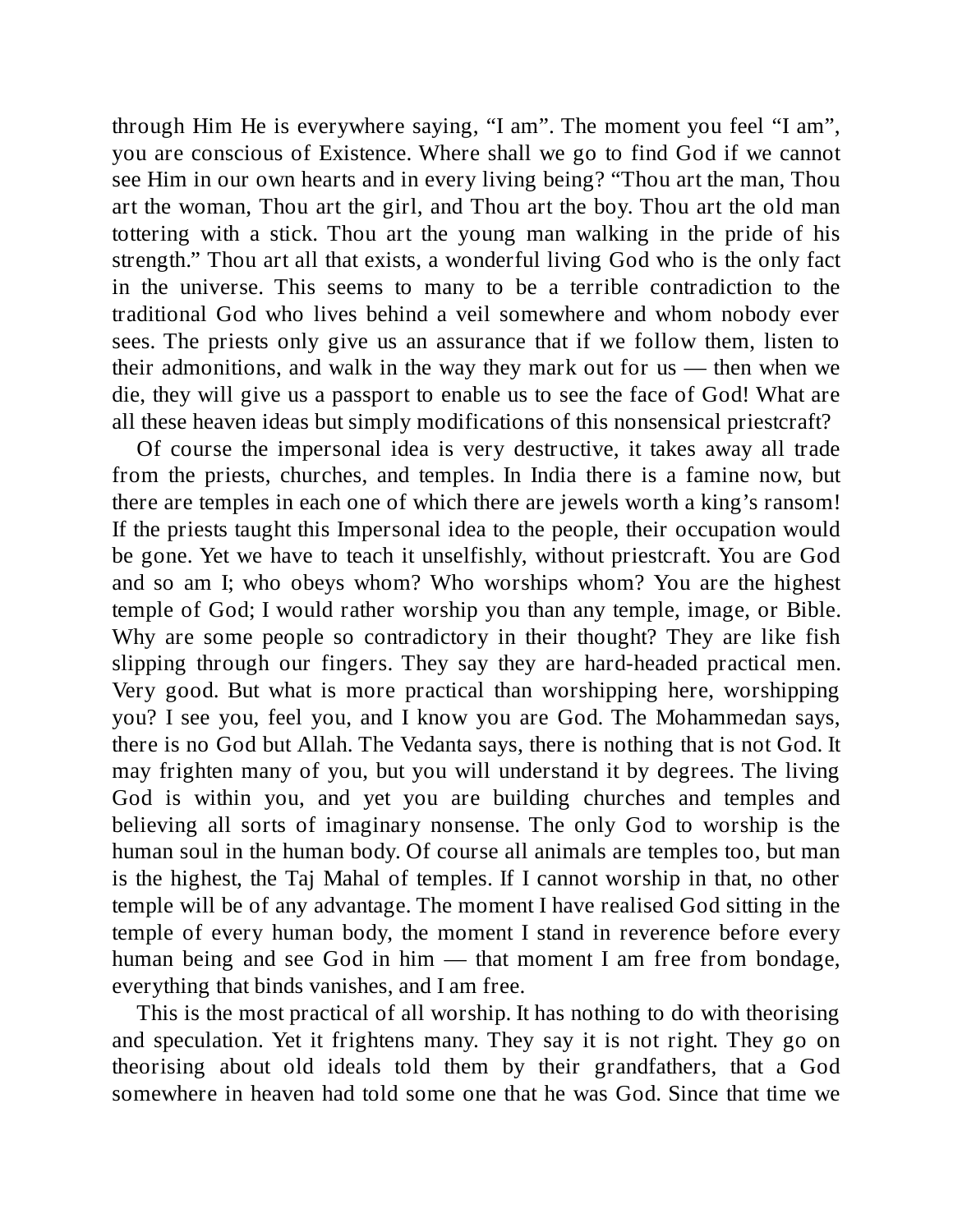have only theories. This is practicality according to them, and our ideas are impractical! No doubt, the Vedanta says that each one must have his own path, but the path is not the goal. The worship of a God in heaven and all these things are not bad, but they are only steps towards the Truth and not the Truth itself. They are good and beautiful, and some wonderful ideas are there, but the Vedanta says at every point, "My friend, Him whom you are worshipping as unknown, I worship as thee. He whom you are worshipping as unknown and are seeking for, throughout the universe, has been with you all the time. You are living through Him, and He is the Eternal Witness of the universe" "He whom all the Vedas worship, nay, more, He who is always present in the eternal 'I'. He existing, the whole universe exists. He is the light and life of the universe. If the 'I' were not in you, you would not see the sun, everything would be a dark mass. He shining, you see the world."

One question is generally asked, and it is this that this may lead to a tremendous amount of difficulty. Everyone of us will think, "I am God, and whatever I do or think must be good, for God can do no evil." In the first place, even taking this danger of misinterpretation for granted, can it be proved that on the other side the same danger does not exist? They have been worshipping a God in heaven separate from them, and of whom they are much afraid. They have been born shaking with fear, and all their life they will go on shaking. Has the world been made much better by this? Those who have understood and worshipped a Personal God, and those who have understood and worshipped an Impersonal God, on which side have been the great workers of the world gigantic workers, gigantic moral powers? Certainly on the Impersonal. How can you expect morality to be developed through fear? It can never be. "Where one sees another, where one hears another, that is Maya. When one does not see another, when one does not hear another, when everything has become the Atman, who sees whom, who perceives whom?" It is all He, and all I, at the same time. The soul has become pure. Then, and then alone we understand what love is. Love cannot come through fear, its basis is freedom. When we really begin to love the world, then we understand what is meant by brotherhood or mankind, and not before.

So, it is not right to say that the Impersonal idea will lead to a tremendous amount of evil in the world, as if the other doctrine never lent itself to works of evil, as if it did not lead to sectarianism deluging the world with blood and causing men to tear each other to pieces. "My God is the greatest God, let us decide it by a free fight." That is the outcome of dualism all over the world.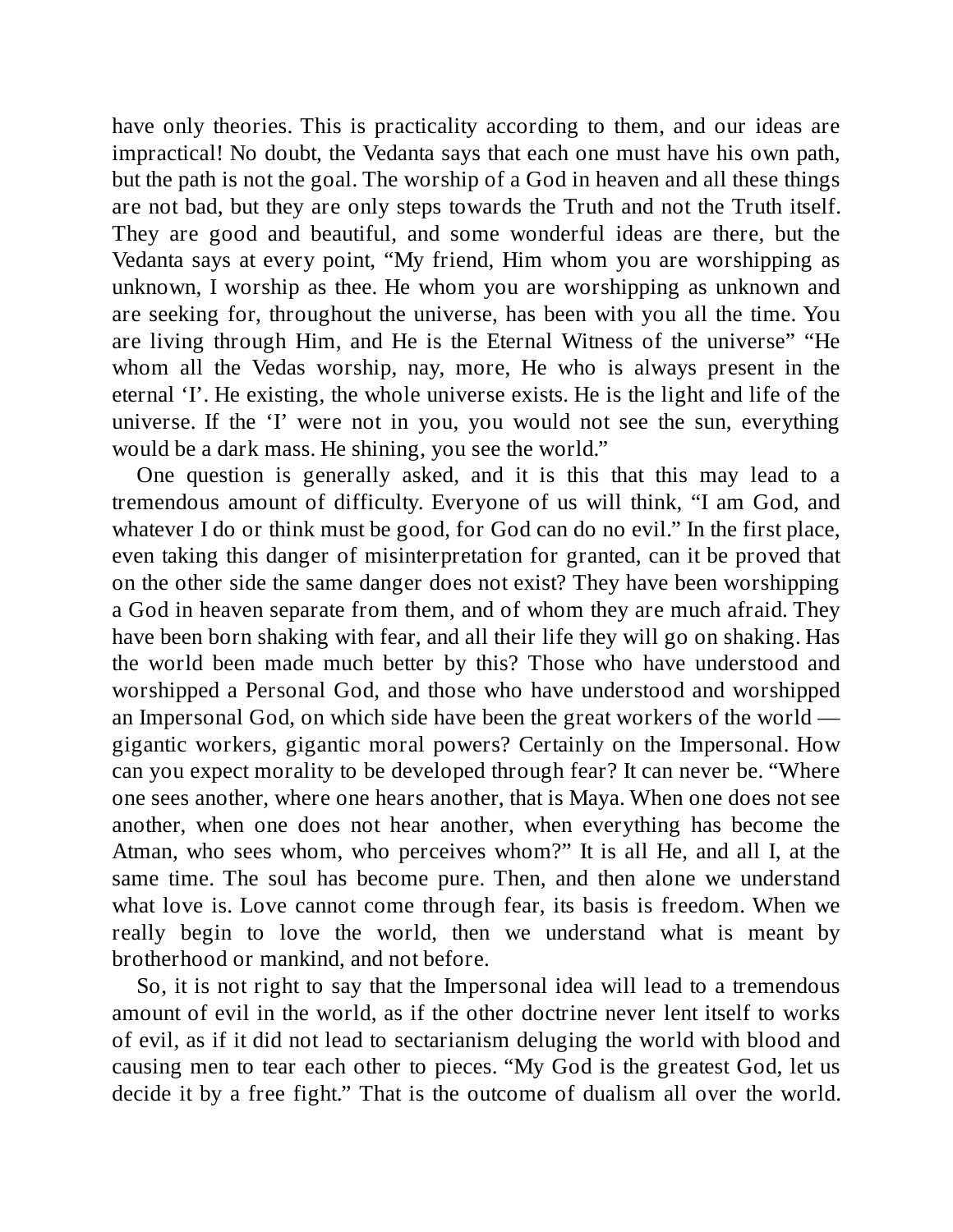Come out into the broad open light of day, come out from the little narrow paths, for how can the infinite soul rest content to live and die in small ruts? Come out into the universe of Light. Everything in the universe is yours, stretch out your arms and embrace it with love. If you ever felt you wanted to do that, you have felt God.

You remember that passage in the sermon of Buddha, how he sent a thought of love towards the south, the north, the east, and the west, above and below, until the whole universe was filled with this lose, so grand, great, and infinite. When you have that feeling, you have true personality. The whole universe is one person; let go the little things. Give up the small for the Infinite, give up small enjoyments for infinite bliss. It is all yours, for the Impersonal includes the Personal. So God is Personal and Impersonal at the same time. And Man, the Infinite, Impersonal Man, is manifesting Himself as person. We the infinite have limited ourselves, as it were, into small parts. The Vedanta says that Infinity is our true nature; it will never vanish, it will abide for ever. But we are limiting ourselves by our Karma, which like a chain round our necks has dragged us into this limitation. Break that chain and be free. Trample law under your feet. There is no law in human nature, there is no destiny, no fate. How can there be law in infinity? Freedom is its watchword. Freedom is its nature, its birthright. Be free, and then have any number of personalities you like. Then we will play like the actor who comes upon the stage and plays the part of a beggar. Contrast him with the actual beggar walking in the streets. The scene is, perhaps, the same in both cases, the words are, perhaps, the same, but yet what difference! The one enjoys his beggary while the other is suffering misery from it. And what makes this difference? The one is free and the other is bound. The actor knows his beggary is not true, but that he has assumed it for play, while the real beggar thinks that it is his too familiar state and that he has to bear it whether he wills it or not. This is the law. So long as we have no knowledge of our real nature, we are beggars, jostled about by every force in nature; and made slaves of by everything in nature; we cry all over the world for help, but help never comes to us; we cry to imaginary beings, and yet it never comes. But still we hope help will come, and thus in weeping, wailing, and hoping, one life is passed, and the same play goes on and on.

Be free; hope for nothing from anyone. I am sure if you look back upon your lives you will find that you were always vainly trying to get help from others which never came. All the help that has come was from within yourselves. You only had the fruits of what you yourselves worked for, and yet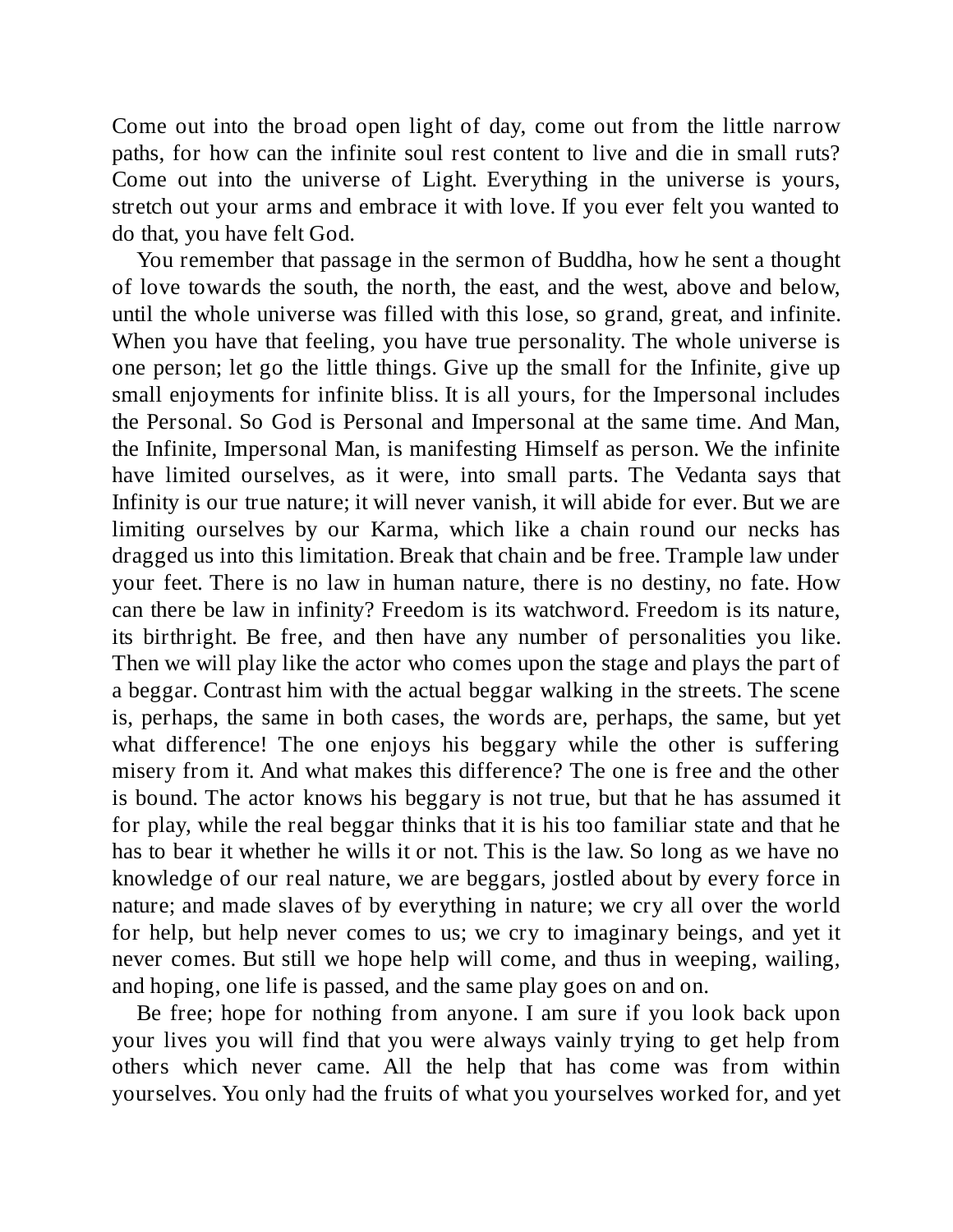you were strangely hoping all the time for help. A rich man's parlour is always full; but if you notice, you do not find the same people there. The visitors are always hoping that they will get something from those wealthy men, but they never do. So are our lives spent in hoping, hoping, hoping, which never comes to an end. Give up hope, says the Vedanta. Why should you hope? You have everything, nay, you are everything. What are you hoping for? If a king goes mad, and runs about trying to find the king of his country, he will never find him, because he is the king himself. He may go through every village and city in his own country, seeking in every house, weeping and wailing, but he will never find him, because he is the king himself. It is better that we know we are God and give up this fool's search after Him; and knowing that we are God we become happy and contented. Give up all these mad pursuits, and then play your part in the universe, as an actor on the stage.

The whole vision is changed, and instead of an eternal prison this world has become a playground; instead of a land of competition it is a land of bliss, where there is perpetual spring, flowers bloom and butterflies flit about. This very world becomes heaven, which formerly was hell. To the eyes of the bound it is a tremendous place of torment, but to the eyes of the free it is quite otherwise. This one life is the universal life, heavens and all those places are here. All the gods are here, the prototypes of man. The gods did not create man after their type, but man created gods. And here are the prototypes, here is Indra, here is Varuna, and all the gods of the universe. We have been projecting our little doubles, and we are the originals of these gods, we are the real, the only gods to be worshipped. This is the view of the Vedanta, and this its practicality. When we have become free, we need not go mad and throw up society and rush off to die in the forest or the cave; we shall remain where we were, only we shall understand the whole thing. The same phenomena will remain, but with a new meaning. We do not know the world yet; it is only through freedom that we see what it is, and understand its nature. We shall see then that this so-called law, or fate, or destiny occupied only an infinitesimal part of our nature. It was only one side, but on the other side there was freedom all the time. We did not know this, and that is why we have been trying to save ourselves from evil by hiding our faces in the ground, like the hunted hare. Through delusion we have been trying to forget our nature, and yet we could not; it was always calling upon us, and all our search after God or gods, or external freedom, was a search after our real nature. We mistook the voice. We thought it was from the fire, or from a god or the sun, or moon, or stars, but at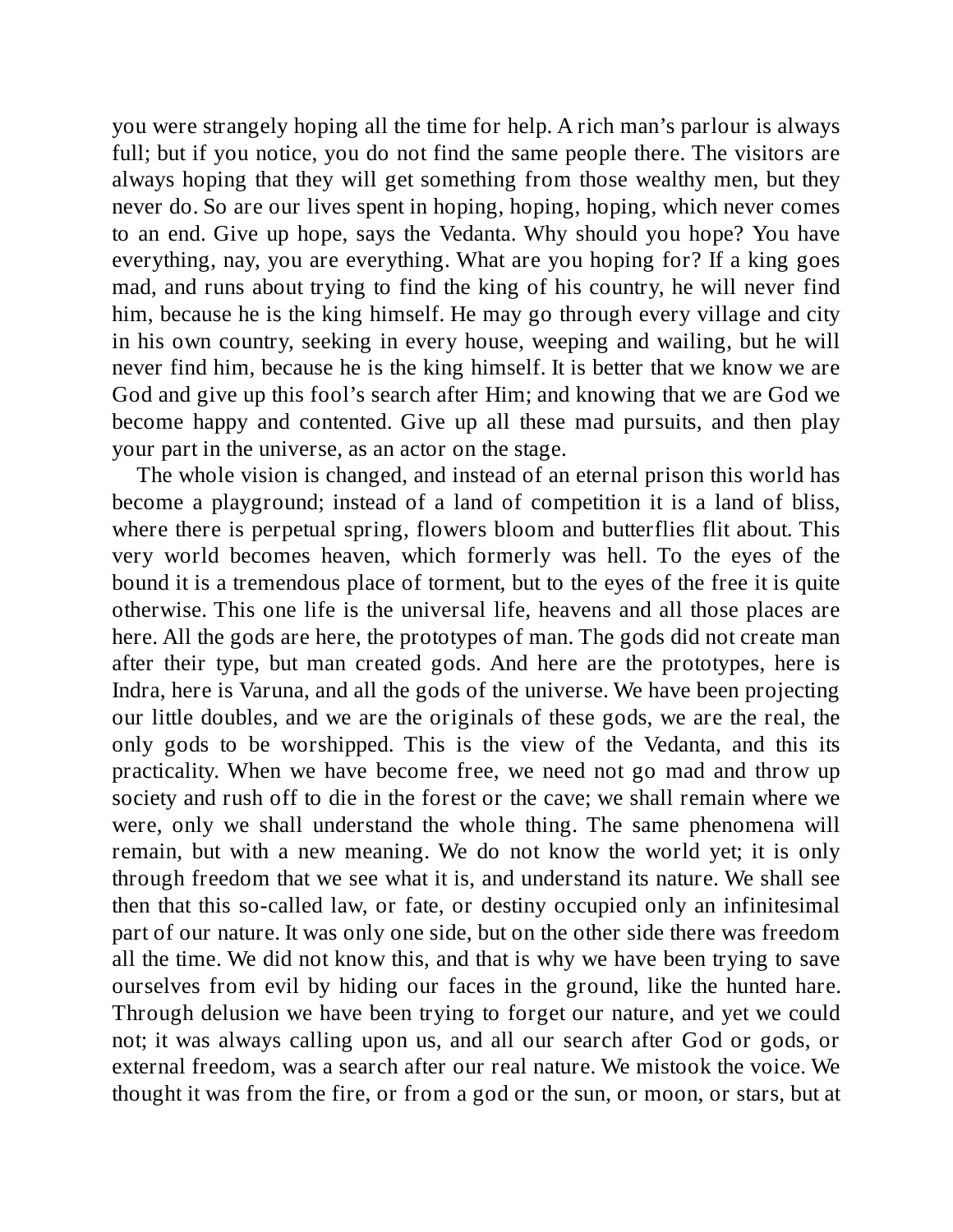last we have found that it was from within ourselves. Within ourselves is this eternal voice speaking of eternal freedom; its music is eternally going on. Part of this music of the Soul has become the earth, the law, this universe, but it was always ours and always will be. In one word, the ideal of Vedanta is to know man as he really is, and this is its message, that if you cannot worship your brother man, the manifested God, how can you worship a God who is unmanifested?

Do you not remember what the Bible says, "If you cannot love your brother whom you have seen, how can you love God whom you have not seen?" If you cannot see God in the human face, how can you see him in the clouds, or in images made of dull, dead matter, or in mere fictitious stories of our brain? I shall call you religious from the day you begin to see God in men and women, and then you will understand what is meant by turning the left cheek to the man who strikes you on the right. When you see man as God, everything, even the tiger, will be welcome. Whatever comes to you is but the Lord, the Eternal, the Blessed One, appearing to us in various forms, as our father, and mother, and friend, and child — they are our own soul playing with us.

As our human relationships can thus be made divine, so our relationship with God may take any of these forms and we can look upon Him as our father, or mother, or friend, or beloved. Calling God Mother is a higher ideal than calling Him Father; and to call Him Friend is still higher; but the highest is to regard Him as the Beloved. The highest point of all is to see no difference between lover and beloved. You may remember, perhaps, the old Persian story, of how a lover came and knocked at the door of the beloved and was asked, "Who are you?" He answered, "It is I", and there was no response. A second time he came, and exclaimed, "I am here", but the door was not opened. The third time he came, and the voice asked from inside, "Who is there?" He replied, "I am thyself, my beloved", and the door opened. So is the relation between God and ourselves. He is in everything, He is everything. Every man and woman is the palpable, blissful, living God. Who says God is unknown? Who says He is to be searched after? We have found God eternally. We have been living in Him eternally; everywhere He is eternally known, eternally worshipped.

Then comes another idea, that other forms of worship are not errors. This is one of the great points to be remembered, that those who worship God through ceremonials and forms, however crude we may think them to be, are not in error. It is the journey from truth to truth, from lower truth to higher truth.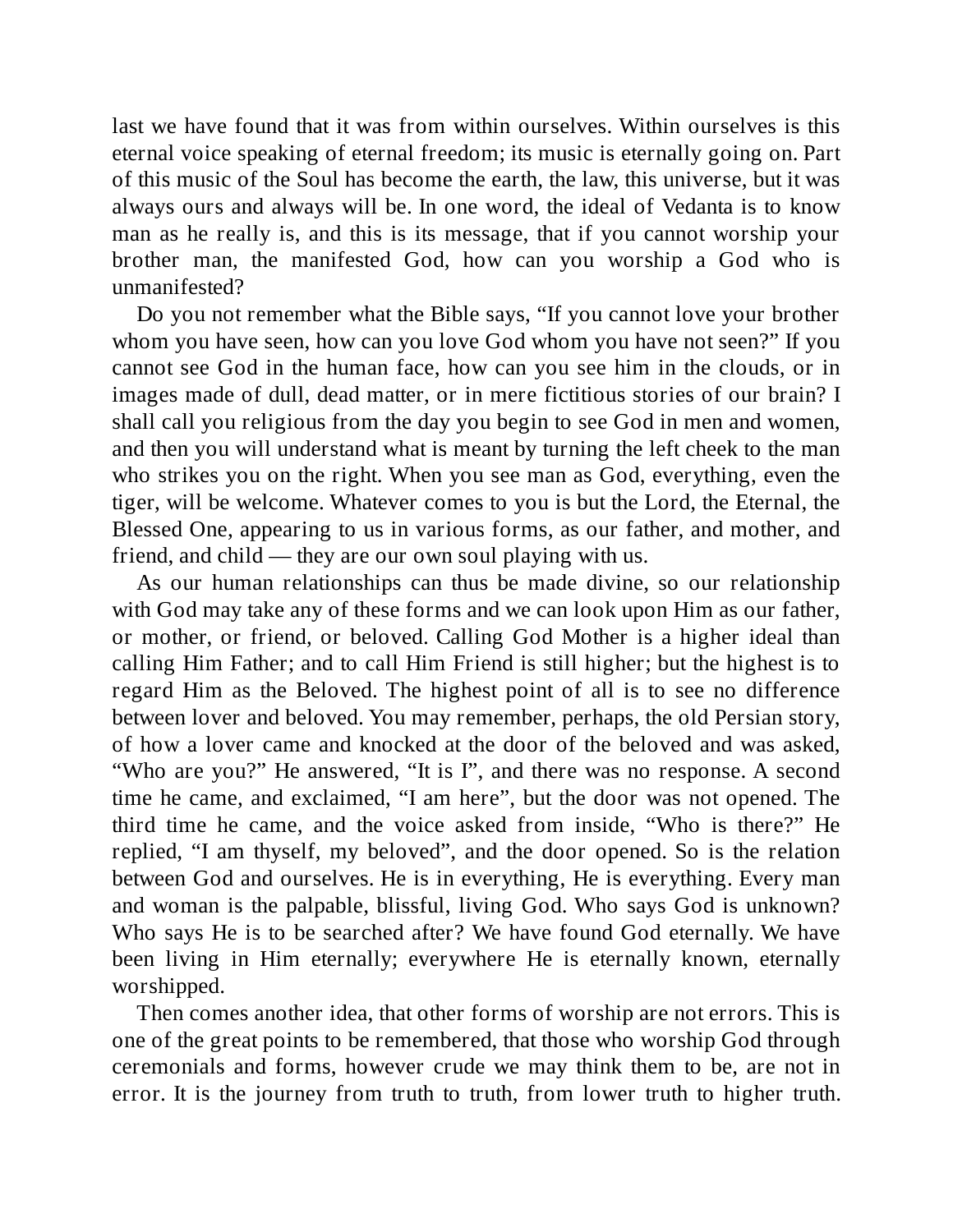Darkness is less light; evil is less good; impurity is less purity. It must always be borne in mind that we should see others with eyes of love, with sympathy, knowing that they are going along the same path that we have trodden. If you are free, you must know that all will be so sooner or later, and if you are free, how can you see the impermanent? If you are really pure, how do you see the impure? For what is within, is without. We cannot see impurity without having it inside ourselves. This is one of the practical sides of Vedanta, and I hope that we shall all try to carry it into our lives. Our whole life here is to carry this into practice, but the one great point we gain is that we shall work with satisfaction and contentment, instead of with discontent and dissatisfaction, for we know that Truth is within us, we have It as our birthright, and we have only to manifest It, and make It tangible.

### **Practical Vedanta: Part III**

#### (*Delivered in London, 17th November 1896*)

In the Chhâdogya Upanishad we read that a sage called Nârada came to another called Sanatkumâra, and asked him various questions, of which one was, if religion was the cause of things as they are. And Sanatkumara leads him, as it were, step by step, telling him that there is something higher than this earth, and something higher than that, and so on, till he comes to Âkâsha, ether. Ether is higher than light, because in the ether are the sun and the moon, lightning and the stars; in ether we live, and in ether we die. Then the question arises, if there is anything higher than that, and Sanatkumara tells him of Prâna. This Prana, according to the Vedanta, is the principle of life. It is like ether, an omnipresent principle; and all motion, either in the body or anywhere else, is the work of this Prana. It is greater than Akasha, and through it everything lives. Prana is in the mother, in the father, in the sister, in the teacher, Prana is the knower.

I will read another passage, where Shvetaketu asks his father about the Truth, and the father teaches him different things, and concludes by saying, "That which is the fine cause in all these things, of It are all these things made. That is the All, that is Truth, thou art That, O Shvetaketu." And then he gives various examples. "As a bee, O Shvetaketu, gathers honey from different flowers, and as the different honeys do not know that they are from various trees, and from various flowers, so all of us, having come to that Existence, know not that we have done so. Now, that which is that subtle essence, in It all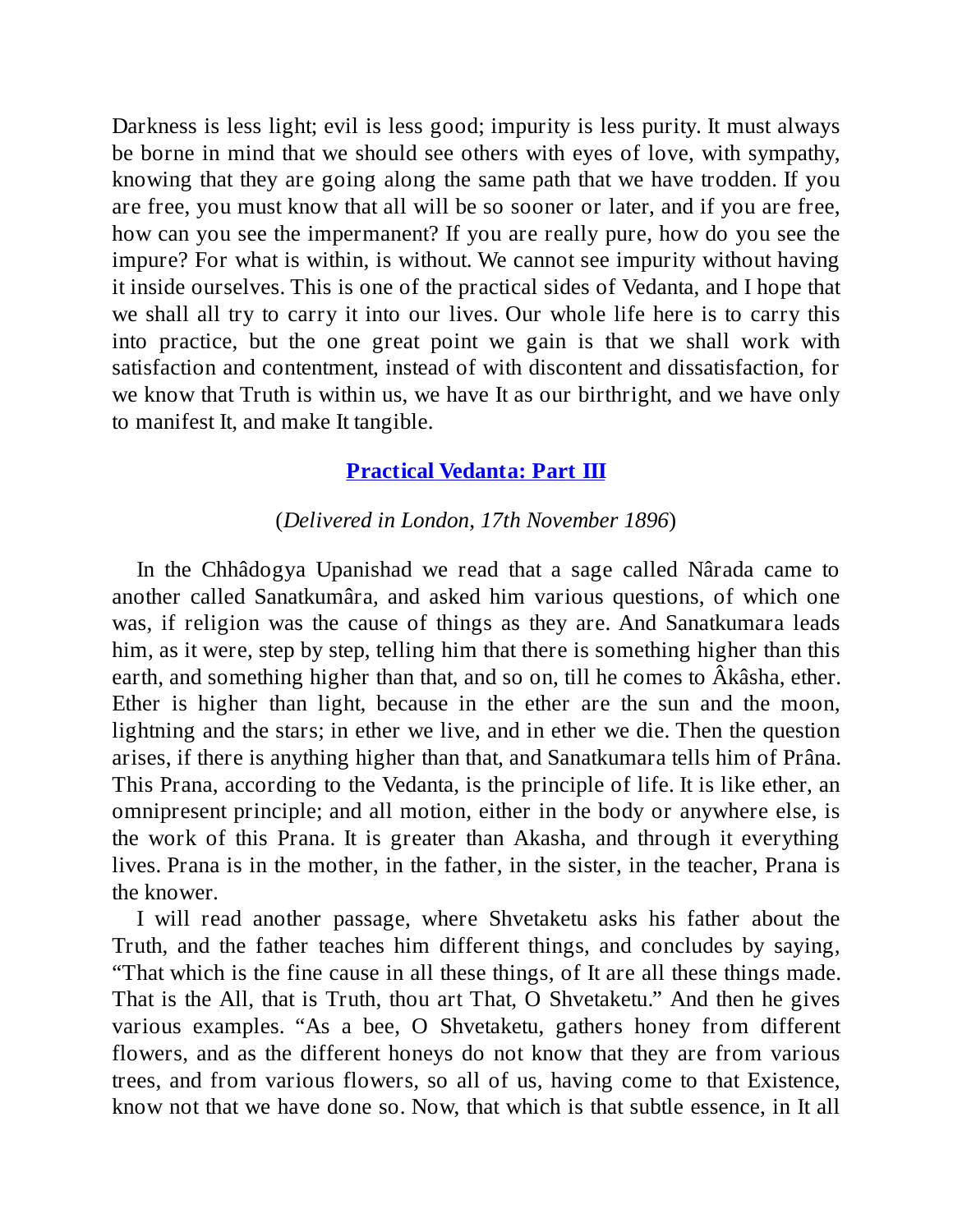that exists has its self. It is the True. It is the Self and thou, O Shvetaketu, are That." He gives another example of the rivers running down to the ocean. "As the rivers, when they are in the ocean, do not know that they have been various rivers, even so when we come out of that Existence, we do not know that we are That. O Shvetaketu, thou art That." So on he goes with his teachings.

Now there are two principles of knowledge. The one principle is that we know by referring the particular to the general, and the general to the universal; and the second is that anything of which the explanation is sought is to be explained so far as possible from its own nature. Taking up the first principle, we see that all our knowledge really consists of classifications, going higher and higher. When something happens singly, we are, as it were, dissatisfied. When it can be shown that the same thing happens again and again, we are satisfied and call it law. When we find that one apple falls, we are dissatisfied; but when we find that all apples fall, we call it the law of gravitation and are satisfied. The fact is that from the particular we deduce the general.

When we want to study religion, we should apply this scientific process. The same principle also holds good here, and as a fact we find that that has been the method all through. In reading these books from which I have been translating to you, the earliest idea that I can trace is this principle of going from the particular to the general. We see how the "bright ones" became merged into one principle; and likewise in the ideas of the cosmos we find the ancient thinkers going higher and higher — from the fine elements they go to finer and more embracing elements, and from these particulars they come to one omnipresent ether, and from that even they go to an all embracing force, or Prana; and through all this runs the principle, that one is not separate from the others. It is the very ether that exists in the higher form of Prana, or the higher form of Prana concretes, so to say, and becomes ether; and that ether becomes still grosser, and so on.

The generalization of the Personal God is another case in point. We have seen how this generalization was reached, and was called the sum total of all consciousness. But a difficulty arises — it is an incomplete generalization. We take up only one side of the facts of nature, the fact of consciousness, and upon that we generalise, but the other side is left out. So, in the first place it is a defective generalization. There is another insufficiency, and that relates to the second principle. Everything should be explained from its own nature. There may have been people who thought that every apple that fell to the ground was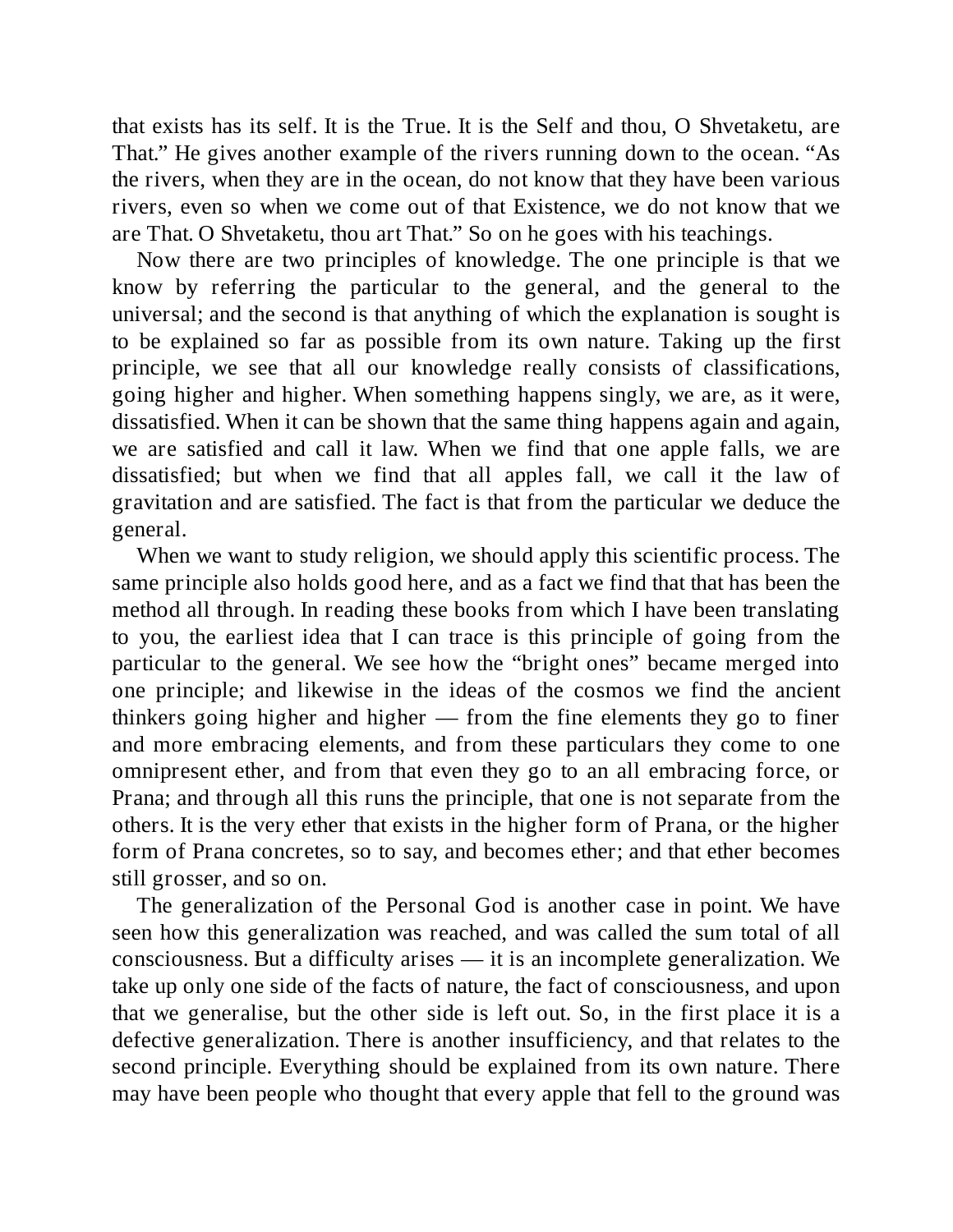dragged down by a ghost, but the explanation is the law of gravitation; and although we know it is not a perfect explanation, yet it is much better than the other, because it is derived from the nature of the thing itself, while the other posits an extraneous cause. So throughout the whole range of our knowledge; the explanation which is based upon the nature of the thing itself is a scientific explanation, and an explanation which brings in an outside agent is unscientific.

So the explanation of a Personal God as the creator of the universe has to stand that test. If that God is outside of nature, having nothing to do with nature, and this nature is the outcome of the command of that God and produced from nothing, it is a very unscientific theory, and this has been the weak point of every Theistic religion throughout the ages. These two defects we find in what is generally called the theory of monotheism, the theory of a Personal God, with all the qualities of a human being multiplied very much, who, by His will, created this universe out of nothing and yet is separate from it. This leads us into two difficulties.

As we have seen, it is not a sufficient generalization, and secondly, it is not an explanation of nature from nature. It holds that the effect is not the cause, that the cause is entirely separate from the effect. Yet all human knowledge shows that the effect is but the cause in another form. To this idea the discoveries of modern science are tending every day, and the latest theory that has been accepted on all sides is the theory of evolution, the principle of which is that the effect is but the cause in another form, a readjustment of the cause, and the cause takes the form of the effect. The theory of creation out of nothing would be laughed at by modern scientists.

Now, can religion stand these tests? If there be any religious theories which can stand these two tests, they will be acceptable to the modern mind, to the thinking mind. Any other theory which we ask the modern man to believe, on the authority of priests, or churches, or books, he is unable to accept, and the result is a hideous mass of unbelief. Even in those in whom there is an external display of belief, in their hearts there is a tremendous amount of unbelief. The rest shrink away from religion, as it were, give it up, regarding it as priestcraft only.

Religion has been reduced to a sort of national form. It is one of our very best social remnants; let it remain. But the real necessity which the grandfather of the modern man felt for it is gone; he no longer finds it satisfactory to his reason. The idea of such a Personal God, and such a creation, the idea which is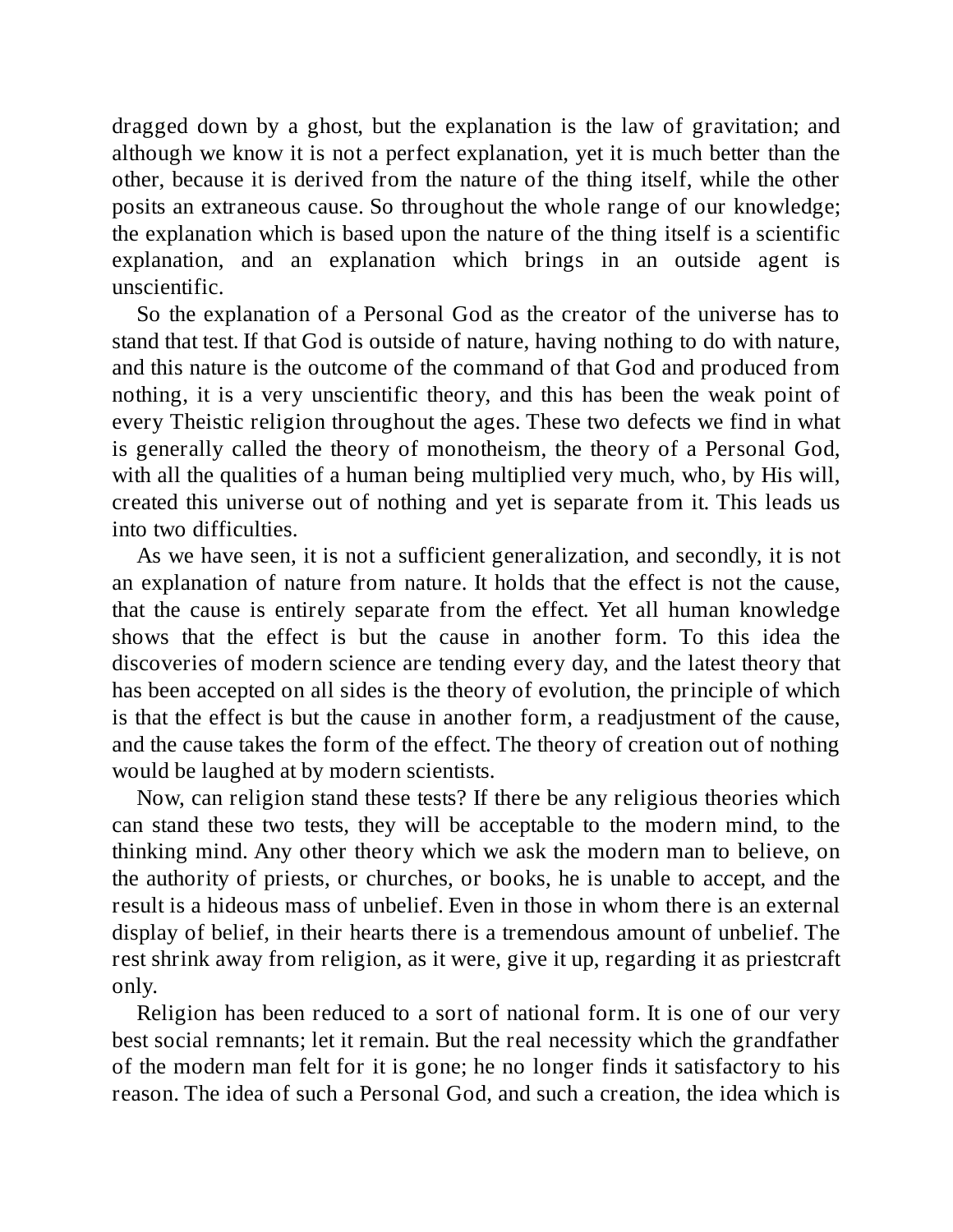generally known as monotheism in every religion, cannot hold its own any longer. In India it could not hold its own because of the Buddhists, and that was the very point where they gained their victory in ancient times. They showed that if we allow that nature is possessed of infinite power, and that nature can work out all its wants, it is simply unnecessary to insist that there is something besides nature. Even the soul is unnecessary.

The discussion about substance and qualities is very old, and you will sometimes find that the old superstition lives even at the present day. Most of you have read how, during the Middle Ages, and, I am sorry to say, even much later, this was one of the subjects of discussion, whether qualities adhered to substance, whether length, breadth, and thickness adhered to the substance which we call dead matter, whether, the substance remaining, the qualities are there or not. To this our Buddhist says, "You have no ground for maintaining the existence of such a substance; the qualities are all that exist; you do not see beyond them." This is just the position of most of our modern agnostics. For it is this fight of the substance and qualities that, on a higher plane, takes the form of the fight between noumenon and phenomenon. There is the phenomenal world, the universe of continuous change, and there is something behind which does not change; and this duality of existence, noumenon and phenomenon, some hold, is true, and others with better reason claim that you have no right to admit the two, for what we see, feel, and think is only the phenomenon. You have no right to assert there is anything beyond phenomenon; and there is no answer to this. The only answer we get is from the monistic theory of the Vedanta. It is true that only one exists, and that one is either phenomenon or noumenon. It is not true that there are two — something changing, and, in and through that, something which does not change; but it is the one and the same thing which appears as changing, and which is in reality unchangeable. We have come to think of the body, and mind, and soul as many, but really there is only one; and that one is appearing in all these various forms. Take the wellknown illustration of the monists, the rope appearing as the snake. Some people, in the dark or through some other cause, mistake the rope for the snake, but when knowledge comes, the snake vanishes and it is found to be a rope. By this illustration we see that when the snake exists in the mind, the rope has vanished, and when the rope exists, the snake has gone. When we see phenomenon, and phenomenon only, around us, the noumenon has vanished, but when we see the noumenon, the unchangeable, it naturally follows that the phenomenon has vanished. Now, we understand better the position of both the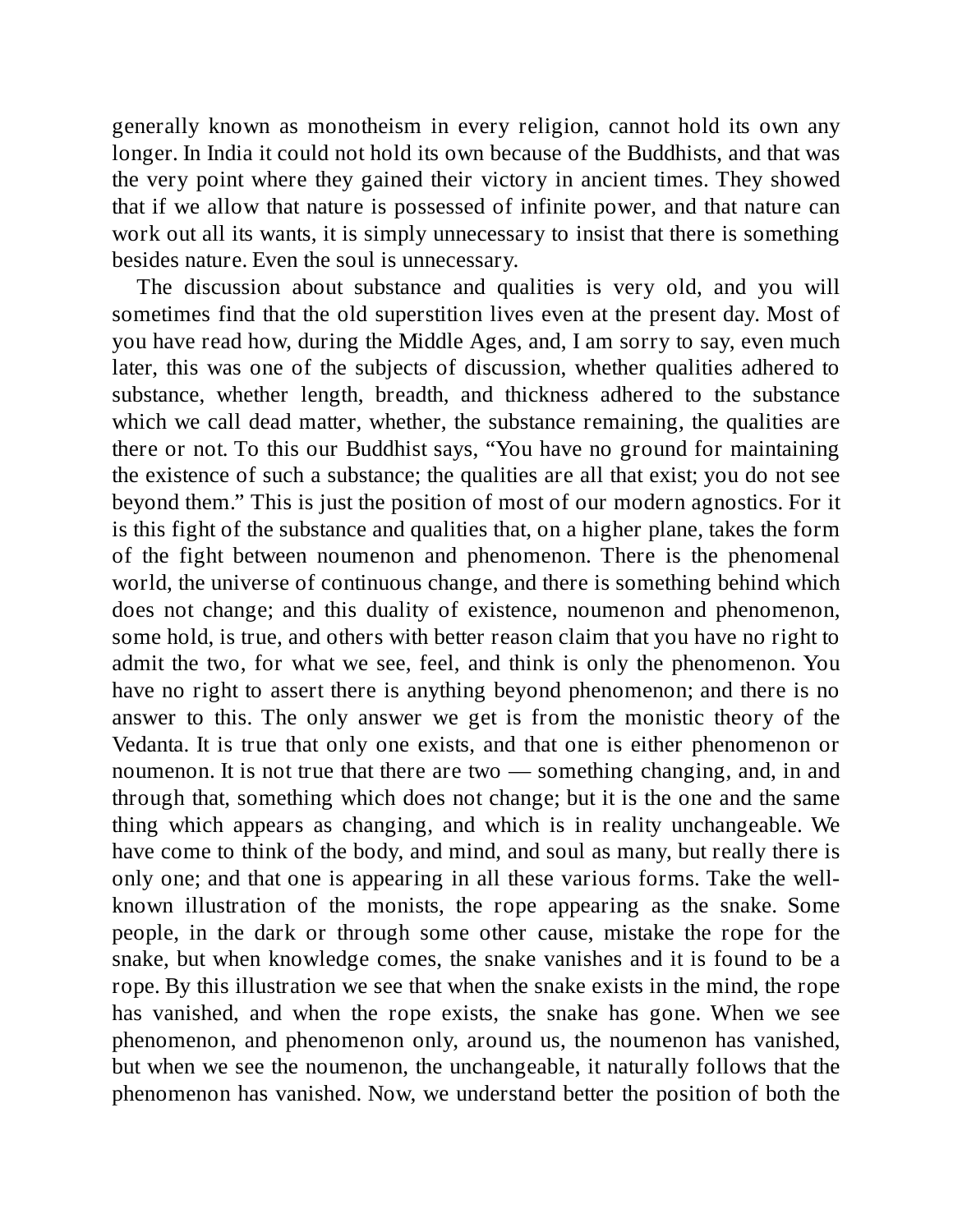realist and the idealist. The realist sees the phenomenon only, and the idealist looks to the noumenon. For the idealist, the really genuine idealist, who has truly arrived at the power of perception, whereby he can get away from all ideas of change, for him the changeful universe has vanished, and he has the right to say it is all delusion, there is no change. The realist at the same time looks at the changeful. For him the unchangeable has vanished, and he has a right to say this is all real.

What is the outcome of this philosophy? It is that the idea of Personal God is not sufficient. We have to get to something higher, to the Impersonal idea. It is the only logical step that we can take. Not that the personal idea would be destroyed by that, not that we supply proof that the Personal God does not exist, but we must go to the Impersonal for the explanation of the personal, for the Impersonal is a much higher generalization than the personal. The Impersonal only can be Infinite, the personal is limited. Thus we preserve the personal and do not destroy it. Often the doubt comes to us that if we arrive at the idea of the Impersonal God, the personal will be destroyed, if we arrive at the idea of the Impersonal man, the personal will be lost. But the Vedantic idea is not the destruction of the individual, but its real preservation. We cannot prove the individual by any other means but by referring to the universal, by proving that this individual is really the universal. If we think of the individual as separate from everything else in the universe, it cannot stand a minute. Such a thing never existed.

Secondly, by the application of the second principle, that the explanation of everything must come out of the nature of the thing, we are led to a still bolder idea, and one more difficult to understand. It is nothing less than this, that the Impersonal Being, our highest generalization, is in ourselves, and we are That. "O Shvetaketu, thou art That." You are that Impersonal Being; that God for whom you have been searching all over the universe is all the time yourself yourself not in the personal sense but in the Impersonal. The man we know now, the manifested, is personalised, but the reality of this is the Impersonal. To understand the personal we have to refer it to the Impersonal, the particular must be referred to the general, and that Impersonal is the Truth, the Self of man.

There will be various questions in connection with this, and I shall try to answer them as we go on. Many difficulties will arise, but first let us clearly understand the position of monism. As manifested beings we appear to be separate, but our reality is one, and the less we think of ourselves as separate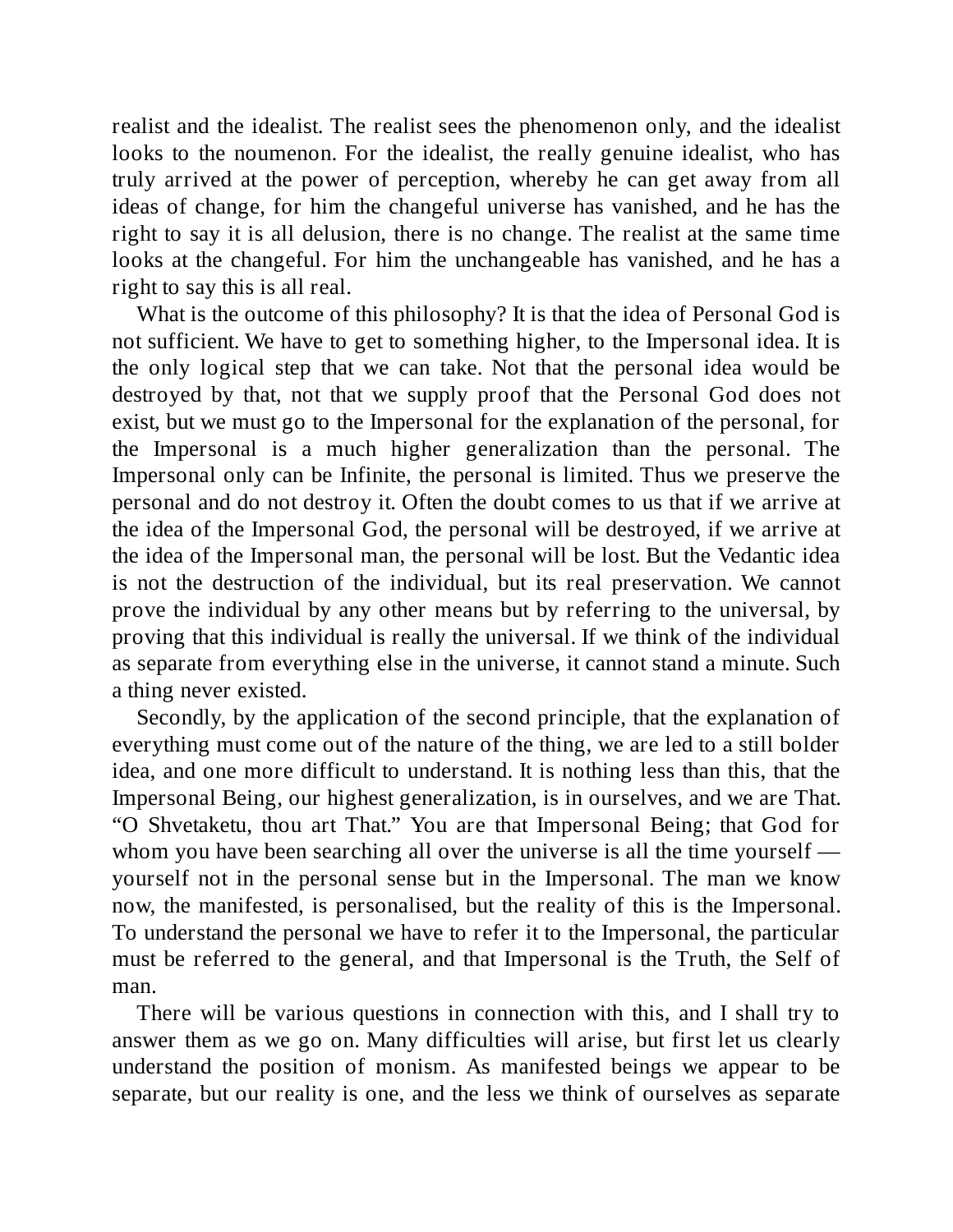from that One, the better for us. The more we think of ourselves as separate from the Whole, the more miserable we become. From this monistic principle we get at the basis of ethics, and I venture to say that we cannot get any ethics from anywhere else. We know that the oldest idea of ethics was the will of some particular being or beings, but few are ready to accept that now, because it would be only a partial generalization. The Hindus say we must not do this or that because the Vedas say so, but the Christian is not going to obey the authority of the Vedas. The Christian says you must do this and not do that because the Bible says so. That will not be binding on those who do not believe in the Bible. But we must have a theory which is large enough to take in all these various grounds. Just as there are millions of people who are ready to believe in a Personal Creator, there have also been thousands of the brightest minds in this world who felt that such ideas were not sufficient for them, and wanted something higher, and wherever religion was not broad enough to include all these minds, the result was that the brightest minds in society were always outside of religion; and never was this so marked as at the present time, especially in Europe.

To include these minds, therefore, religion must become broad enough. Everything it claims must be judged from the standpoint of reason. Why religions should claim that they are not bound to abide by the standpoint of reason, no one knows. If one does not take the standard of reason, there cannot be any true judgment, even in the case of religions. One religion may ordain something very hideous. For instance, the Mohammedan religion allows Mohammedans to kill all who are not of their religion. It is clearly stated in the Koran, "Kill the infidels if they do not become Mohammedans." They must be put to fire and sword. Now if we tell a Mohammedan that this is wrong, he will naturally ask, "How do you know that? How do you know it is not good? My book says it is." If you say your book is older, there will come the Buddhist, and say, my book is much older still. Then will come the Hindu, and say, my books are the oldest of all. Therefore referring to books will not do. Where is the standard by which you can compare? You will say, look at the Sermon on the Mount, and the Mohammedan will reply, look at the Ethics of the Koran. The Mohammedan will say, who is the arbiter as to which is the better of the two? Neither the New Testament nor the Koran can be the arbiter in a quarrel between them. There must be some independent authority, and that cannot be any book, but something which is universal; and what is more universal than reason? It has been said that reason is not strong enough; it does not always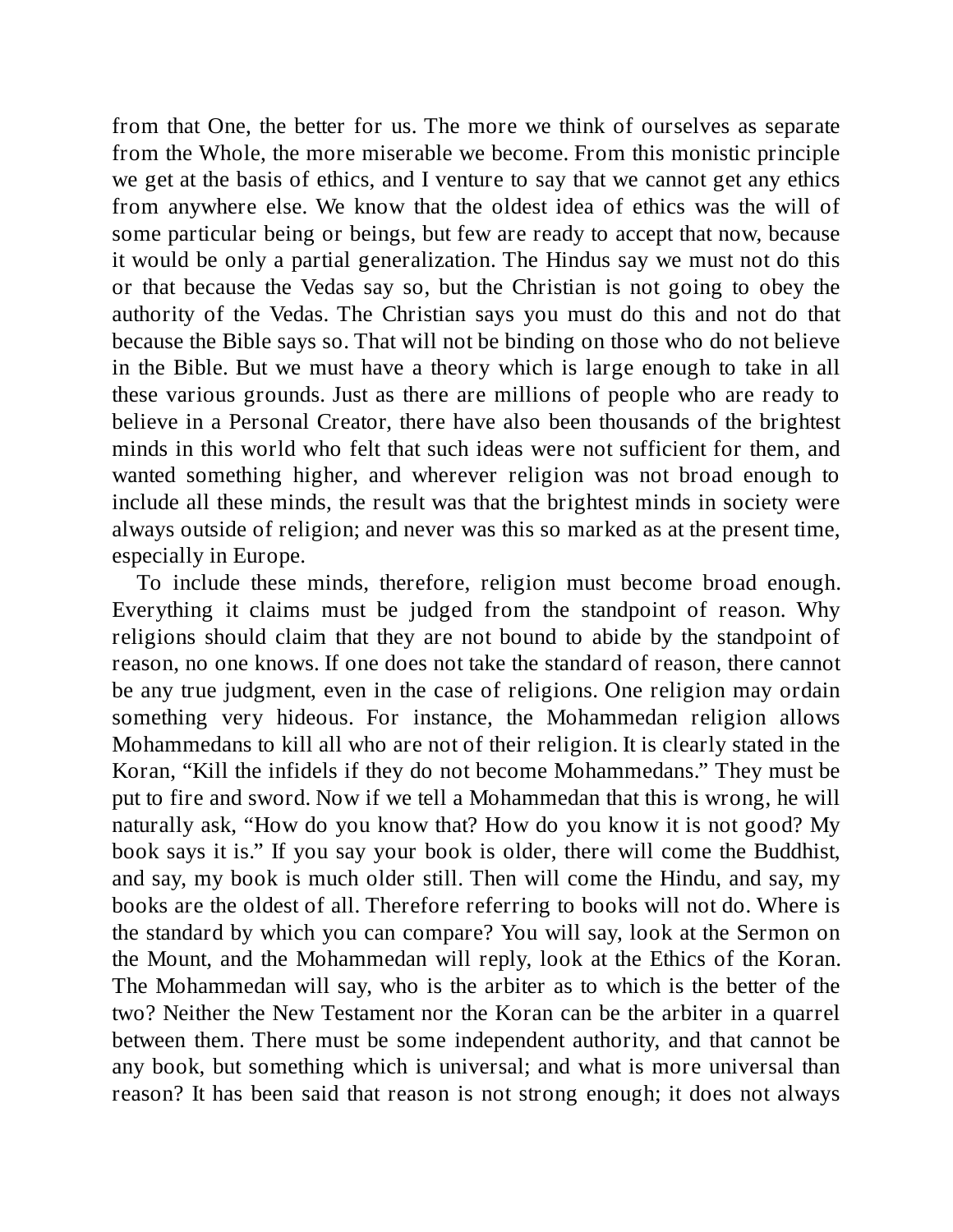help us to get at the Truth; many times it makes mistakes, and, therefore, the conclusion is that we must believe in the authority of a church! That was said to me by a Roman Catholic, but I could not see the logic of it. On the other hand I should say, if reason be so weak, a body of priests would be weaker, and I am not going to accept their verdict, but I will abide by my reason, because with all its weakness there is some chance of my getting at truth through it; while, by the other means, there is no such hope at all.

We should, therefore, follow reason and also sympathise with those who do not come to any sort of belief, following reason. For it is better that mankind should become atheist by following reason than blindly believe in two hundred millions of gods on the authority of anybody. What we want is progress, development, realisation. No theories ever made men higher. No amount of books can help us to become purer. The only power is in realisation, and that lies in ourselves and comes from thinking. Let men think. A clod of earth never thinks; but it remains only a lump of earth. The glory of man is that he is a thinking being. It is the nature of man to think and therein he differs from animals. I believe in reason and follow reason having seen enough of the evils of authority, for I was born in a country where they have gone to the extreme of authority.

The Hindus believe that creation has come out of the Vedas. How do you know there is a cow? Because the word cow is in the Vedas. How do you know there is a man outside? Because the word man is there. If it had not been, there would have been no man outside. That is what they say. Authority with a vengeance! And it is not studied as I have studied it, but some of the most powerful minds have taken it up and spun out wonderful logical theories round it. They have reasoned it out, and there it stands — a whole system of philosophy; and thousands of the brightest intellects hare been dedicated through thousands of years to the working out of this theory. Such has been the power of authority, and great are the dangers thereof. It stunts the growth of humanity, and we must not forget that we want growth. Even in all relative truth, more than the truth itself, we want the exercise. That is our life.

The monistic theory has this merit that it is the most rational of all the religious theories that we can conceive of. Every other theory, every conception of God which is partial and little and personal is not rational. And yet monism has this grandeur that it embraces all these partial conceptions of God as being necessary for many. Some people say that this personal explanation is irrational. But it is consoling; they want a consoling religion and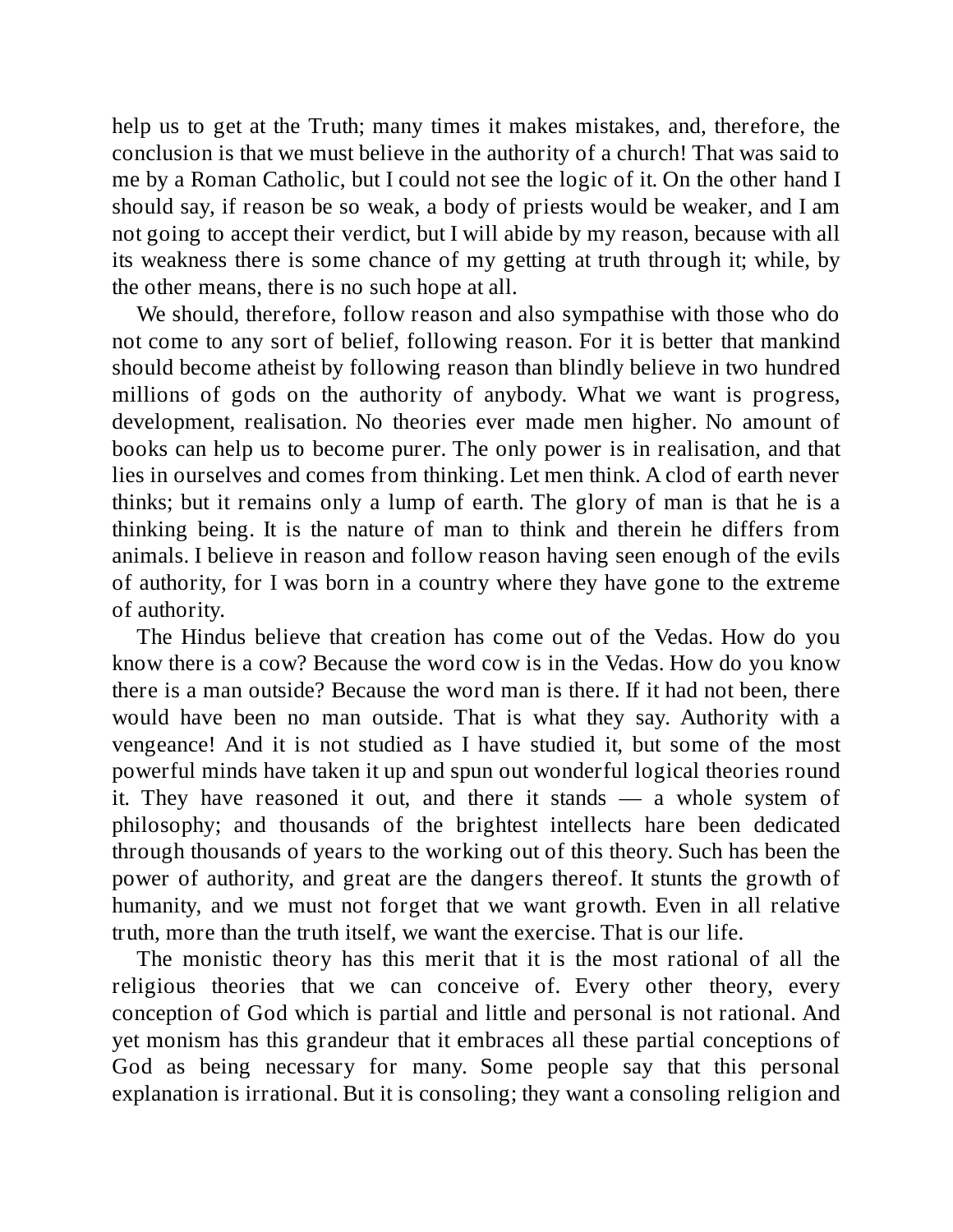we understand that it is necessary for them. The clear light of truth very few in this life can bear, much less live up to. It is necessary, therefore, that this comfortable religion should exist; it helps many souls to a better one. Small minds whose circumference is very limited and which require little things to build them up, never venture to soar high in thought. Their conceptions are very good and helpful to them, even if only of little gods and symbols. But you have to understand the Impersonal, for it is in and through that alone that these others can be explained. Take, for instance, the idea of a Personal God. A man who understands and believes in the Impersonal — John Stuart Mill, for example — may say that a Personal God is impossible, and cannot be proved. I admit with him that a Personal God cannot be demonstrated. But He is the highest reading of the Impersonal that can be reached by the human intellect, and what else is the universe but various readings of the Absolute? It is like a book before us, and each one has brought his intellect to read it, and each one has to read it for himself. There is something which is common in the intellect of all men; therefore certain things appear to be the same to the intellect of mankind. That you and I see a chair proves that there is something common to both our minds. Suppose a being comes with another sense, he will not see the chair at all; but all beings similarly constituted will see the same things. Thus this universe itself is the Absolute, the unchangeable, the noumenon; and the phenomenon constitutes the reading thereof. For you will first find that all phenomena are finite. Every phenomenon that we can see, feel, or think of, is finite, limited by our knowledge, and the Personal God as we conceive of Him is in fact a phenomenon. The very idea of causation exists only in the phenomenal world, and God as the cause of this universe must naturally be thought of as limited, and yet He is the same Impersonal God. This very universe, as we have seen, is the same Impersonal Being read by our intellect. Whatever is reality in the universe is that Impersonal Being, and the forms and conceptions are given to it by our intellects. Whatever is real in this table is that Being, and the table form and all other forms are given by our intellects.

Now, motion, for instance, which is a necessary adjunct of the phenomenal, cannot be predicated of the Universal. Every little bit, every atom inside the universe, is in a constant state of change and motion, but the universe as a whole is unchangeable, because motion or change is a relative thing; we can only think of something in motion in comparison with something which is not moving. There must be two things in order to understand motion. The whole mass of the universe, taken as a unit, cannot move. In regard to what will it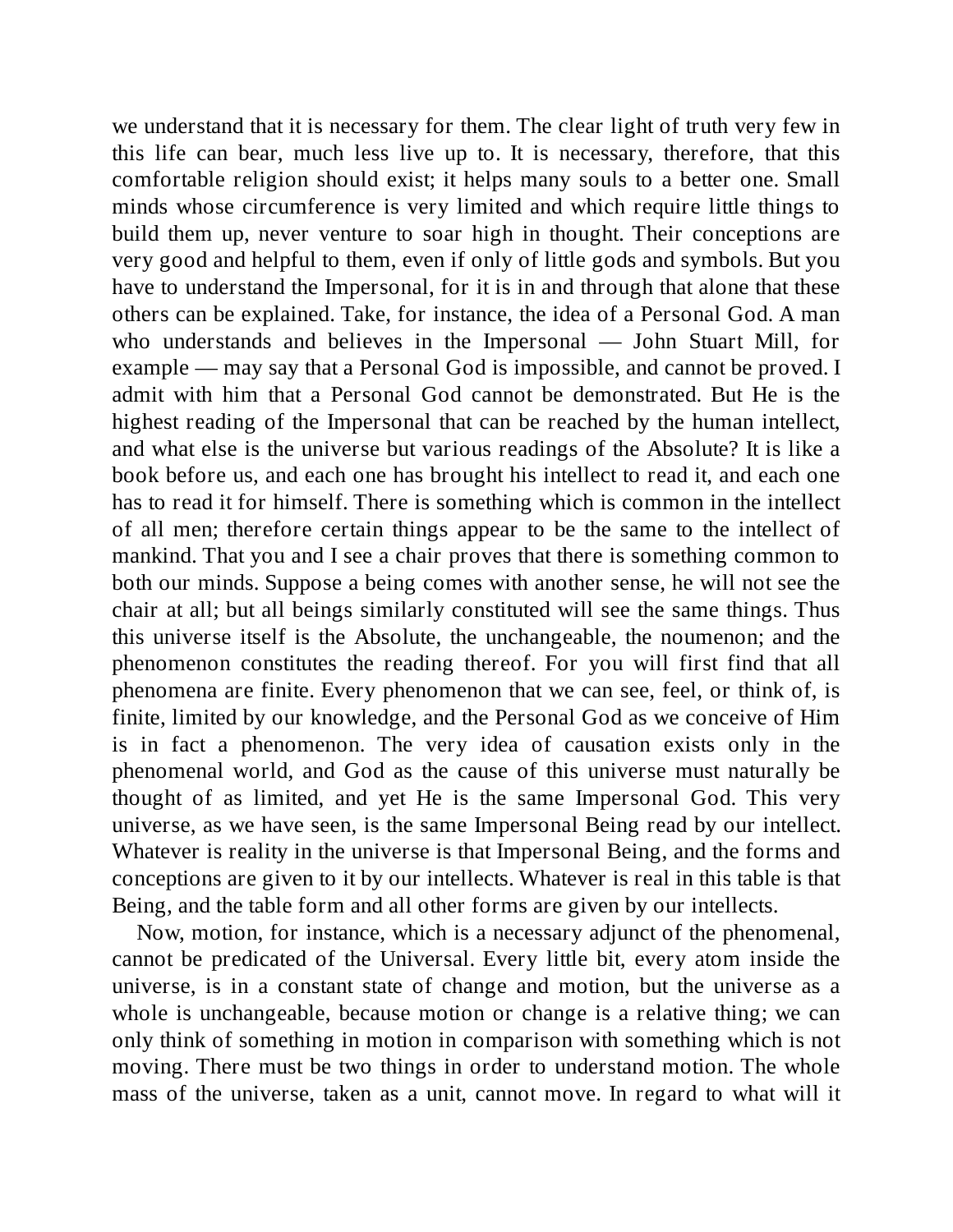move? It cannot be said to change. With regard to what will it change? So the whole is the Absolute; but within it every particle is in a constant state of flux and change. It is unchangeable and changeable at the same time, Impersonal and Personal in one. This is our conception of the universe, of motion and of God, and that is what is meant by "Thou art That". Thus we see that the Impersonal instead of doing away with the personal, the Absolute instead of pulling down the relative, only explains it to the full satisfaction of our reason and heart. The Personal God and all that exists in the universe are the same Impersonal Being seen through our minds. When we shall be rid of our minds, our little personalities, we shall become one with It. This is what is meant by "Thou art That". For we must know our true nature, the Absolute.

The finite, manifested man forgets his source and thinks himself to be entirely separate. We, as personalised, differentiated beings, forget our reality, and the teaching of monism is not that we shall give up these differentiations, but we must learn to understand what they are. We are in reality that Infinite Being, and our personalities represent so many channels through which this Infinite Reality is manifesting Itself; and the whole mass of changes which we call evolution is brought about by the soul trying to manifest more and more of its infinite energy. We cannot stop anywhere on this side of the Infinite; our power, and blessedness, and wisdom, cannot but grow into the Infinite. Infinite power and existence and blessedness are ours, and we have not to acquire them; they are our own, and we have only to manifest them.

This is the central idea of monism, and one that is so hard to understand. From my childhood everyone around me taught weakness; I have been told ever since I was born that I was a weak thing. It is very difficult for me now to realise my own strength, but by analysis and reasoning I gain knowledge of my own strength, I realise it. All the knowledge that we have in this world, where did it come from? It was within us. What knowledge is outside? None. Knowledge was not in matter; it was in man all the time. Nobody ever created knowledge; man brings it from within. It is lying there. The whole of that big banyan tree which covers acres of ground, was in the little seed which was, perhaps, no bigger than one eighth of a mustard seed; all that mass of energy was there confined. The gigantic intellect, we know, lies coiled up in the protoplasmic cell, and why should not the infinite energy? We know that it is so. It may seem like a paradox, but is true. Each one of us has come out of one protoplasmic cell, and all the powers we possess were coiled up there. You cannot say they came from food; for if you heap up food mountains high, what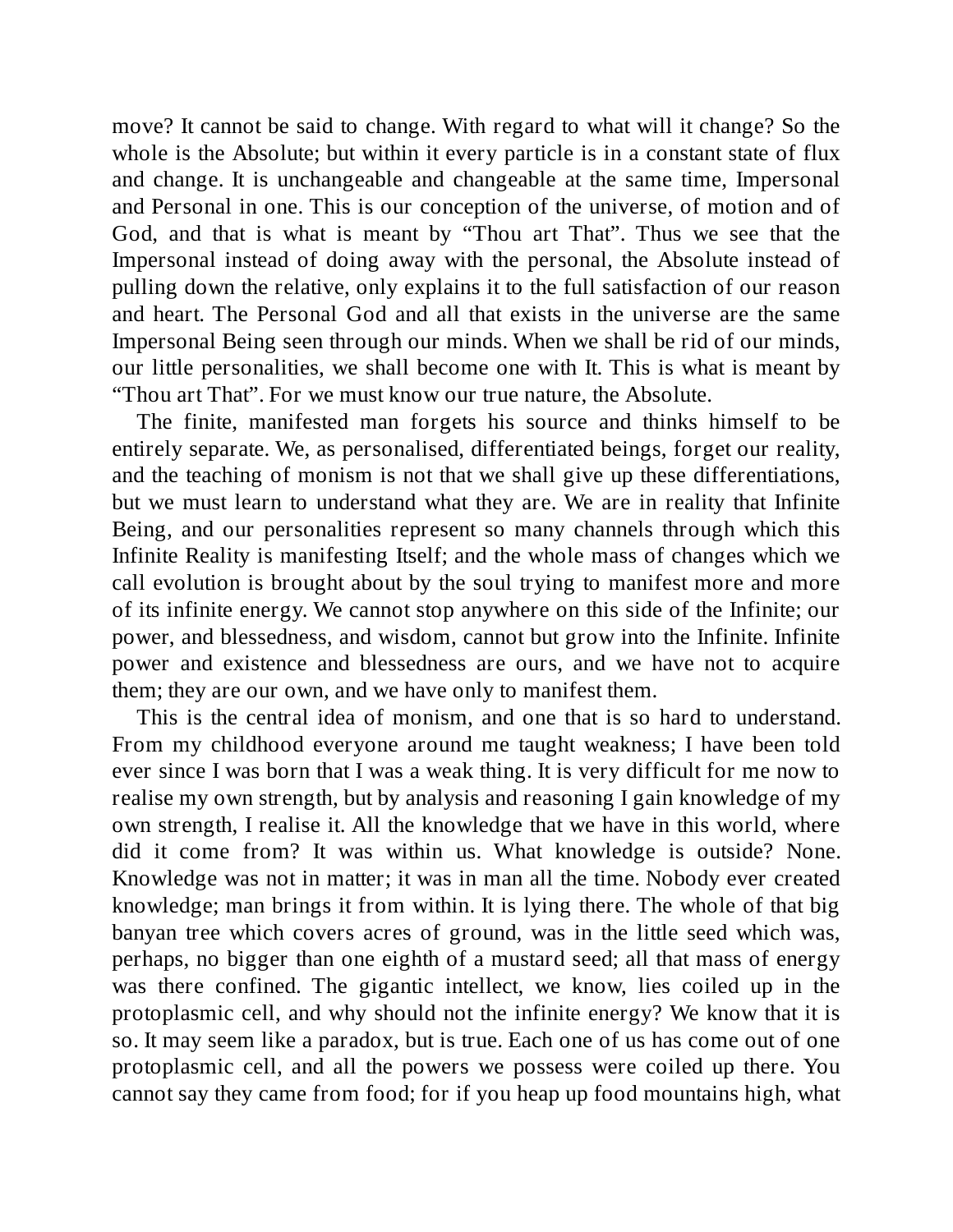power comes out of it? The energy was there, potentially no doubt, but still there. So is infinite power in the soul of man, whether he knows it or not. Its manifestation is only a question of being conscious of it. Slowly this infinite giant is, as it were, waking up, becoming conscious of his power, and arousing himself; and with his growing consciousness, more and more of his bonds are breaking, chains are bursting asunder, and the day is sure to come when, with the full consciousness of his infinite power and wisdom, the giant will rise to his feet and stand erect. Let us all help to hasten that glorious consummation.

### **Practical Vedanta: Part IV**

### (*Delivered in London, 18th November 1896*)

We have been dealing more with the universal so far. This morning I shall try to place before you the Vedantic ideas of the relation of the particular to the universal. As we have seen, in the dualistic form of Vedic doctrines, the earlier forms, there was a clearly defined particular and limited soul for every being. There have been a great many theories about this particular soul in each individual, but the main discussion was between the ancient Vedantists and the ancient Buddhists, the former believing in the individual soul as complete in itself, the latter denying *in toto* the existence of such an individual soul. As I told you the other day, it is pretty much the same discussion you have in Europe as to substance and quality, one set holding that behind the qualities there is something as substance, in which the qualities inhere; and the other denying the existence of such a substance as being unnecessary, for the qualities may live by themselves. The most ancient theory of the soul, of course, is based upon the argument of self-identity — "I am  $I$ " — that the I of yesterday is the I of today, and the I of today will be the I of tomorrow; that in spite of all the changes that are happening to the body, I yet believe that I am the same I. This seems to have been the central argument with those who believed in a limited, and yet perfectly complete, individual soul.

On the other hand, the ancient Buddhists denied the necessity of such an assumption. They brought forward the argument that all that we know, and all that we possibly can know, are simply these changes. The positing of an unchangeable and unchanging substance is simply superfluous, and even if there were any such unchangeable thing, we could never understand it, nor should we ever be able to cognise it in any sense of the word. The same discussion you will find at the present time going on in Europe between the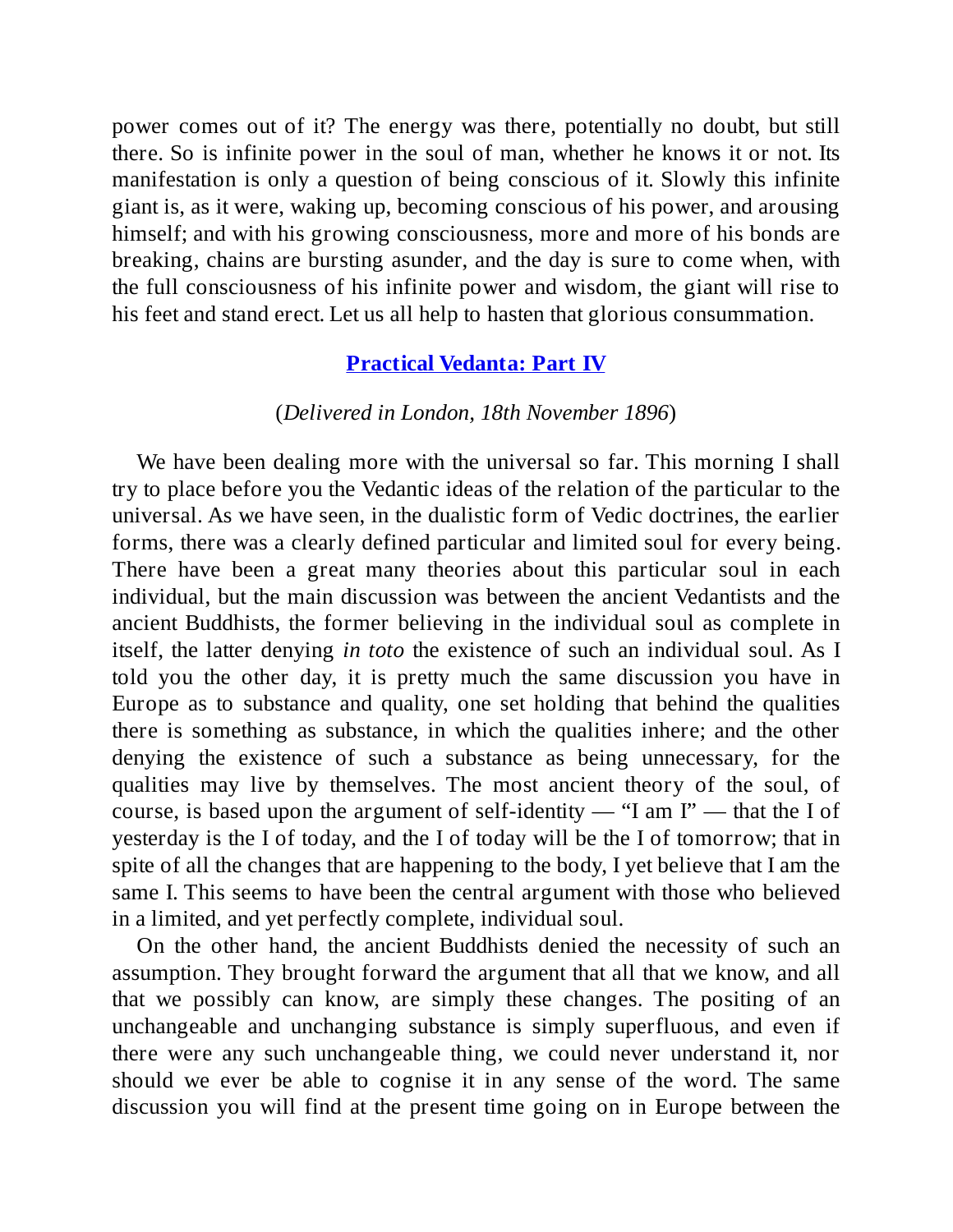religionists and the idealists on the one side, and the modern positivists and agnostics on the other; one set believing there is something which does not change (of whom the latest representative is your Herbert Spencer), that we catch a glimpse of something which is unchangeable. And the other is represented by the modern Comtists and modern Agnostics. Those of you who were interested a few years ago in the discussions between Herbert Spencer and Frederick Harrison might have noticed that it was the same old difficulty, the one party standing for a substance behind the changeful, and the other party denying the necessity for such an assumption. One party says we cannot conceive of changes without conceiving of something which does not change; the other party brings out the argument that this is superfluous; we can only conceive of something which is changing, and as to the unchanging, we can neither know, feel, nor sense it.

In India this great question did not find its solution in very ancient times, because we have seen that the assumption of a substance which is behind the qualities, and which is not the qualities, can never be substantiated; nay, even the argument from self-identity, from memory, — that I am the I of yesterday because I remember it, and therefore I have been a continuous something cannot be substantiated. The other quibble that is generally put forward is a mere delusion of words. For instance, a man may take a long series of such sentences as "I do", "I go", "I dream", "I sleep", "I move", and here you will find it claimed that the doing, going, dreaming etc., have been changing, but what remained constant was that "I". As such they conclude that the "I" is something which is constant and an individual in itself, but all these changes belong to the body. This, though apparently very convincing and clear, is based upon the mere play on words. The "I" and the doing, going, and dreaming may be separate in black and white, but no one can separate them in his mind.

When I eat, I think of myself as eating — am identified with eating. When I run, I and the running are not two separate things. Thus the argument from personal identity does not seem to be very strong. The other argument from memory is also weak. If the identity of my being is represented by my memory, many things which I have forgotten are lost from that identity. And we know that people under certain conditions forget their whole past. In many cases of lunacy a man will think of himself as made of glass, or as being an animal. If the existence of that man depends on memory, he has become glass, which not being the case we cannot make the identity of the Self depend on such a flimsy substance as memory. Thus we see that the soul as a limited yet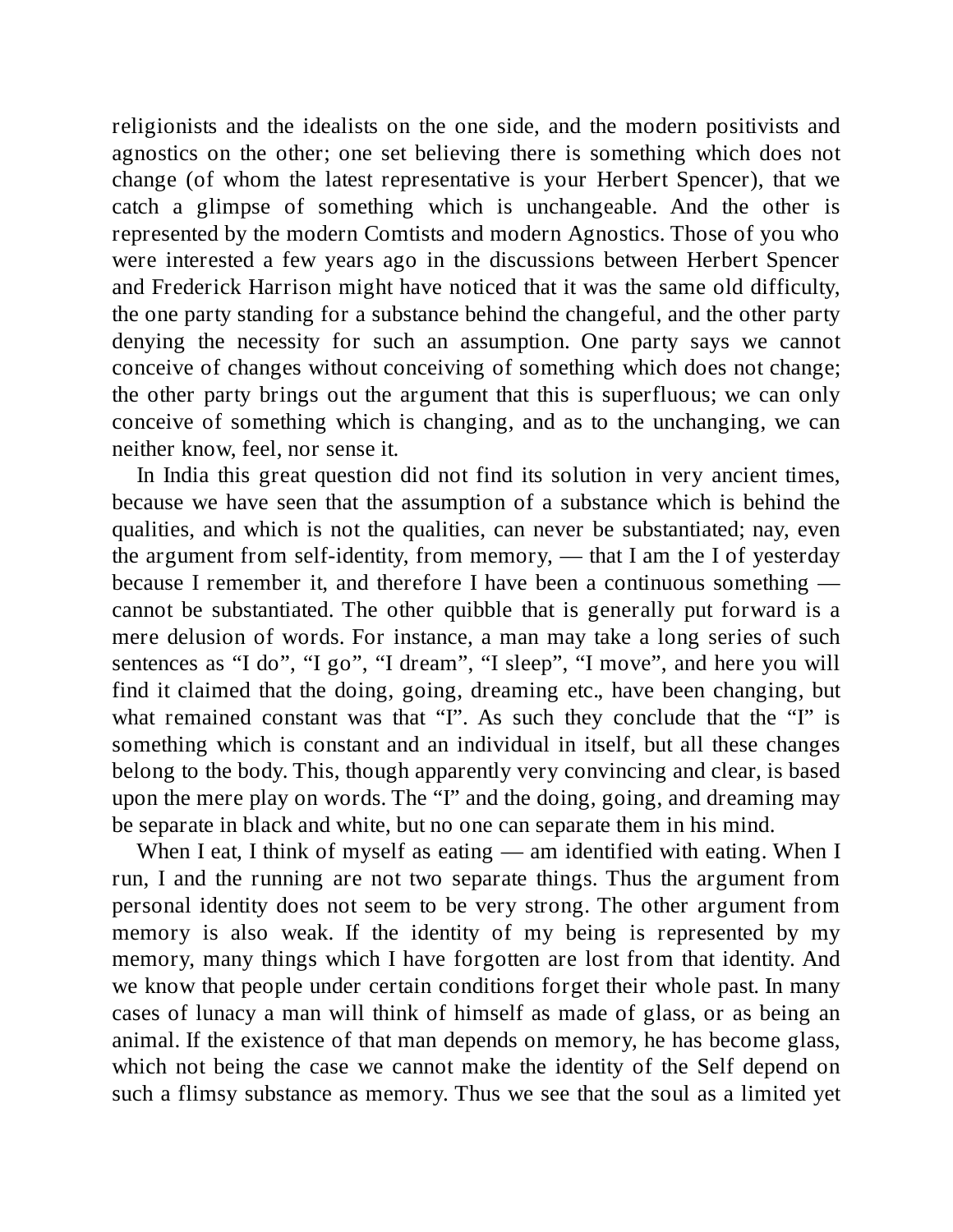complete and continuing identity cannot be established as separate from the qualities. We cannot establish a narrowed-down, limited existence to which is attached a bunch of qualities.

On the other hand, the argument of the ancient Buddhists seems to be stronger — that we do not know, and cannot know, anything that is beyond the bunch of qualities. According to them, the soul consists of a bundle of qualities called sensations and feelings. A mass of such is what is called the soul, and this mass is continually changing.

The Advaitist theory of the soul reconciles both these positions. The position of the Advaitist is that it is true that we cannot think of the substance as separate from the qualities, we cannot think of change and not-change at the same time; it would be impossible. But the very thing which is the substance is the quality; substance and quality are not two things. It is the unchangeable that is appearing as the changeable. The unchangeable substance of the universe is not something separate from it. The noumenon is not something different from the phenomena, but it is the very noumenon which has become the phenomena. There is a soul which is unchanging, and what we call feelings and perceptions, nay, even the body, are the very soul, seen from another point of view. We have got into the habit of thinking that we have bodies and souls and so forth, but really speaking, there is only one.

When I think of myself as the body, I am only a body; it is meaningless to say I am something else. And when I think of myself as the soul, the body vanishes, and the perception of the body does not remain. None can get the perception of the Self without his perception of the body having vanished, none can get perception of the substance without his perception of the qualities having vanished.

The ancient illustration of Advaita, of the rope being taken for a snake, may elucidate the point a little more. When a man mistakes the rope for a snake, the rope has vanished, and when he takes it for a rope, the snake has vanished, and the rope only remains. The ideas of dual or treble existence come from reasoning on insufficient data, and we read them in books or hear about them, until we come under the delusion that we really have a dual perception of the soul and the body; but such a perception never really exists. The perception is either of the body or of the soul. It requires no arguments to prove it, you can verify it in your own minds.

Try to think of yourself as a soul, as a disembodied something. You will find it to be almost impossible, and those few who are able to do so will find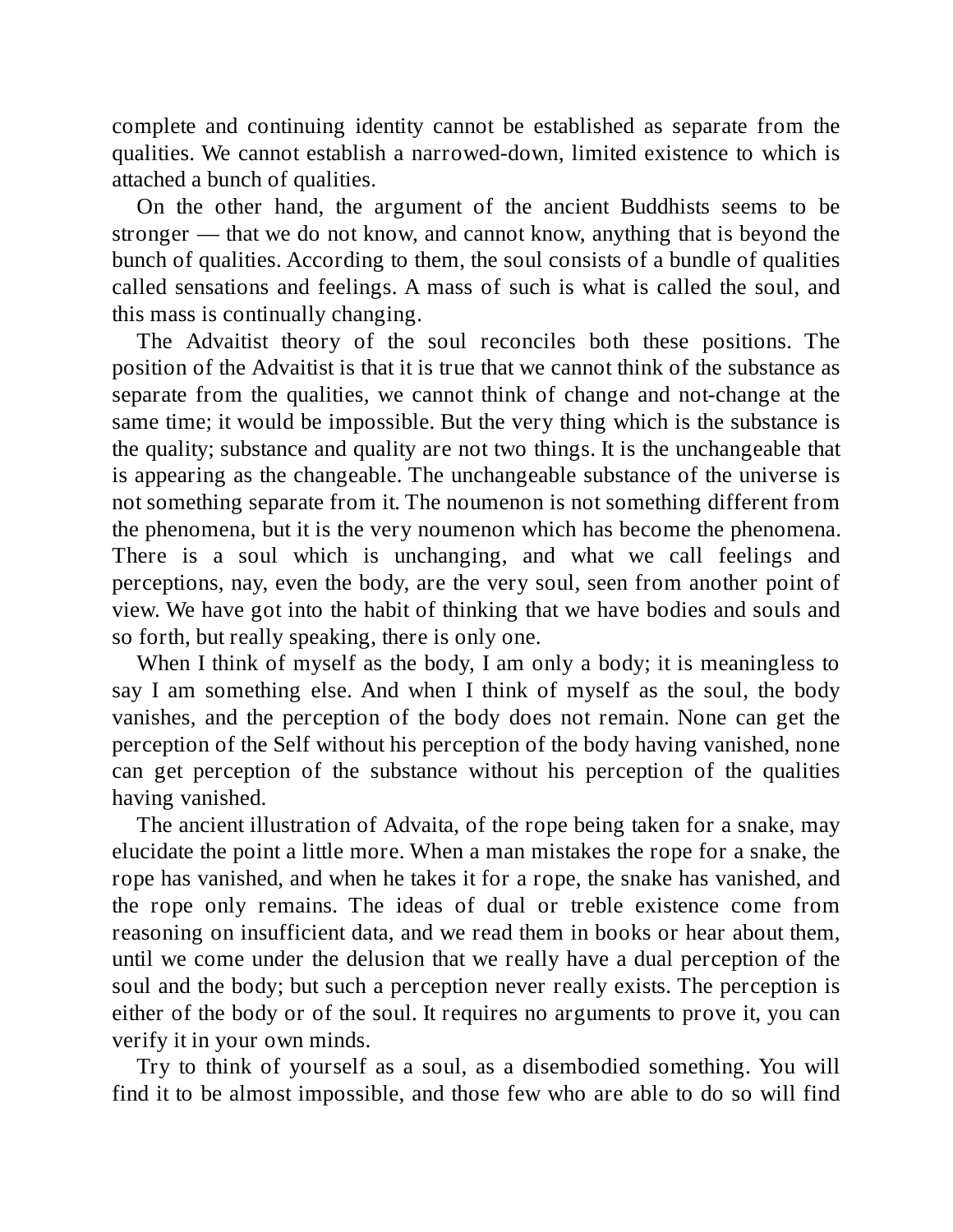that at the time when they realise themselves as a soul they have no idea of the body. You have heard of, or perhaps have seen, persons who on particular occasions had been in peculiar states of mind, brought about by deep meditation, self-hypnotism, hysteria, or drugs. From their experience you may gather that when they were perceiving the internal something, the external had vanished for them. This shows that whatever exists is one. That one is appearing in these various forms, and all these various forms give rise to the relation of cause and effect. The relation of cause and effect is one of evolution — the one becomes the other, and so on. Sometimes the cause vanishes, as it were, and in its place leaves the effect. If the soul is the cause of the body, the soul, as it were vanishes for the time being, and the body remains; and when the body vanishes, the soul remains. This theory fits the arguments of the Buddhists that were levelled against the assumption of the dualism of body and soul, by denying the duality, and showing that the substance and the qualities are one and the same thing appearing in various forms.

We have seen also that this idea of the unchangeable can be established only as regards the whole, but never as regards the part. The very idea of part comes from the idea of change or motion. Everything that is limited we can understand and know, because it is changeable; and the whole must be unchangeable, because there is no other thing besides it in relation to which change would be possible. Change is always in regard to something which does not change, or which changes relatively less.

According to Advaita, therefore, the idea of the soul as universal, unchangeable, and immortal can be demonstrated as far as possible. The difficulty would be as regards the particular. What shall we do with the old dualistic theories which have such a hold upon us, and which we have all to pass through — these beliefs in limited, little, individual souls?

We have seen that we are immortal with regard to the whole; but the difficulty is, we desire so much to be immortal as *parts* of the whole. We have seen that we are Infinite, and that that is our real individuality. But we want so much to make these little souls individual. What becomes of them when we find in our everyday experience that these little souls are individuals, with only this reservation that they are continuously growing individuals? They are the same, yet not the same. The I of yesterday is the I of today, and yet not so, it is changed somewhat. Now, by getting rid of the dualistic conception, that in the midst of all these changes there is something that does not change, and taking the most modern of conceptions, that of evolution, we find that the "I" is a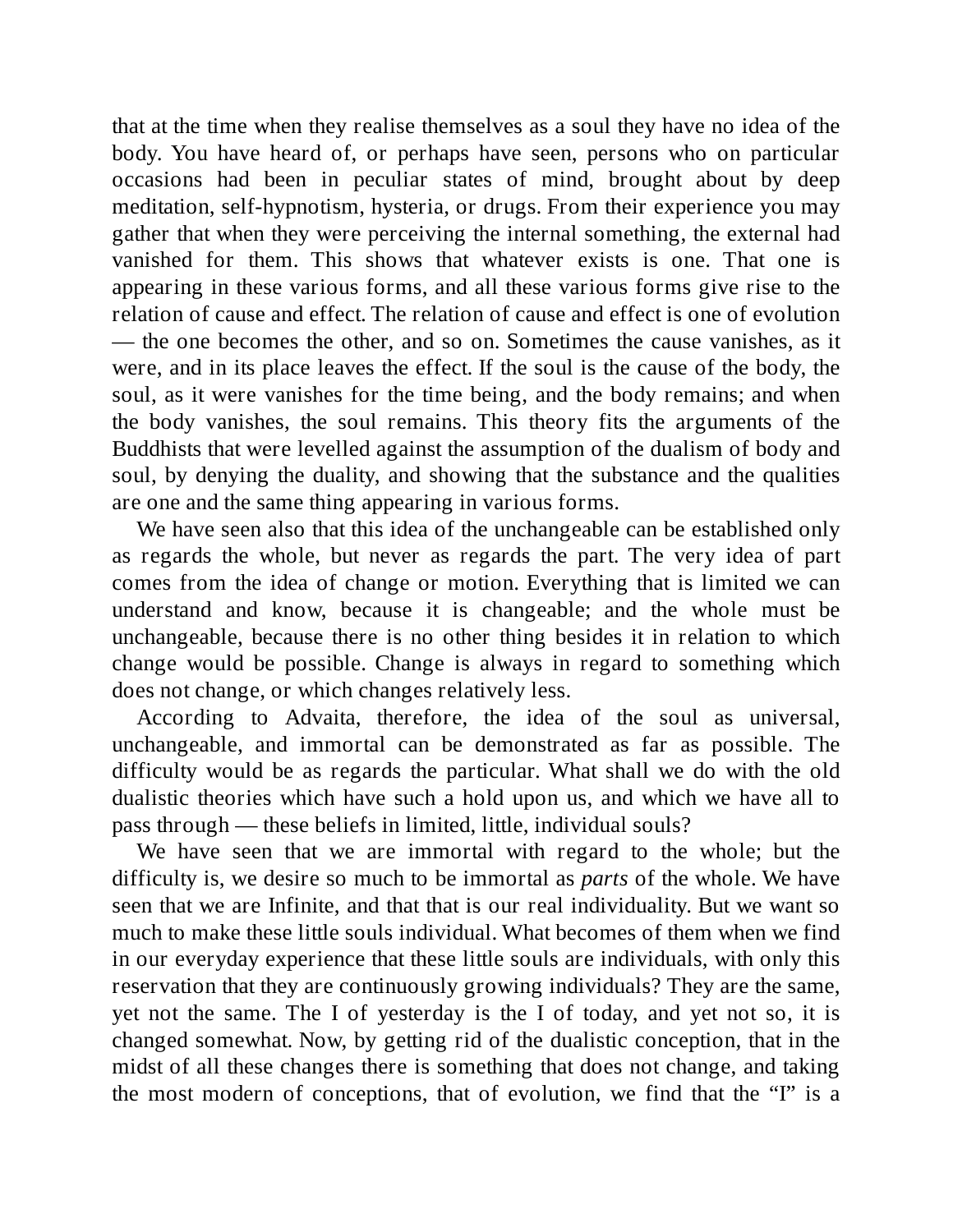continuously changing, expanding entity.

If it be true that man is the evolution of a mollusc, the mollusc individual is the same as the man, only it has to become expanded a great deal. From mollusc to man it has been a continuous expansion towards infinity. Therefore the limited soul can be styled an individual which is continuously expanding towards the Infinite Individual. Perfect individuality will only be reached when it has reached the Infinite, but on this side of the Infinite it is a continuously changing, growing personality. One of the remarkable features of the Advaitist system of Vedanta is to harmonise the preceding systems. In many cases it helped the philosophy very much; in some cases it hurt it. Our ancient philosophers knew what you call the theory of evolution; that growth is gradual, step by step, and the recognition of this led them to harmonise all the preceding systems. Thus not one of these preceding ideas was rejected. The fault of the Buddhistic faith was that it had neither the faculty nor the perception of this continual, expansive growth, and for this reason it never even made an attempt to harmonise itself with the preexisting steps towards the ideal. They were rejected as useless and harmful.

This tendency in religion is most harmful. A man gets a new and better idea, and then he looks back on those he has given up, and forthwith decides that they were mischievous and unnecessary. He never thinks that, however crude they may appear from his present point of view, they were very useful to him, that they were necessary for him to reach his present state, and that everyone of us has to grow in a similar fashion, living first on crude ideas, taking benefit from them, and then arriving at a higher standard. With the oldest theories, therefore, the Advaita is friendly. Dualism and all systems that had preceded it are accepted by the Advaita not in a patronising way, but with the conviction that they are true manifestations of the same truth, and that they all lead to the same conclusions as the Advaita has reached.

With blessing, and not with cursing, should be preserved all these various steps through which humanity has to pass. Therefore all these dualistic systems have never been rejected or thrown out, but have been kept intact in the Vedanta; and the dualistic conception of an individual soul, limited yet complete in itself, finds its place in the Vedanta.

According to dualism, man dies and goes to other worlds, and so forth; and these ideas are kept in the Vedanta in their entirety. For with the recognition of growth in the Advaitist system, these theories are given their proper place by admitting that they represent only a partial view of the Truth.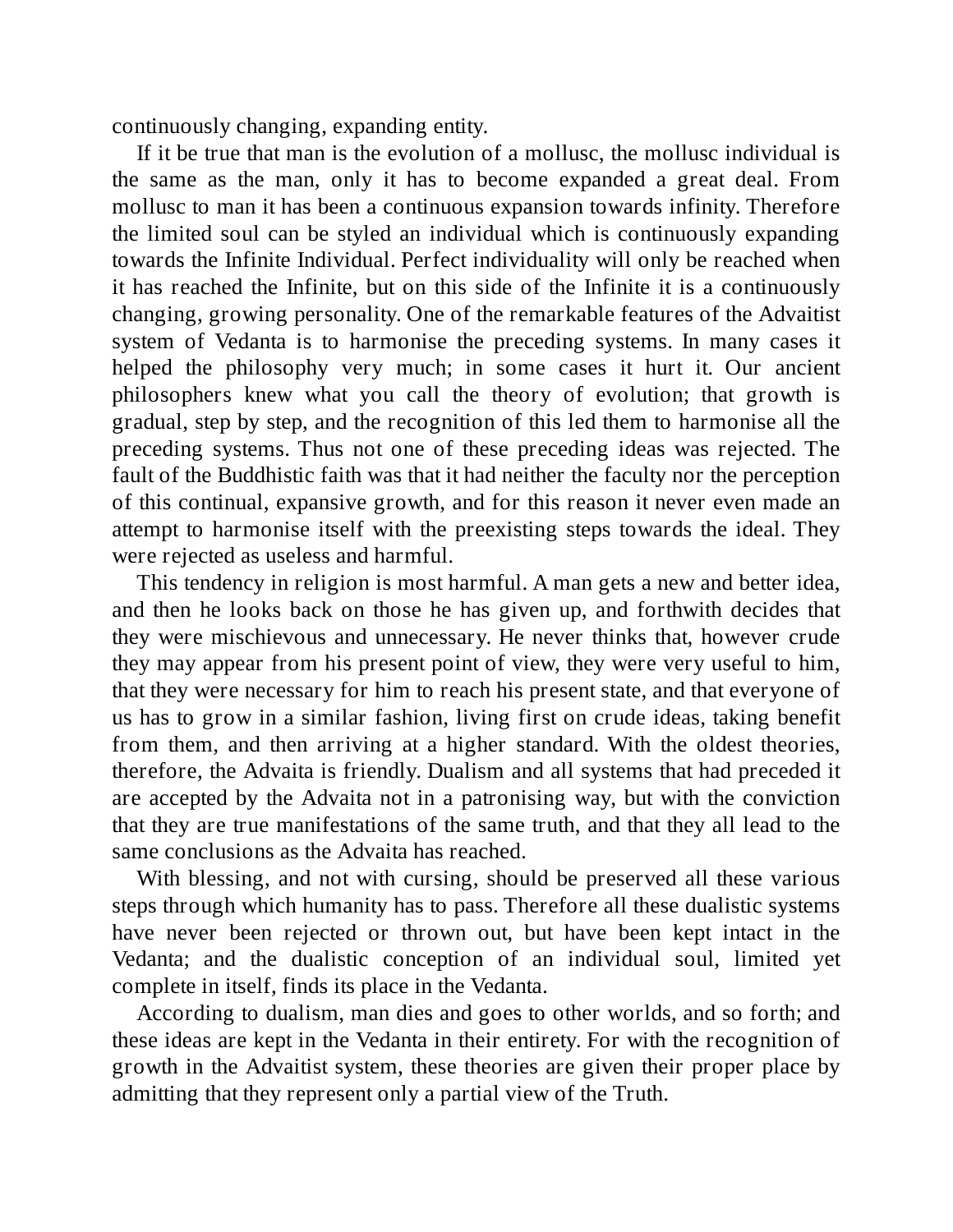From the dualistic standpoint this universe can only be looked upon as a creation of matter or force, can only be looked upon as the play of a certain will, and that will again can only be looked upon as separate from the universe. Thus a man from such a standpoint has to see himself as composed of a dual nature, body and soul, and this soul, though limited, is individually complete in itself. Such a man's ideas of immortality and of the future life would necessarily accord with his idea of soul. These phases have been kept in the Vedanta, and it is, therefore, necessary for me to present to you a few of the popular ideas of dualism. According to this theory, we have a body, of course, and behind the body there is what they call a fine body. This fine body is also made of matter, only very fine. It is the receptacle of all our Karma, of all our actions and impressions, which are ready to spring up into visible forms. Every thought that we think, every deed that we do, after a certain time becomes fine, goes into seed form, so to speak, and lives in the fine body in a potential form, and after a time it emerges again and bears its results. These results condition the life of man. Thus he moulds his own life. Man is not bound by any other laws excepting those which he makes for himself. Our thoughts, our words and deeds are the threads of the net which we throw round ourselves, for good or for evil. Once we set in motion a certain power, we have to take the full consequences of it. This is the law of Karma. Behind the subtle body, lives Jiva or the individual soul of man. There are various discussions about the form and the size of this individual soul. According to some, it is very small like an atom; according to others, it is not so small as that; according to others, it is very big, and so on. This Jiva is a part of that universal substance, and it is also eternal; without beginning it is existing, and without end it will exist. It is passing through all these forms in order to manifest its real nature which is purity. Every action that retards this manifestation is called an evil action; so with thoughts. And every action and every thought that helps the Jiva to expand, to manifest its real nature, is good. One theory that is held in common in India by the crudest dualists as well as by the most advanced non-dualists is that all the possibilities and powers of the soul are within it, and do not come from any external source. They are in the soul in potential form, and the whole work of life is simply directed towards manifesting those potentialities.

They have also the theory of reincarnation which says that after the dissolution of this body, the Jiva will have another, and after that has been dissolved, it will again have another, and so on, either here or in some other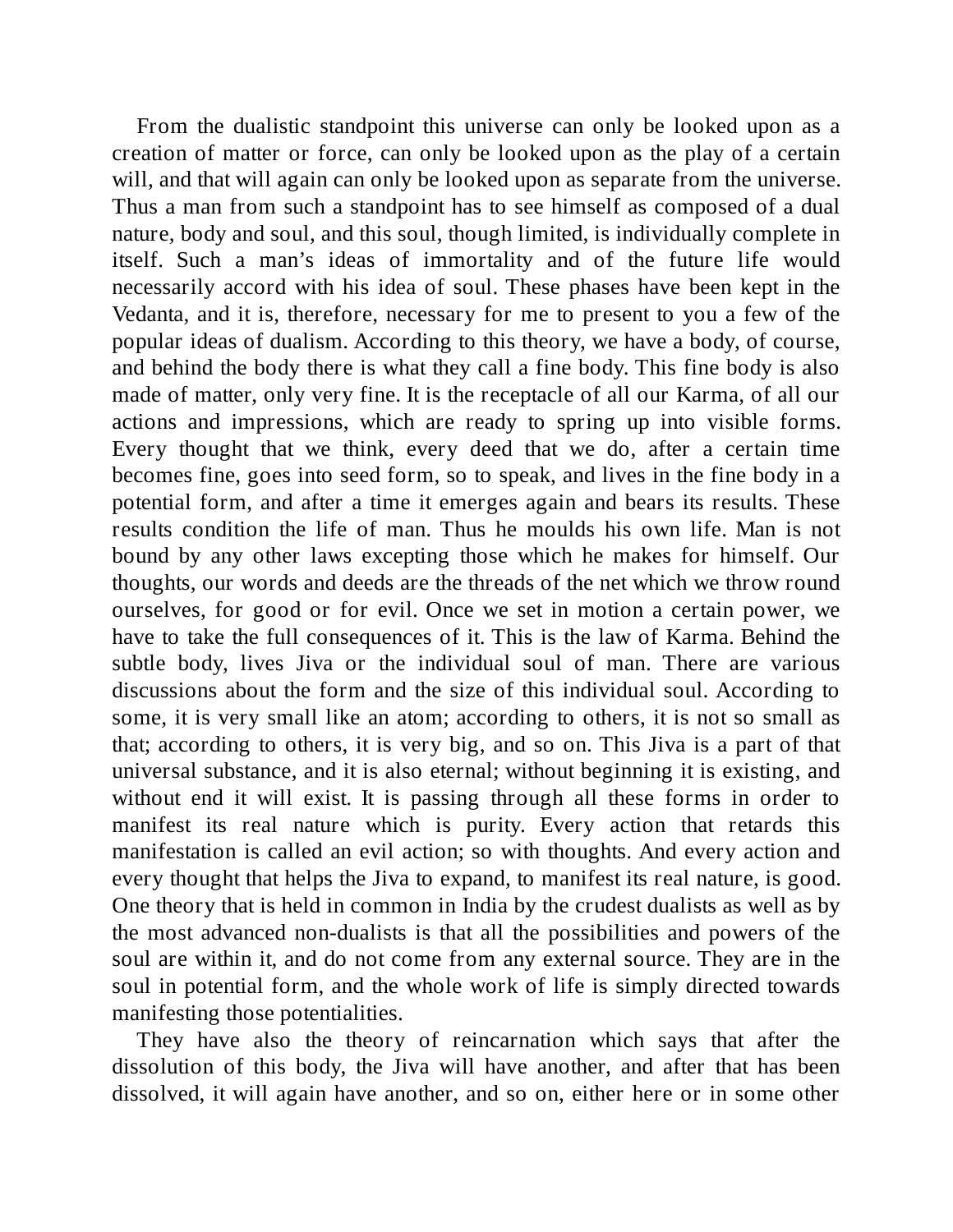worlds; but this world is given the preference, as it is considered the best of all worlds for our purpose. Other worlds are conceived of as worlds where there is very little misery, but for that very reason, they argue, there is less chance of thinking of higher things there. As this world contains some happiness and a good deal of misery, the Jiva some time or other gets awakened, as it were, and thinks of freeing itself. But just as very rich persons in this world have the least chance of thinking of higher things, so the Jiva in heaven has little chance of progress, for its condition is the same as that of a rich man, only more intensified; it has a very fine body which knows no disease, and is under no necessity of eating or drinking, and all its desires are fulfilled. The Jiva lives there, having enjoyment after enjoyment, and so forgets all about its real nature. Still there are some higher worlds, where in spite of all enjoyments, its further evolution is possible. Some dualists conceive of the goal as the highest heaven, where souls will live with God for ever. They will have beautiful bodies and will know neither disease nor death, nor any other evil, and all their desires will be fulfilled. From time to time some of them will come back to this earth and take another body to teach human beings the way to God; and the great teachers of the world have been such. They were already free, and were living with God in the highest sphere; but their love and sympathy for suffering humanity was so great that they came and incarnated again to teach mankind the way to heaven.

Of course we know that the Advaita holds that this cannot be the goal or the ideal; bodilessness must be the ideal. The ideal cannot be finite. Anything short of the Infinite cannot be the ideal, and there cannot be an infinite body. That would be impossible, as body comes from limitation. There cannot be infinite thought, because thought comes from limitation. We have to go beyond the body, and beyond thought too, says the Advaita. And we have also seen that, according to Advaita, this freedom is not to be attained, it is already ours. We only forget it and deny it. Perfection is not to be attained, it is already within us. Immortality and bliss are not to be acquired, we possess them already; they have been ours all the time.

If you dare declare that you are free, free you are this moment. If you say you are bound, bound you will remain. This is what Advaita boldly declares. I have told you the ideas of the dualists. You can take whichever you like.

The highest ideal of the Vedanta is very difficult to understand, and people are always quarrelling about it, and the greatest difficulty is that when they get hold of certain ideas, they deny and fight other ideas. Take up what suits you,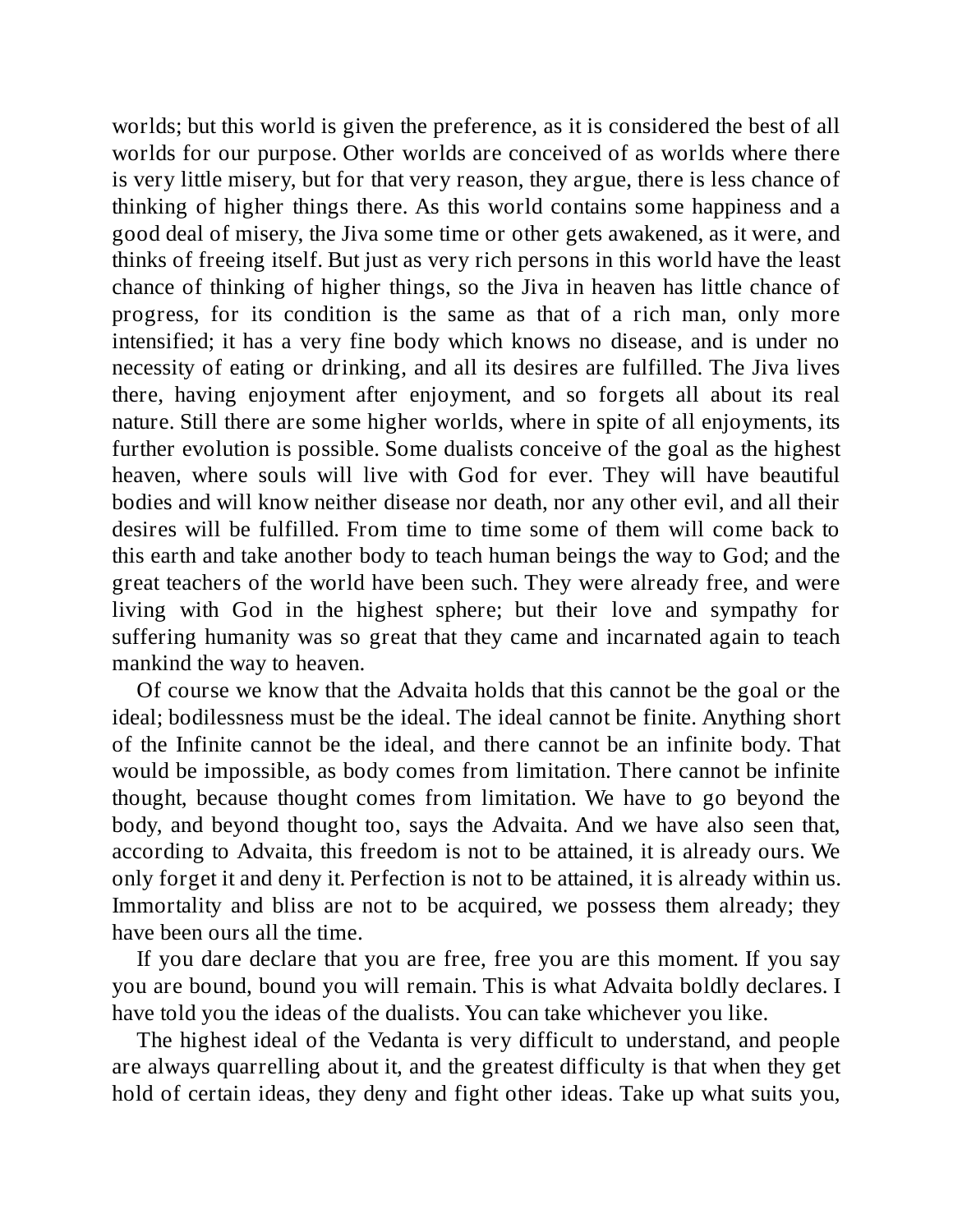and let others take up what they need. If you are desirous of clinging to this little individuality, to this limited manhood, remain in it, have all these desires, and be content and pleased with them. If your experience of manhood has been very good and nice, retain it as long as you like; and you can do so, for you are the makers of your own fortunes; none can compel you to give up your manhood. You will be men as long as you like; none can prevent you. If you want to be angels, you will be angels, that is the law. But there may be others who do not want to be angels even. What right have you to think that theirs is a horrible notion? You may be frightened to lose a hundred pounds, but there may be others who would not even wink if they lost all the money they had in the world. There have been such men and still there are. Why do you dare to judge them according to your standard? You cling on to your limitations, and these little worldly ideas may be your highest ideal. You are welcome to them. It will be to you as you wish. But there are others who have seen the truth and cannot rest in these limitations, who have done with these things and want to get beyond. The world with all its enjoyments is a mere mud-puddle for them. Why do you want to bind them down to your ideas? You must get rid of this tendency once for all. Accord a place to everyone.

I once read a story about some ships that were caught in a cyclone in the South Sea Islands, and there was a picture of it in the *Illustrated London News*. All of them were wrecked except one English vessel, which weathered the storm. The picture showed the men who were going to be drowned, standing on the decks and cheering the people who were sailing through the storm (H.M.S. Calliope and the American men-of-war at Samoa. — Ed). Be brave and generous like that. Do not drag others down to where you are. Another foolish notion is that if we lose our little individuality, there will be no morality, no hope for humanity. As if everybody had been dying for humanity all the time! God bless you! If in every country there were two hundred men and women really wanting to do good to humanity, the millennium would come in five days. We know how we are dying for humanity! These are all tall talks, and nothing else. The history of the world shows that those who never thought of their little individuality were the greatest benefactors of the human race, and that the more men and women think of themselves, the less are they able to do for others. One is unselfishness, and the other selfishness. Clinging on to little enjoyments, and to desire the continuation and repetition of this state of things is utter selfishness. It arises not from any desire for truth, its genesis is not in kindness for other beings, but in the utter selfishness of the human heart, in the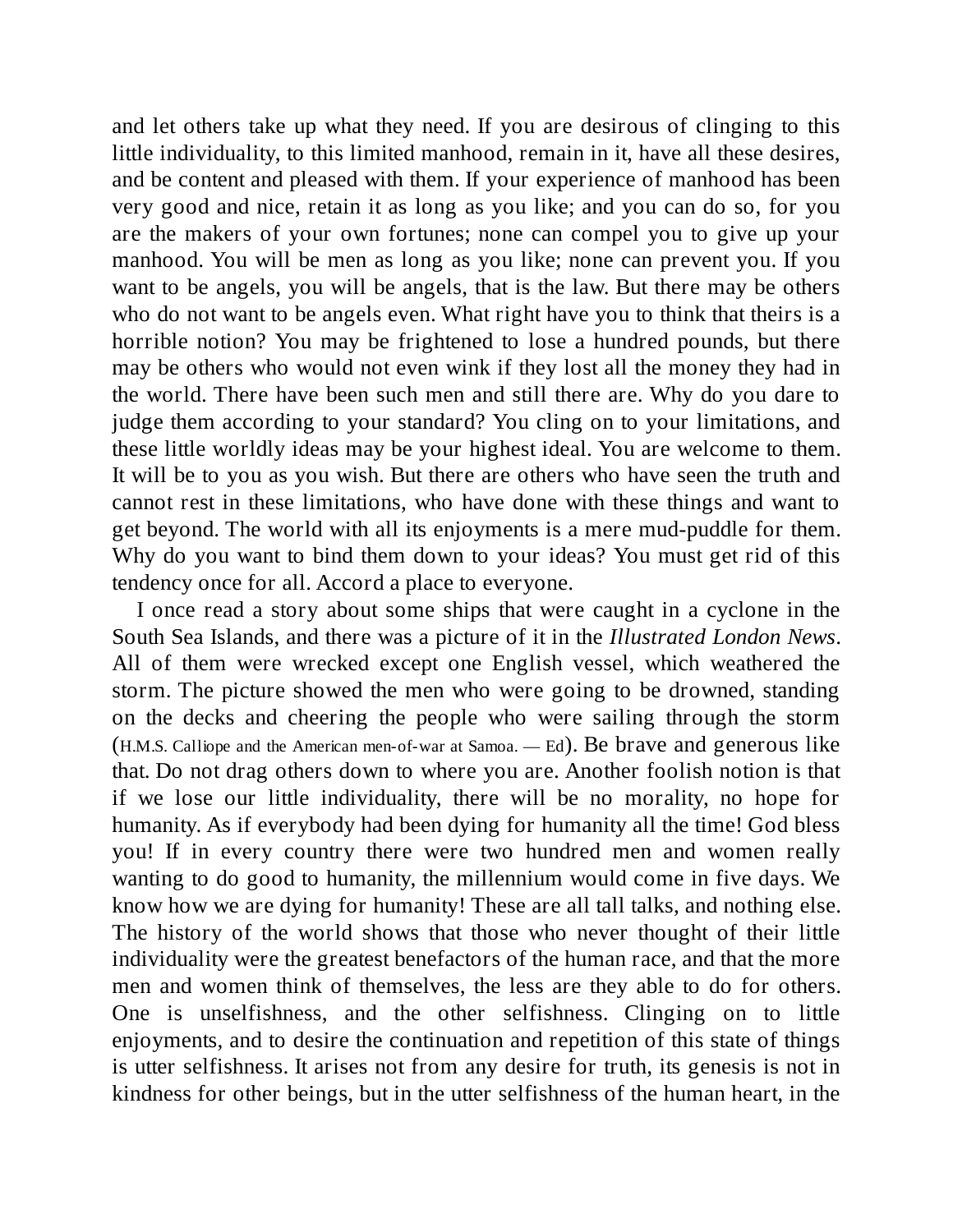idea, "I will have everything, and do not care for anyone else." This is as it appears to me. I would like to see more moral men in the world like some of those grand old prophets and sages of ancient times who would have given up a hundred lives if they could by so doing benefit one little animal! Talk of morality and doing good to others! Silly talk of the present time!

I would like to see moral men like Gautama Buddha, who did not believe in a Personal God or a personal soul, never asked about them, but was a perfect agnostic, and yet was ready to lay down his life for anyone, and worked all his life for the good of all, and thought only of the good of all. Well has it been said by his biographer, in describing his birth, that he was born for the good of the many, as a blessing to the many. He did not go to the forest to meditate for his own salvation; he felt that the world was burning, and that he must find a way out. "Why is there so much misery in the world ?" — was the one question that dominated his whole life. Do you think we are so moral as the Buddha?

The more selfish a man, the more immoral he is. And so also with the race. That race which is bound down to itself has been the most cruel and the most wicked in the whole world. There has not been a religion that has clung to this dualism more than that founded by the Prophet of Arabia, and there has not been a religion which has shed so much blood and been so cruel to other men. In the Koran there is the doctrine that a man who does not believe these teachings should be killed; it is a mercy to kill him! And the surest way to get to heaven, where there are beautiful houris and all sorts of sense-enjoyments, is by killing these unbelievers. Think of the bloodshed there has been in consequence of such beliefs!

In the religion of Christ there was little of crudeness; there is very little difference between the pure religion of Christ and that of the Vedanta. You find there the idea of oneness; but Christ also preached dualistic ideas to the people in order to give them something tangible to take hold of, to lead them up to the highest ideal. The same Prophet who preached, "Our Father which art in heaven", also preached, "I and my Father are one", and the same Prophet knew that through the "Father in heaven" lies the way to the "I and my Father are one". There was only blessing and love in the religion of Christ; but as soon as crudeness crept in, it was degraded into something not much better than the religion of the Prophet of Arabia. It was crudeness indeed — this fight for the little self, this clinging on to the "I", not only in this life, but also in the desire for its continuance even after death. This they declare to be unselfishness; this the foundation of morality! Lord help us, if this be the foundation of morality!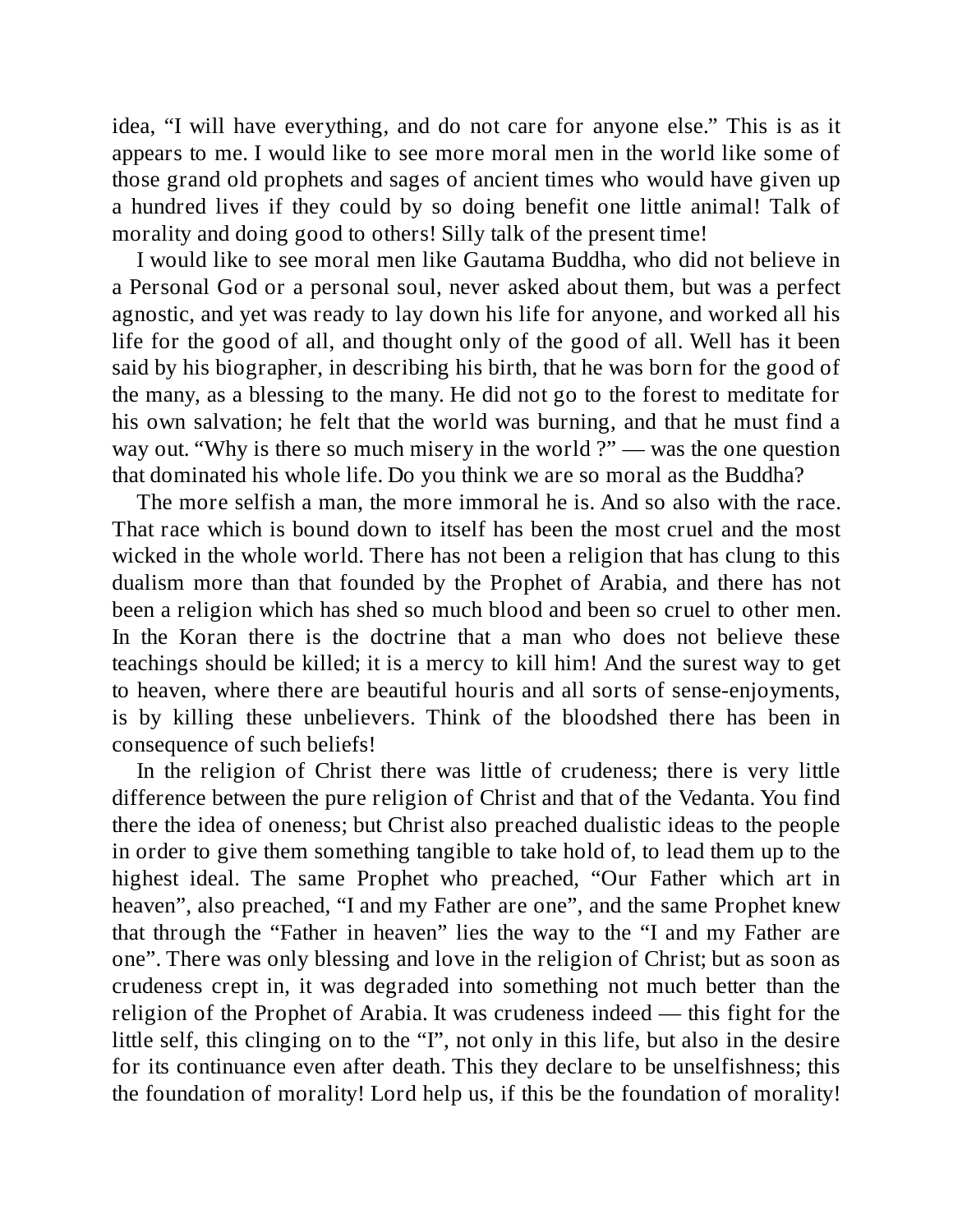And strangely enough, men and women who ought to know better think all morality will be destroyed if these little selves go and stand aghast at the idea that morality can only stand upon their destruction. The watchword of all wellbeing, of all moral good is not "I" but "thou". Who cares whether there is a heaven or a hell, who cares if there is a soul or not, who cares if there is an unchangeable or not? Here is the world, and it is full of misery. Go out into it as Buddha did, and struggle to lessen it or die in the attempt. Forget yourselves; this is the first lesson to be learnt, whether you are a theist or an atheist, whether you are an agnostic or a Vedantist, a Christian or a Mohammedan. The one lesson obvious to all is the destruction of the little self and the building up of the Real Self.

Two forces have been working side by side in parallel lines. The one says "I", the other says "not I". Their manifestation is not only in man but in animals, not only in animals but in the smallest worms. The tigress that plunges her fangs into the warm blood of a human being would give up her own life to protect her young. The most depraved man who thinks nothing of taking the lives of his brother men will, perhaps, sacrifice himself without any hesitation to save his starving wife and children. Thus throughout creation these two forces are working side by side; where you find the one, you find the other too. The one is selfishness, the other is unselfishness. The one is acquisition, the other is renunciation. The one takes, the other gives. From the lowest to the highest, the whole universe is the playground of these two forces. It does not require any demonstration; it is obvious to all.

What right has any section of the community to base the whole work and evolution of the universe upon one of these two factors alone, upon competition and struggle? What right has it to base the whole working of the universe upon passion and fight, upon competition and struggle? That these exist we do not deny; but what right has anyone to deny the working of the other force? Can any man deny that love, this "not I", this renunciation is the only positive power in the universe? That other is only the misguided employment of the power of love; the power of love brings competition, the real genesis of competition is in love. The real genesis of evil is in unselfishness. The creator of evil is good, and the end is also good. It is only misdirection of the power of good. A man who murders another is, perhaps, moved to do so by the love of his own child. His love has become limited to that one little baby, to the exclusion of the millions of other human beings in the universe. Yet, limited or unlimited, it is the same love.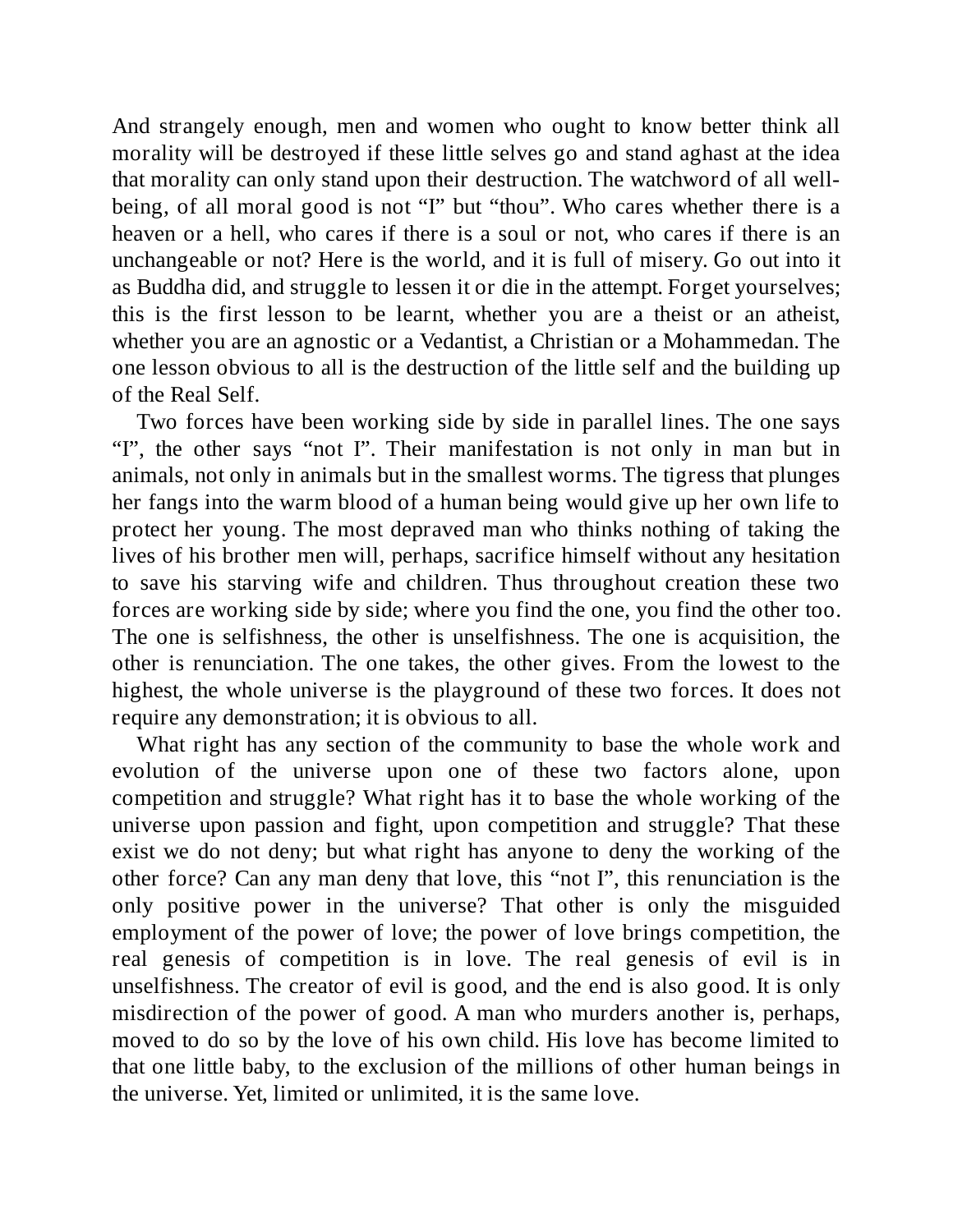Thus the motive power of the whole universe, in what ever way it manifests itself, is that one wonderful thing, unselfishness, renunciation, love, the real, the only living force in existence. Therefore the Vedantist insists upon that oneness. We insist upon this explanation because we cannot admit two causes of the universe. If we simply hold that by limitation the same beautiful, wonderful love appears to be evil or vile, we find the whole universe explained by the one force of love. If not, two causes of the universe have to be taken for granted, one good and the other evil, one love and the other hatred. Which is more logical? Certainly the one-force theory.

Let us now pass on to things which do not possibly belong to dualism. I cannot stay longer with the dualists. I am afraid. My idea is to show that the highest ideal of morality and unselfishness goes hand in hand with the highest metaphysical conception, and that you need not lower your conception to get ethics and morality, but, on the other hand, to reach a real basis of morality and ethics you must have the highest philosophical and scientific conceptions. Human knowledge is not antagonistic to human well-being. On the contrary, it is knowledge alone that will save us in every department of life  $-$  in knowledge is worship. The more we know the better for us. The Vedantist says, the cause of all that is apparently evil is the limitation of the unlimited. The love which gets limited into little channels and seems to be evil eventually comes out at the other end and manifests itself as God. The Vedanta also says that the cause of all this apparent evil is in ourselves. Do not blame any supernatural being, neither be hopeless and despondent, nor think we are in a place from which we can never escape unless someone comes and lends us a helping hand. That cannot be, says the Vedanta. We are like silkworms; we make the thread out of our own substance and spin the cocoon, and in course of time are imprisoned inside. But this is not for ever. In that cocoon we shall develop spiritual realisation, and like the butterfly come out free. This network of Karma we have woven around ourselves; and in our ignorance we feel as if we are bound, and weep and wail for help. But help does not come from without; it comes from within ourselves. Cry to all the gods in the universe. I cried for years, and in the end I found that I was helped. But help came from within. And I had to undo what I had done by mistake. That is the only way. I had to cut the net which I had thrown round myself, and the power to do this is within. Of this I am certain that not one aspiration, well-guided or ill-guided in my life, has been in vain, but that I am the resultant of all my past, both good and evil. I have committed many mistakes in my life; but mark you, I am sure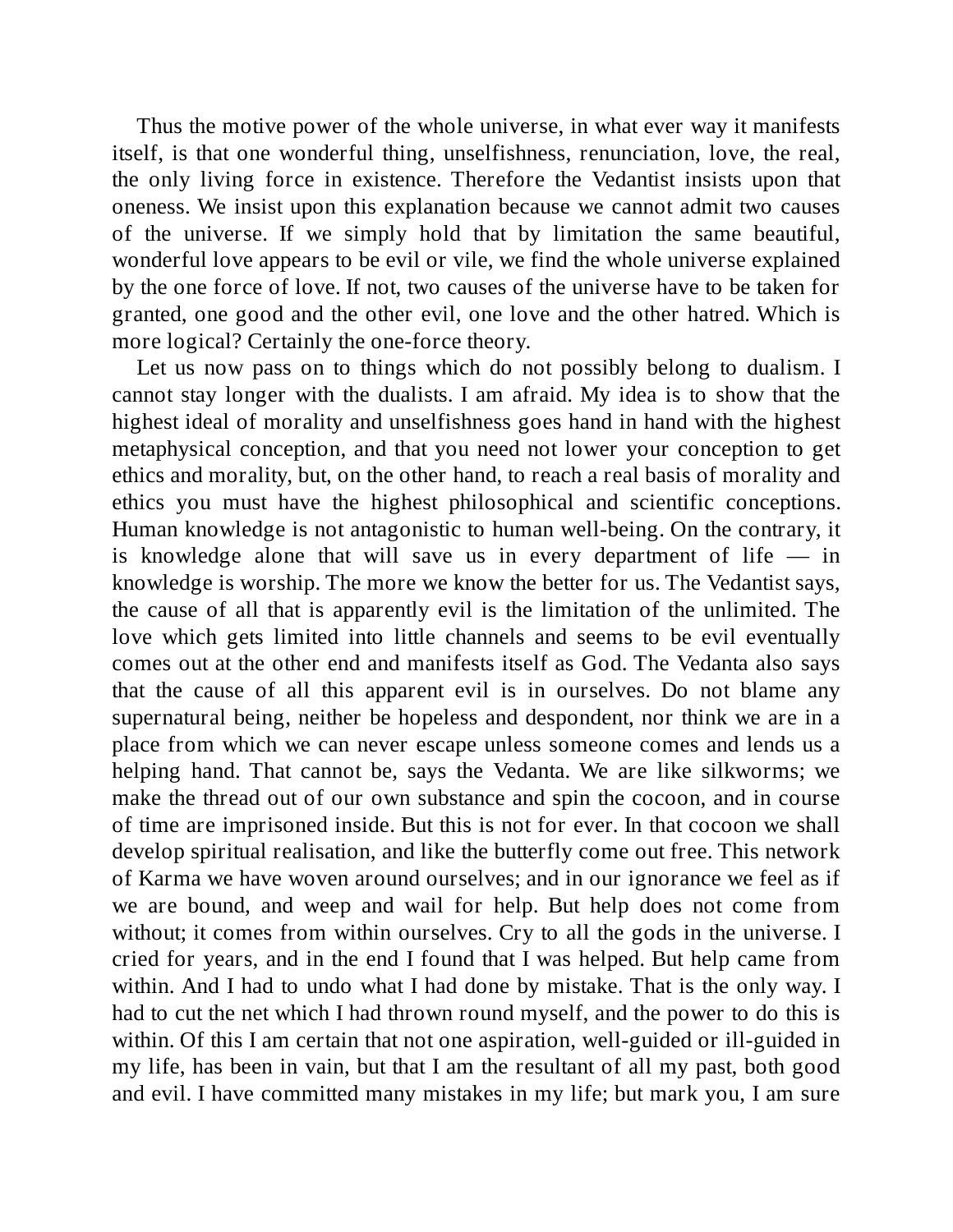of this that without every one of those mistakes I should not be what I am today, and so am quite satisfied to have made them. I do not mean that you are to go home and wilfully commit mistakes; do not misunderstand me in that way. But do not mope because of the mistakes you have committed, but know that in the end all will come out straight. It cannot be otherwise, because goodness is our nature, purity is our nature, and that nature can never be destroyed. Our essential nature always remains the same.

What we are to understand is this, that what we call mistakes or evil, we commit because we are weak, and we are weak because we are ignorant. I prefer to call them mistakes. The word sin, although originally a very good word, has got a certain flavour about it that frightens me. Who makes us ignorant? We ourselves. We put our hands over our eyes and weep that it is dark. Take the hands away and there is light; the light exists always for us, the self-effulgent nature of the human soul. Do you not hear what your modern scientific men say? What is the cause of evolution? Desire. The animal wants to do something, but does not find the environment favourable, and therefore develops a new body. Who develops it? The animal itself, its will. You have developed from the lowest amoeba. Continue to exercise your will and it will take you higher still. The will is almighty. If it is almighty, you may say, why cannot I do everything? But you are thinking only of your little self. Look back on yourselves from the state of the amoeba to the human being; who made all that? Your own will. Can you deny then that it is almighty? That which has made you come up so high can make you go higher still. What you want is character, strengthening of the will.

If I teach you, therefore, that your nature is evil, that you should go home and sit in sackcloth and ashes and weep your lives out because you took certain false steps, it will not help you, but will weaken you all the more, and I shall be showing you the road to more evil than good. If this room is full of darkness for thousands of years and you come in and begin to weep and wail, "Oh the darkness", will the darkness vanish? Strike a match and light comes in a moment. What good will it do you to think all your lives, "Oh, I have done evil, I have made many mistakes"? It requires no ghost to tell us that. Bring in the light and the evil goes in a moment. Build up your character, and manifest your real nature, the Effulgent, the Resplendent, the Ever-Pure, and call It up in everyone that you see. I wish that everyone of us had come to such a state that even in the vilest of human beings we could see the Real Self within, and instead of condemning them, say, "Rise thou effulgent one, rise thou who art